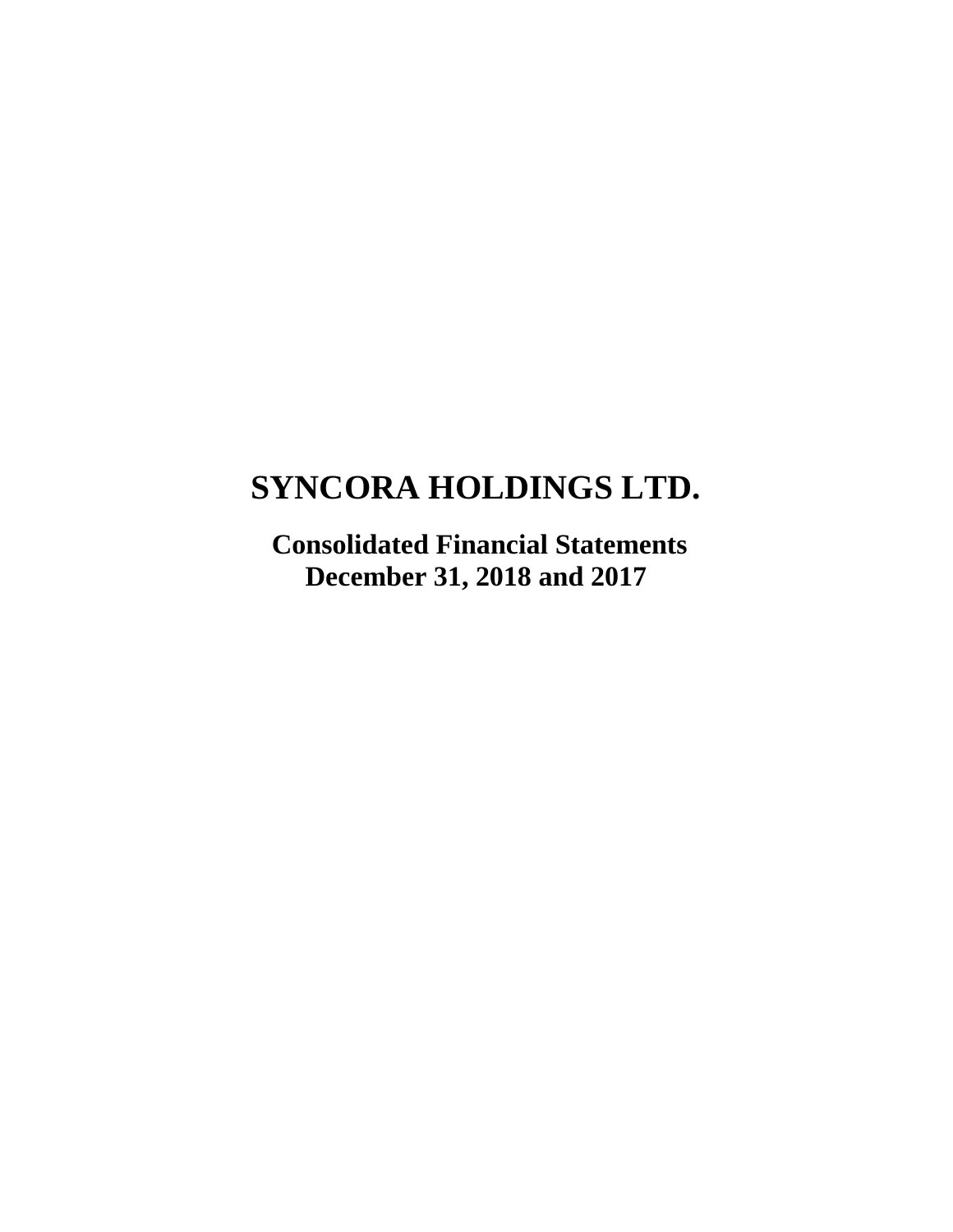# **INDEX TO CONSOLIDATED FINANCIAL STATEMENTS**

|                                                                                                           | Page |
|-----------------------------------------------------------------------------------------------------------|------|
|                                                                                                           |      |
|                                                                                                           |      |
| Consolidated Statements of Operations and Comprehensive (Loss) Income for years ended December 31, 2018   |      |
|                                                                                                           |      |
| Consolidated Statements of Changes in Shareholders' Equity for the years ended December 31, 2018 and 2017 | -6   |
|                                                                                                           |      |
|                                                                                                           |      |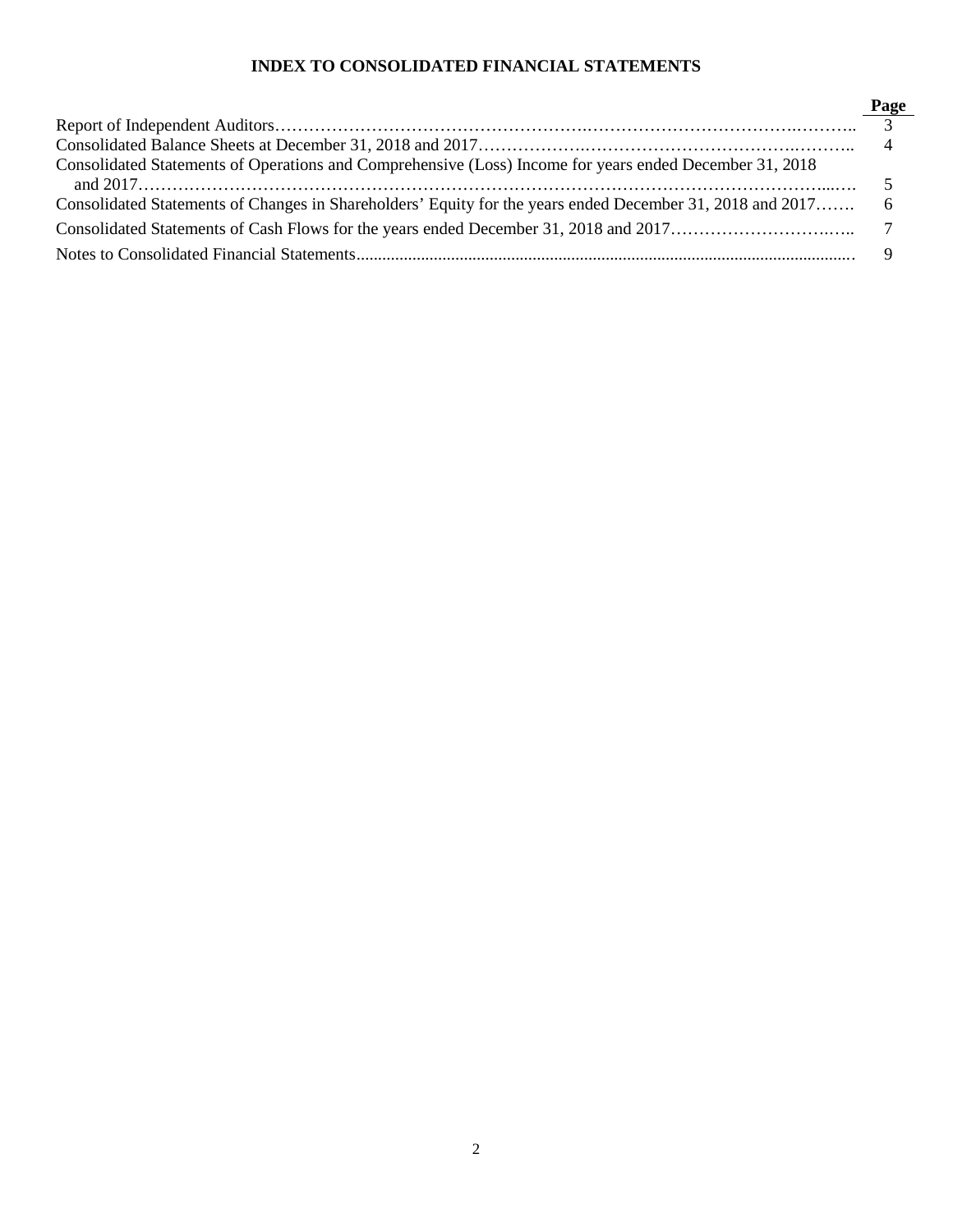

# **Report of Independent Auditors**

To the Board of Directors of Syncora Holdings Ltd.:

We have audited the accompanying consolidated financial statements of Syncora Holdings Ltd. and its subsidiaries, which comprise the consolidated balance sheets as of December 31, 2018 and December 31, 2017, and the related consolidated statements of operations and comprehensive (loss) income, of changes in shareholders' equity and of cash flows for the years then ended.

# *Management's Responsibility for the Consolidated Financial Statements*

Management is responsible for the preparation and fair presentation of the consolidated financial statements in accordance with accounting principles generally accepted in the United States of America; this includes the design, implementation, and maintenance of internal control relevant to the preparation and fair presentation of consolidated financial statements that are free from material misstatement, whether due to fraud or error.

# *Auditors' Responsibility*

Our responsibility is to express an opinion on the consolidated financial statements based on our audits. We conducted our audits in accordance with auditing standards generally accepted in the United States of America. Those standards require that we plan and perform the audit to obtain reasonable assurance about whether the consolidated financial statements are free from material misstatement.

An audit involves performing procedures to obtain audit evidence about the amounts and disclosures in the consolidated financial statements. The procedures selected depend on our judgment, including the assessment of the risks of material misstatement of the consolidated financial statements, whether due to fraud or error. In making those risk assessments, we consider internal control relevant to the Company's preparation and fair presentation of the consolidated financial statements in order to design audit procedures that are appropriate in the circumstances, but not for the purpose of expressing an opinion on the effectiveness of the Company's internal control. Accordingly, we express no such opinion. An audit also includes evaluating the appropriateness of accounting policies used and the reasonableness of significant accounting estimates made by management, as well as evaluating the overall presentation of the consolidated financial statements. We believe that the audit evidence we have obtained is sufficient and appropriate to provide a basis for our audit opinion.

# *Opinion*

In our opinion, the consolidated financial statements referred to above present fairly, in all material respects, the financial position of Syncora Holdings Ltd. and its subsidiaries as of December 31, 2018 and December 31, 2017, and the results of their operations and their cash flows for the years then ended in accordance with accounting principles generally accepted in the United States of America.

Pricewaterhouse Copers LLP

March 28, 2019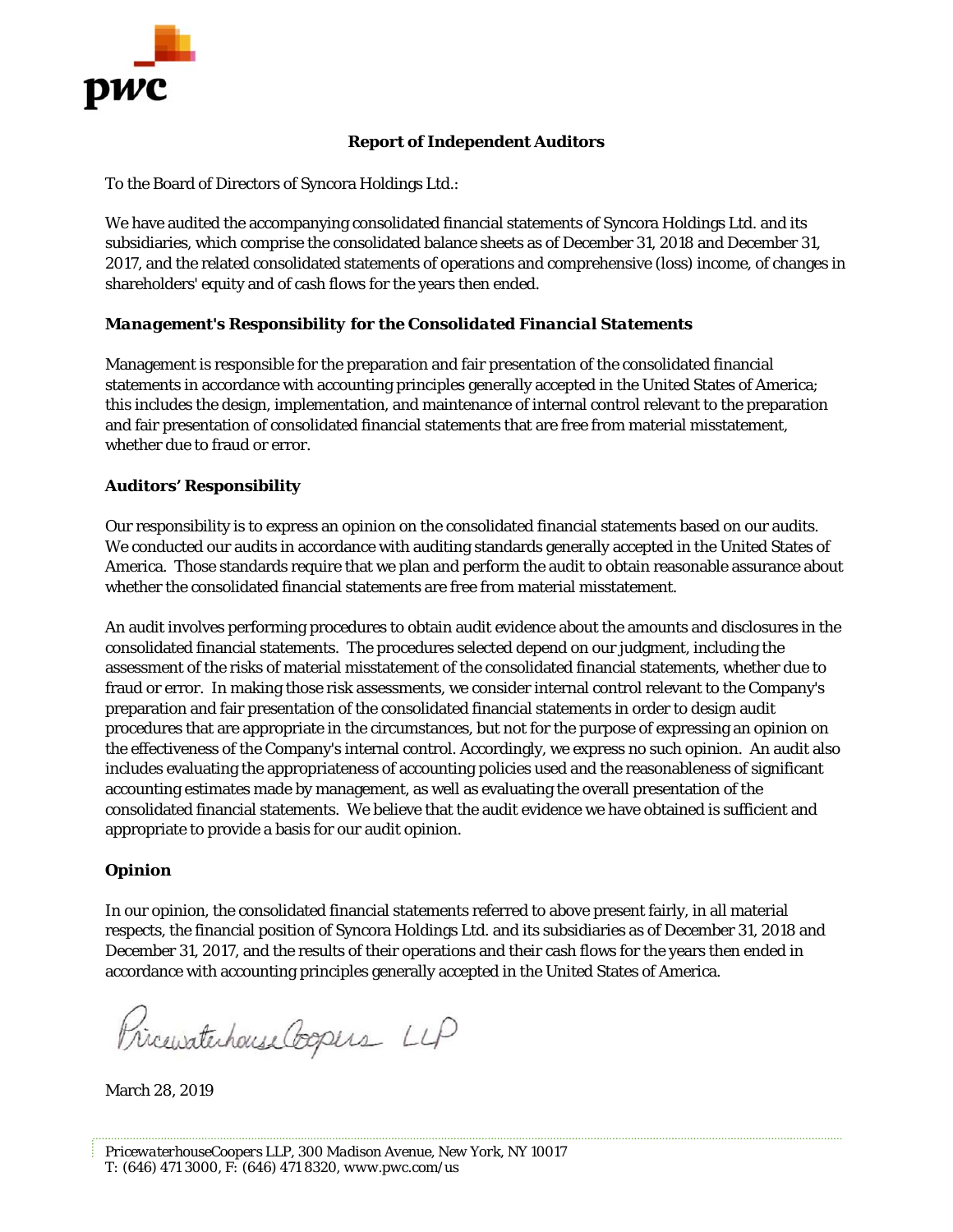# **SYNCORA HOLDINGS LTD. CONSOLIDATED BALANCE SHEETS DECEMBER 31, 2018 and 2017 (U.S. dollars in thousands, except share and per share amounts)**

| <b>ASSETS</b>                                                                                     | 2018      |     | 2017      |
|---------------------------------------------------------------------------------------------------|-----------|-----|-----------|
| Cash and invested assets:                                                                         |           |     |           |
|                                                                                                   | 613.488   | \$. | 928,044   |
|                                                                                                   | 87,504    |     | 117,110   |
|                                                                                                   | 150,388   |     | 311.951   |
|                                                                                                   | 851,380   |     | 1,357,105 |
| Insurance operating assets, retained business:                                                    |           |     |           |
|                                                                                                   | 14.260    |     | 79,903    |
|                                                                                                   | 147.866   |     | 422.687   |
| Receivables on insurance cash flow certificates, net of deferred gains of \$113,433 and \$116,415 | 91.905    |     | 109.869   |
|                                                                                                   | 18.423    |     | 34.930    |
|                                                                                                   | 20,843    |     | 118,154   |
|                                                                                                   | 293.297   |     | 765.543   |
| Insurance operating assets, ceded business:                                                       |           |     |           |
| Premiums receivable                                                                               | 42,458    |     | 12,921    |
|                                                                                                   | 112.011   |     | 15.565    |
|                                                                                                   | 120,011   |     |           |
|                                                                                                   | 227,052   |     |           |
|                                                                                                   | 501.532   |     | 28,486    |
|                                                                                                   | 44,173    |     | 38,811    |
|                                                                                                   |           |     | 195,540   |
|                                                                                                   | 1,690,382 | S.  | 2,385,485 |
|                                                                                                   |           |     |           |

# **LIABILITIES AND SHAREHOLDERS' EQUITY**

| Insurance operating liabilities, retained business:                                        |             |                 |
|--------------------------------------------------------------------------------------------|-------------|-----------------|
|                                                                                            | 365,774     | \$<br>674,999   |
|                                                                                            | 28,500      | 209,320         |
|                                                                                            | 8,489       | 104,094         |
|                                                                                            | 340         | 60,708          |
|                                                                                            | 403,103     | 1,049,121       |
| Insurance operating liabilities, ceded business:                                           |             |                 |
|                                                                                            | 42,458      | 12,921          |
|                                                                                            | 112,011     | 15,565          |
|                                                                                            | 120,011     |                 |
|                                                                                            | 227,052     |                 |
|                                                                                            | 501,532     | 28,486          |
|                                                                                            | 104,206     | 428,887         |
|                                                                                            | 16,472      | 127,329         |
|                                                                                            | 15,545      | 29,244          |
|                                                                                            |             | 20,428          |
|                                                                                            | 1,040,858   | 1,683,495       |
| Shareholders' equity                                                                       |             |                 |
| Non-controlling interest in subsidiary- Series B perpetual non-cumulative preferred shares |             |                 |
| of Syncora Guarantee Inc. (2,000 shares authorized and issued; 1,345 shares outstanding,   |             |                 |
|                                                                                            | 13,453      | 13,453          |
|                                                                                            | 2,247       | 2,578           |
| Common shares (500,000,000 shares authorized; 90,013,135 and 89,811,623 shares             |             |                 |
| issued; 86,968,547 and 86,767,035 shares outstanding, 3,044,588 shares held as treasury;   |             |                 |
|                                                                                            | 2,717,633   | 2,716,798       |
|                                                                                            | (2,085,637) | (2,061,854)     |
|                                                                                            | 1,828       | 31,015          |
|                                                                                            | 633,824     | 685,959         |
|                                                                                            | 649,524     | 701,990         |
|                                                                                            | 1,690,382   | \$<br>2,385,485 |

See accompanying Notes to Consolidated Financial Statements.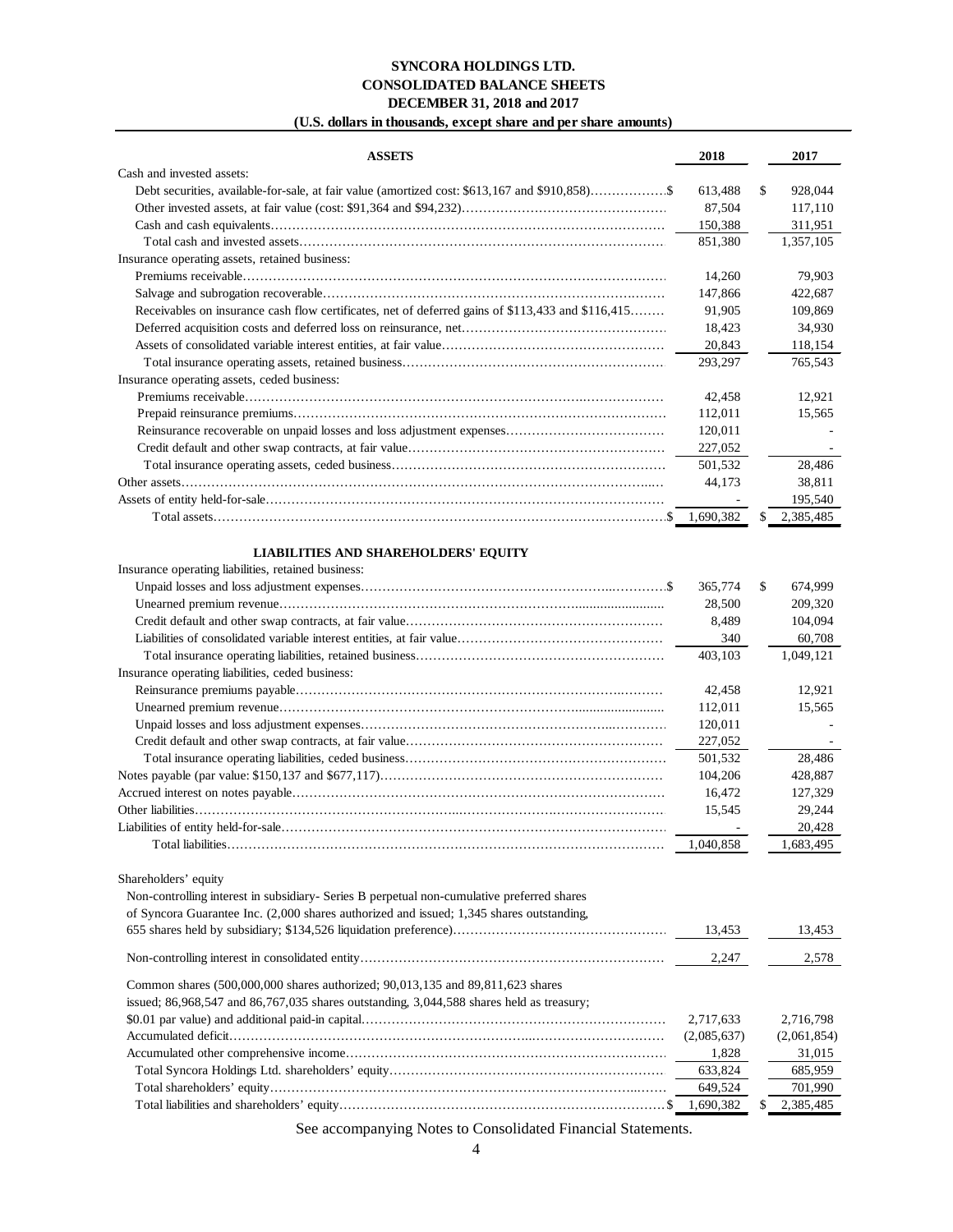# **SYNCORA HOLDINGS LTD. CONSOLIDATED STATEMENTS OF OPERATIONS AND COMPREHENSIVE (LOSS) INCOME YEARS ENDED DECEMBER 31, 2018 AND 2017**

**(U.S. dollars in thousands, except share and per share amounts)**

|                                                                                                                          | 2018       | 2017              |
|--------------------------------------------------------------------------------------------------------------------------|------------|-------------------|
| <b>Revenues</b>                                                                                                          |            |                   |
|                                                                                                                          | 26,735     | \$<br>51,081      |
|                                                                                                                          | 41,798     | 45,313            |
| Net unrealized and realized losses on investments, including other-than-temporary impairment losses                      |            |                   |
|                                                                                                                          | (4, 478)   | (17, 735)         |
|                                                                                                                          | (15, 649)  | (120, 103)        |
|                                                                                                                          | (24, 621)  | 59,686            |
|                                                                                                                          | 20,861     | 37,594            |
|                                                                                                                          | 60,469     | 6,282             |
|                                                                                                                          | 105,115    | 62,118            |
| <b>Expenses</b>                                                                                                          |            |                   |
|                                                                                                                          | (82, 541)  | (197, 687)        |
|                                                                                                                          | 6,251      | 7,684             |
|                                                                                                                          | 76,183     | 88,503            |
|                                                                                                                          | 163,279    |                   |
|                                                                                                                          | 47,630     | 47,024            |
|                                                                                                                          | 210,802    | (54, 476)         |
|                                                                                                                          | (105, 687) | 116,594           |
|                                                                                                                          | (8,757)    | (4,793)           |
|                                                                                                                          | (96, 930)  | 121,387           |
| Income from discontinued operations, net of tax, including gain on disposal of \$64,383 in 2018                          | 66,183     | 12,522            |
|                                                                                                                          | (30, 747)  | 133,909           |
| Other comprehensive (loss) income:                                                                                       |            |                   |
|                                                                                                                          | (21,759)   | 26,707            |
|                                                                                                                          | 41         | 511               |
|                                                                                                                          | (21, 718)  | 27,218            |
|                                                                                                                          | (52, 465)  | \$<br>161,127     |
|                                                                                                                          | 505        | \$<br>407         |
| Net (loss) income and comprehensive (loss) income attributable to controlling interest:                                  |            |                   |
|                                                                                                                          | (31,252)   | \$<br>133,502     |
|                                                                                                                          | (52.970)   | \$<br>160,720     |
| Calculation of basic and diluted earnings (loss) per share attributable<br>to Syncora Holdings Ltd. common shareholders: |            |                   |
|                                                                                                                          | (97, 435)  | \$<br>120,980     |
|                                                                                                                          | (1.12)     | \$<br><i>1.40</i> |
|                                                                                                                          |            |                   |
|                                                                                                                          | 66,183     | \$<br>12,522      |
|                                                                                                                          | 0.76       | \$<br>0.14        |
|                                                                                                                          | (31,252)   | \$<br>133,502     |
|                                                                                                                          | (0.36)     | \$<br>1.54        |
|                                                                                                                          | 86,935,974 | 86,718,669        |

See accompanying Notes to Consolidated Financial Statements.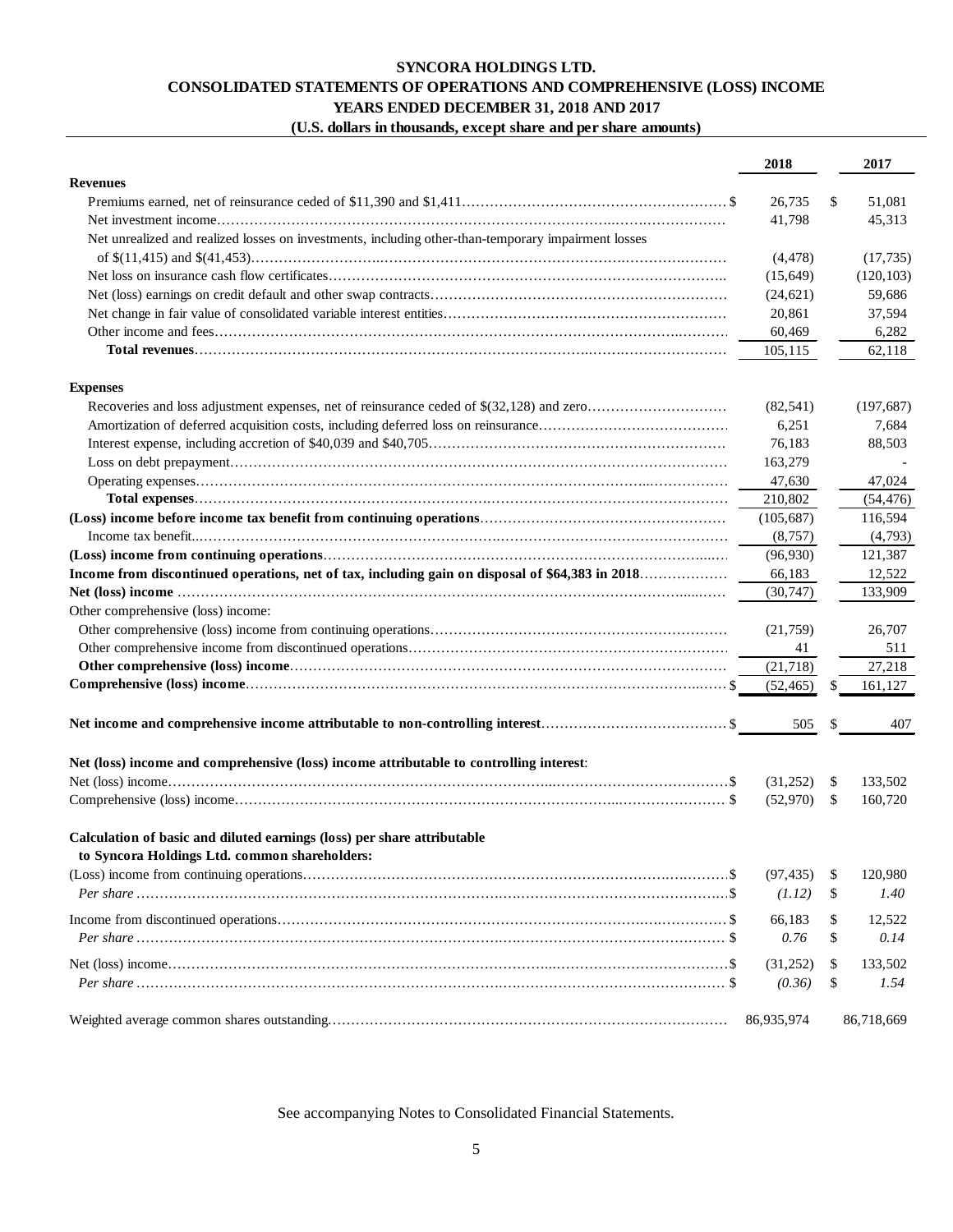# **SYNCORA HOLDINGS LTD. CONSOLIDATED STATEMENTS OF CHANGES IN SHAREHOLDERS' EQUITY YEARS ENDED DECEMBER 31, 2018 AND 2017**

**(U.S. dollars in thousands, except share amounts)**

|                                                                                                                                 | 2018        |              | 2017        |
|---------------------------------------------------------------------------------------------------------------------------------|-------------|--------------|-------------|
| Non-controlling interest in subsidiary – Series B perpetual non-cumulative preferred shares of<br><b>Syncora Guarantee Inc.</b> |             |              |             |
|                                                                                                                                 | 13,453      | $\mathbb{S}$ | 13.453      |
|                                                                                                                                 | 13,453      |              | 13,453      |
| Non-controlling interest in consolidated entity                                                                                 |             |              |             |
|                                                                                                                                 | 2,578       |              | 3,066       |
|                                                                                                                                 | 505         |              | 407         |
|                                                                                                                                 | (836)       |              | (895)       |
|                                                                                                                                 | 2,247       |              | 2,578       |
| Common shares and additional paid-in capital                                                                                    |             |              |             |
|                                                                                                                                 | 2,716,798   |              | 2,716,220   |
|                                                                                                                                 | 479         |              | 434         |
|                                                                                                                                 | 356         |              | 144         |
|                                                                                                                                 | 2,717,633   |              | 2,716,798   |
| <b>Accumulated deficit</b>                                                                                                      |             |              |             |
|                                                                                                                                 | (2,061,854) |              | (2,195,356) |
|                                                                                                                                 | (31,252)    |              | 133,502     |
|                                                                                                                                 | 7,469       |              |             |
|                                                                                                                                 | (2,085,637) |              | (2,061,854) |
| Accumulated other comprehensive income                                                                                          |             |              |             |
|                                                                                                                                 | 31,015      |              | 3,797       |
|                                                                                                                                 | (21,718)    |              | 27,218      |
|                                                                                                                                 | (7, 469)    |              |             |
|                                                                                                                                 | 1.828       |              | 31,015      |
|                                                                                                                                 | 633,824     |              | 685,959     |
|                                                                                                                                 | 649.524     |              | 701,990     |

See accompanying Notes to Consolidated Financial Statements.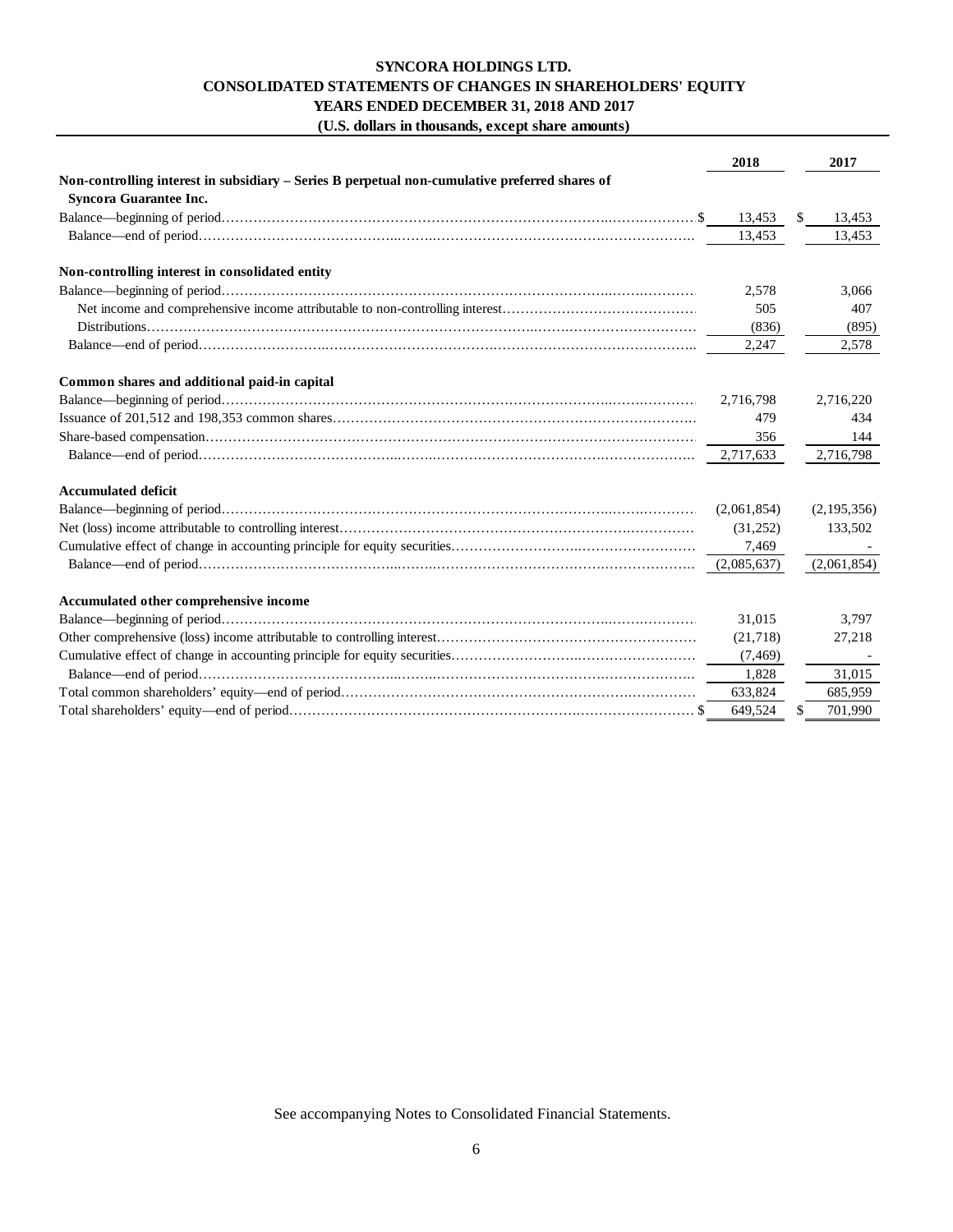# **SYNCORA HOLDINGS LTD. CONSOLIDATED STATEMENTS OF CASH FLOWS YEARS ENDED DECEMBER 31, 2018 AND 2017 (U.S. dollars in thousands)**

| Cash flows from operating activities:<br>9,134<br>\$<br>12,093<br>52.288<br>40,866<br>3,264<br>634<br>(97, 378)<br>(191,030)<br>339,406<br>(362, 262)<br>(61, 664)<br>(60, 051)<br>(573, 222)<br>(50, 275)<br>(261)<br>(953)<br>34,150<br>13,259<br>(503)<br>(77)<br>563<br>7,948<br>28,399<br>4,735<br>(3,373)<br>(5,201)<br>(645,085)<br>(214, 426)<br>4,597<br>16,846<br>(640, 488)<br>(197, 580)<br>Cash flows from investing activities:<br>334,204<br>493,258<br>50,588<br>190,872<br>207,966<br>11,945<br>(9,017)<br>(85,686)<br>(335, 941)<br>(1,000)<br>43,616<br>35,627<br>Net cash provided by investing activities from continuing operations<br>562,633<br>373,799<br>Net cash provided by (used in) investing activities from discontinued operations<br>909<br>(3,638)<br>563,542<br>370,161<br>Cash flows from financing activities:<br>(10, 854)<br>(10, 957)<br>(101,778)<br>(4, 725)<br>(836)<br>(895)<br>(113, 468)<br>(16, 577)<br>(113, 468)<br>(16, 577)<br>(190, 414)<br>156,004<br>Cash and cash equivalents and restricted cash and cash equivalents—beginning of period<br>351,434<br>195,430<br>\$<br>161,020<br>351,434<br>Cash and cash equivalents and restricted cash and cash equivalents—end of period<br>Summary of cash and cash equivalents and restricted cash and cash equivalents- end of period:<br>150,388<br>\$<br>311,951<br>10,632<br>2,637<br>36,652 | 2018 | 2017 |
|----------------------------------------------------------------------------------------------------------------------------------------------------------------------------------------------------------------------------------------------------------------------------------------------------------------------------------------------------------------------------------------------------------------------------------------------------------------------------------------------------------------------------------------------------------------------------------------------------------------------------------------------------------------------------------------------------------------------------------------------------------------------------------------------------------------------------------------------------------------------------------------------------------------------------------------------------------------------------------------------------------------------------------------------------------------------------------------------------------------------------------------------------------------------------------------------------------------------------------------------------------------------------------------------------------------------------------------------------------------------------------------------------|------|------|
|                                                                                                                                                                                                                                                                                                                                                                                                                                                                                                                                                                                                                                                                                                                                                                                                                                                                                                                                                                                                                                                                                                                                                                                                                                                                                                                                                                                                    |      |      |
|                                                                                                                                                                                                                                                                                                                                                                                                                                                                                                                                                                                                                                                                                                                                                                                                                                                                                                                                                                                                                                                                                                                                                                                                                                                                                                                                                                                                    |      |      |
|                                                                                                                                                                                                                                                                                                                                                                                                                                                                                                                                                                                                                                                                                                                                                                                                                                                                                                                                                                                                                                                                                                                                                                                                                                                                                                                                                                                                    |      |      |
|                                                                                                                                                                                                                                                                                                                                                                                                                                                                                                                                                                                                                                                                                                                                                                                                                                                                                                                                                                                                                                                                                                                                                                                                                                                                                                                                                                                                    |      |      |
|                                                                                                                                                                                                                                                                                                                                                                                                                                                                                                                                                                                                                                                                                                                                                                                                                                                                                                                                                                                                                                                                                                                                                                                                                                                                                                                                                                                                    |      |      |
|                                                                                                                                                                                                                                                                                                                                                                                                                                                                                                                                                                                                                                                                                                                                                                                                                                                                                                                                                                                                                                                                                                                                                                                                                                                                                                                                                                                                    |      |      |
|                                                                                                                                                                                                                                                                                                                                                                                                                                                                                                                                                                                                                                                                                                                                                                                                                                                                                                                                                                                                                                                                                                                                                                                                                                                                                                                                                                                                    |      |      |
|                                                                                                                                                                                                                                                                                                                                                                                                                                                                                                                                                                                                                                                                                                                                                                                                                                                                                                                                                                                                                                                                                                                                                                                                                                                                                                                                                                                                    |      |      |
|                                                                                                                                                                                                                                                                                                                                                                                                                                                                                                                                                                                                                                                                                                                                                                                                                                                                                                                                                                                                                                                                                                                                                                                                                                                                                                                                                                                                    |      |      |
|                                                                                                                                                                                                                                                                                                                                                                                                                                                                                                                                                                                                                                                                                                                                                                                                                                                                                                                                                                                                                                                                                                                                                                                                                                                                                                                                                                                                    |      |      |
|                                                                                                                                                                                                                                                                                                                                                                                                                                                                                                                                                                                                                                                                                                                                                                                                                                                                                                                                                                                                                                                                                                                                                                                                                                                                                                                                                                                                    |      |      |
|                                                                                                                                                                                                                                                                                                                                                                                                                                                                                                                                                                                                                                                                                                                                                                                                                                                                                                                                                                                                                                                                                                                                                                                                                                                                                                                                                                                                    |      |      |
|                                                                                                                                                                                                                                                                                                                                                                                                                                                                                                                                                                                                                                                                                                                                                                                                                                                                                                                                                                                                                                                                                                                                                                                                                                                                                                                                                                                                    |      |      |
|                                                                                                                                                                                                                                                                                                                                                                                                                                                                                                                                                                                                                                                                                                                                                                                                                                                                                                                                                                                                                                                                                                                                                                                                                                                                                                                                                                                                    |      |      |
|                                                                                                                                                                                                                                                                                                                                                                                                                                                                                                                                                                                                                                                                                                                                                                                                                                                                                                                                                                                                                                                                                                                                                                                                                                                                                                                                                                                                    |      |      |
|                                                                                                                                                                                                                                                                                                                                                                                                                                                                                                                                                                                                                                                                                                                                                                                                                                                                                                                                                                                                                                                                                                                                                                                                                                                                                                                                                                                                    |      |      |
|                                                                                                                                                                                                                                                                                                                                                                                                                                                                                                                                                                                                                                                                                                                                                                                                                                                                                                                                                                                                                                                                                                                                                                                                                                                                                                                                                                                                    |      |      |
|                                                                                                                                                                                                                                                                                                                                                                                                                                                                                                                                                                                                                                                                                                                                                                                                                                                                                                                                                                                                                                                                                                                                                                                                                                                                                                                                                                                                    |      |      |
|                                                                                                                                                                                                                                                                                                                                                                                                                                                                                                                                                                                                                                                                                                                                                                                                                                                                                                                                                                                                                                                                                                                                                                                                                                                                                                                                                                                                    |      |      |
|                                                                                                                                                                                                                                                                                                                                                                                                                                                                                                                                                                                                                                                                                                                                                                                                                                                                                                                                                                                                                                                                                                                                                                                                                                                                                                                                                                                                    |      |      |
|                                                                                                                                                                                                                                                                                                                                                                                                                                                                                                                                                                                                                                                                                                                                                                                                                                                                                                                                                                                                                                                                                                                                                                                                                                                                                                                                                                                                    |      |      |
|                                                                                                                                                                                                                                                                                                                                                                                                                                                                                                                                                                                                                                                                                                                                                                                                                                                                                                                                                                                                                                                                                                                                                                                                                                                                                                                                                                                                    |      |      |
|                                                                                                                                                                                                                                                                                                                                                                                                                                                                                                                                                                                                                                                                                                                                                                                                                                                                                                                                                                                                                                                                                                                                                                                                                                                                                                                                                                                                    |      |      |
|                                                                                                                                                                                                                                                                                                                                                                                                                                                                                                                                                                                                                                                                                                                                                                                                                                                                                                                                                                                                                                                                                                                                                                                                                                                                                                                                                                                                    |      |      |
|                                                                                                                                                                                                                                                                                                                                                                                                                                                                                                                                                                                                                                                                                                                                                                                                                                                                                                                                                                                                                                                                                                                                                                                                                                                                                                                                                                                                    |      |      |
|                                                                                                                                                                                                                                                                                                                                                                                                                                                                                                                                                                                                                                                                                                                                                                                                                                                                                                                                                                                                                                                                                                                                                                                                                                                                                                                                                                                                    |      |      |
|                                                                                                                                                                                                                                                                                                                                                                                                                                                                                                                                                                                                                                                                                                                                                                                                                                                                                                                                                                                                                                                                                                                                                                                                                                                                                                                                                                                                    |      |      |
|                                                                                                                                                                                                                                                                                                                                                                                                                                                                                                                                                                                                                                                                                                                                                                                                                                                                                                                                                                                                                                                                                                                                                                                                                                                                                                                                                                                                    |      |      |
|                                                                                                                                                                                                                                                                                                                                                                                                                                                                                                                                                                                                                                                                                                                                                                                                                                                                                                                                                                                                                                                                                                                                                                                                                                                                                                                                                                                                    |      |      |
|                                                                                                                                                                                                                                                                                                                                                                                                                                                                                                                                                                                                                                                                                                                                                                                                                                                                                                                                                                                                                                                                                                                                                                                                                                                                                                                                                                                                    |      |      |
|                                                                                                                                                                                                                                                                                                                                                                                                                                                                                                                                                                                                                                                                                                                                                                                                                                                                                                                                                                                                                                                                                                                                                                                                                                                                                                                                                                                                    |      |      |
|                                                                                                                                                                                                                                                                                                                                                                                                                                                                                                                                                                                                                                                                                                                                                                                                                                                                                                                                                                                                                                                                                                                                                                                                                                                                                                                                                                                                    |      |      |
|                                                                                                                                                                                                                                                                                                                                                                                                                                                                                                                                                                                                                                                                                                                                                                                                                                                                                                                                                                                                                                                                                                                                                                                                                                                                                                                                                                                                    |      |      |
|                                                                                                                                                                                                                                                                                                                                                                                                                                                                                                                                                                                                                                                                                                                                                                                                                                                                                                                                                                                                                                                                                                                                                                                                                                                                                                                                                                                                    |      |      |
|                                                                                                                                                                                                                                                                                                                                                                                                                                                                                                                                                                                                                                                                                                                                                                                                                                                                                                                                                                                                                                                                                                                                                                                                                                                                                                                                                                                                    |      |      |
|                                                                                                                                                                                                                                                                                                                                                                                                                                                                                                                                                                                                                                                                                                                                                                                                                                                                                                                                                                                                                                                                                                                                                                                                                                                                                                                                                                                                    |      |      |
|                                                                                                                                                                                                                                                                                                                                                                                                                                                                                                                                                                                                                                                                                                                                                                                                                                                                                                                                                                                                                                                                                                                                                                                                                                                                                                                                                                                                    |      |      |
|                                                                                                                                                                                                                                                                                                                                                                                                                                                                                                                                                                                                                                                                                                                                                                                                                                                                                                                                                                                                                                                                                                                                                                                                                                                                                                                                                                                                    |      |      |
|                                                                                                                                                                                                                                                                                                                                                                                                                                                                                                                                                                                                                                                                                                                                                                                                                                                                                                                                                                                                                                                                                                                                                                                                                                                                                                                                                                                                    |      |      |
|                                                                                                                                                                                                                                                                                                                                                                                                                                                                                                                                                                                                                                                                                                                                                                                                                                                                                                                                                                                                                                                                                                                                                                                                                                                                                                                                                                                                    |      |      |
|                                                                                                                                                                                                                                                                                                                                                                                                                                                                                                                                                                                                                                                                                                                                                                                                                                                                                                                                                                                                                                                                                                                                                                                                                                                                                                                                                                                                    |      |      |
|                                                                                                                                                                                                                                                                                                                                                                                                                                                                                                                                                                                                                                                                                                                                                                                                                                                                                                                                                                                                                                                                                                                                                                                                                                                                                                                                                                                                    |      |      |

See accompanying Notes to Consolidated Financial Statements.

Deconsolidation of variable interest entities………………………………………………………………… Net payable (receivable) for securities………………………………………………………………………

**Supplemental non-cash transactions:**

Restricted cash included in assets of entity held-for-sale………………………………………………. - 194 Cash and cash equivalents and restricted cash and cash equivalents—end of period…………………\$ 161,020 \$ 351,434

> \$ 57,564 \$ 34,907 \$ 5,165 \$ (5,247)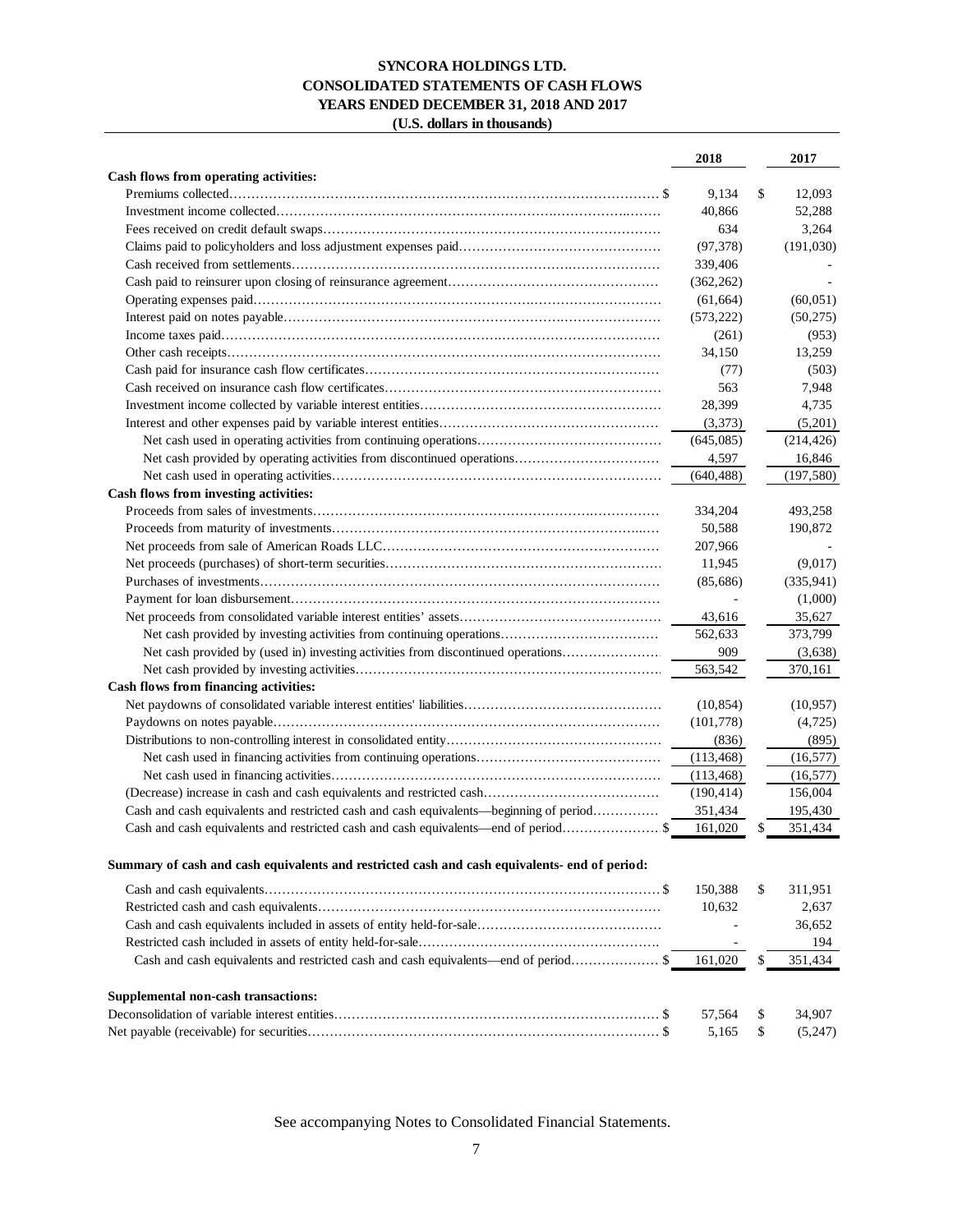# **SYNCORA HOLDINGS LTD. CONSOLIDATED STATEMENTS OF CASH FLOWS YEARS ENDED DECEMBER 31, 2018 AND 2017**

**(U.S. dollars in thousands)**

|                                                                                                                                    | 2018       |               | 2017       |
|------------------------------------------------------------------------------------------------------------------------------------|------------|---------------|------------|
| Reconciliation of (loss) income from continuing operations to net cash used in operating activities from<br>continuing operations: |            |               |            |
|                                                                                                                                    | (96, 930)  | <sup>\$</sup> | 121,387    |
| Adjustments to reconcile (loss) income from continuing operations to net cash used in operating activities                         |            |               |            |
| from continuing operations:                                                                                                        |            |               |            |
|                                                                                                                                    | 1.045      |               | 1.045      |
|                                                                                                                                    | 4,478      |               | 17,735     |
|                                                                                                                                    | (95, 674)  |               | (56, 351)  |
|                                                                                                                                    | (20, 861)  |               | (37, 594)  |
|                                                                                                                                    | 1,940      |               | (1,596)    |
|                                                                                                                                    | 15,649     |               | 120,103    |
|                                                                                                                                    | 24,213     |               | 353        |
| Changes in assets and liabilities:                                                                                                 |            |               |            |
|                                                                                                                                    | 36,106     |               | 24,904     |
|                                                                                                                                    | (96, 446)  |               |            |
| Deferred acquisition costs and deferred loss on reinsurance, net (retained)                                                        | 16,507     |               | 7.685      |
|                                                                                                                                    | 274,821    |               | (321, 480) |
| Reinsurance recoverable on unpaid losses and loss adjustment expenses (ceded)                                                      | (120, 011) |               |            |
|                                                                                                                                    | 1,589      |               | 11,310     |
|                                                                                                                                    | (189, 214) |               | (67, 237)  |
|                                                                                                                                    | (84, 374)  |               | (67, 931)  |
|                                                                                                                                    | 29,537     |               |            |
|                                                                                                                                    | (222, 903) |               | 40,567     |
|                                                                                                                                    | (110, 857) |               | 1.375      |
|                                                                                                                                    | (13,700)   |               | (8,701)    |
|                                                                                                                                    | (548, 155) |               | (335, 813) |
|                                                                                                                                    | (645,085)  | \$            | (214, 426) |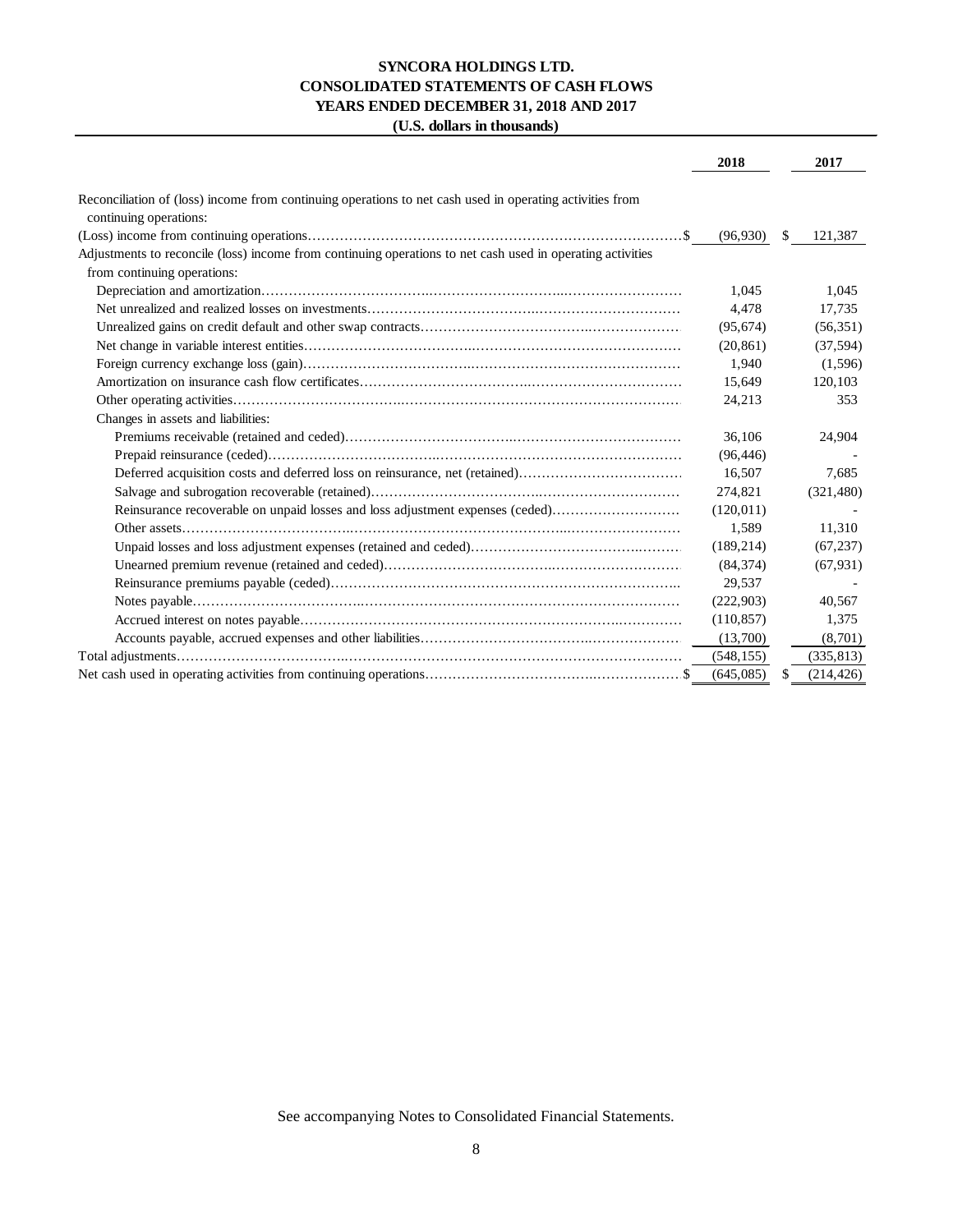# **1. Organization and Business**

Syncora Holdings Ltd. ("Syncora Holdings") is a Bermuda holding company, which was formed on March 17, 2006 to provide, through its wholly-owned subsidiary, financial guarantee insurance and reinsurance. Syncora Holdings collectively with its consolidated subsidiaries is hereafter referred to as the ("Company").

Syncora Holdings' principal business operating subsidiary is Syncora Guarantee Inc. ("SGI" or "Syncora Guarantee"). SGI collects and expects to continue to collect premiums on existing business; however, because of the events discussed herein, SGI ceased writing substantially all new business in January 2008 and is no longer licensed to do so in certain states and other jurisdictions. On December 29, 2017 SGI and its wholly-owned subsidiary, Syncora Capital Assurance Inc. ("SCAI") entered into a Merger Agreement and other related agreements, which resulted in SCAI merging into SGI, with SGI as the surviving entity. The merger was effective December 31, 2017. As such, the existing reinsurance arrangements and all other intercompany agreements between SGI and SCAI were terminated by operation of law. SGI is an insurance company domiciled in the State of New York, which is regulated by the New York State Department of Financial Services ("NYDFS") and at one time was licensed to conduct financial guarantee insurance business throughout all 50 of the United States and other jurisdictions.

Prior to January 2008, the Company was primarily engaged in the business of providing (i) credit enhancement on fixed and variable rate debt obligations through the issuance of financial guarantee insurance policies and (ii) credit protection on specific referenced credits or on pools of specific referenced credits through the issuance of financial guarantee insurance policies covering the obligations under credit default swap ("CDS") contracts issued by trusts established to comply with the New York Insurance Law (the "NYIL"). These trusts are consolidated by the Company.

Financial guarantee insurance policies obligate the insurer to provide an unconditional and irrevocable guarantee to the holder of a debt obligation of full and timely payment of certain principal and interest when due. In the event of a default under the debt obligation, the insurer has recourse against the issuer and/or any related collateral (which is more common in the case of insured asset-backed obligations or other non-municipal debt) for amounts paid under the terms of the policy. CDS contracts are derivative contracts that offer credit protection relating to a particular security or pools of specified securities. Under the terms of a CDS contract, the seller of credit protection makes a specified payment to the buyer of credit protection upon the occurrence of one or more specified credit events with respect to a referenced security. Credit derivatives typically provide protection to a buyer rather than credit enhancement of a debt security as in traditional financial guarantee insurance.

Pike Pointe Holdings, LLC ("Pike Pointe") is a wholly-owned subsidiary of SGI, which was formed as a Delaware limited liability company to hold certain infrastructure assets, including 100% of the equity ownership of a number of its subsidiaries that previously owned and operated certain toll road facilities located in the United States and Canada (collectively, "American Roads LLC"). On July 16, 2018, the Company closed the sale of American Roads LLC, which is presented as discontinued operations (see Note 16 for further discussion).

The Company has one reportable operating business segment, which is Financial Guarantee Insurance. The Company's financial guarantee business segment is conducted primarily through SGI.

# *Closing of Reinsurance Agreement with Assured Guaranty Corp.*

On June 1, 2018, SGI closed a reinsurance transaction with Assured Guaranty Corp. ("Assured") pursuant to which Assured agreed to provide reinsurance, generally on a 100% quota share basis, to SGI of approximately \$12.1 billion of net par outstanding of SGI-insured financial guaranty insurance policies, representing approximately 92% of SGI's outstanding insured exposure. As consideration for the transaction, which also involved a commutation of a small book of business ceded to SGI by an Assured affiliate which is included in the par outstanding numbers above, SGI paid approximately \$360 million (which amount includes ceded reserves) and assigned over future installment premium for the reinsured policies. In addition, SGI exercised its option to cede certain debt service reserve fund surety and interest rate swap policies for an additional premium payment of \$2.3 million. Subsequent to the execution of this reinsurance agreement, SGI's remaining insured portfolio was approximately \$1.1 billion of net par outstanding as of June 30, 2018. In addition, in connection with the reinsurance, SGI entered into an administrative services agreement with Assured pursuant to which Assured will provide certain administrative services with respect to the reinsured policies, including surveillance activities and the obligation to administer and pay claims on behalf of SGI. The Company entered into with Assured a credit agreement and related security agreement, pursuant to which Assured agreed to make loans to the Company to fund its claims payments on remediated residential mortgage-backed securities ("RMBS"). See Note 14 for collateral requirements.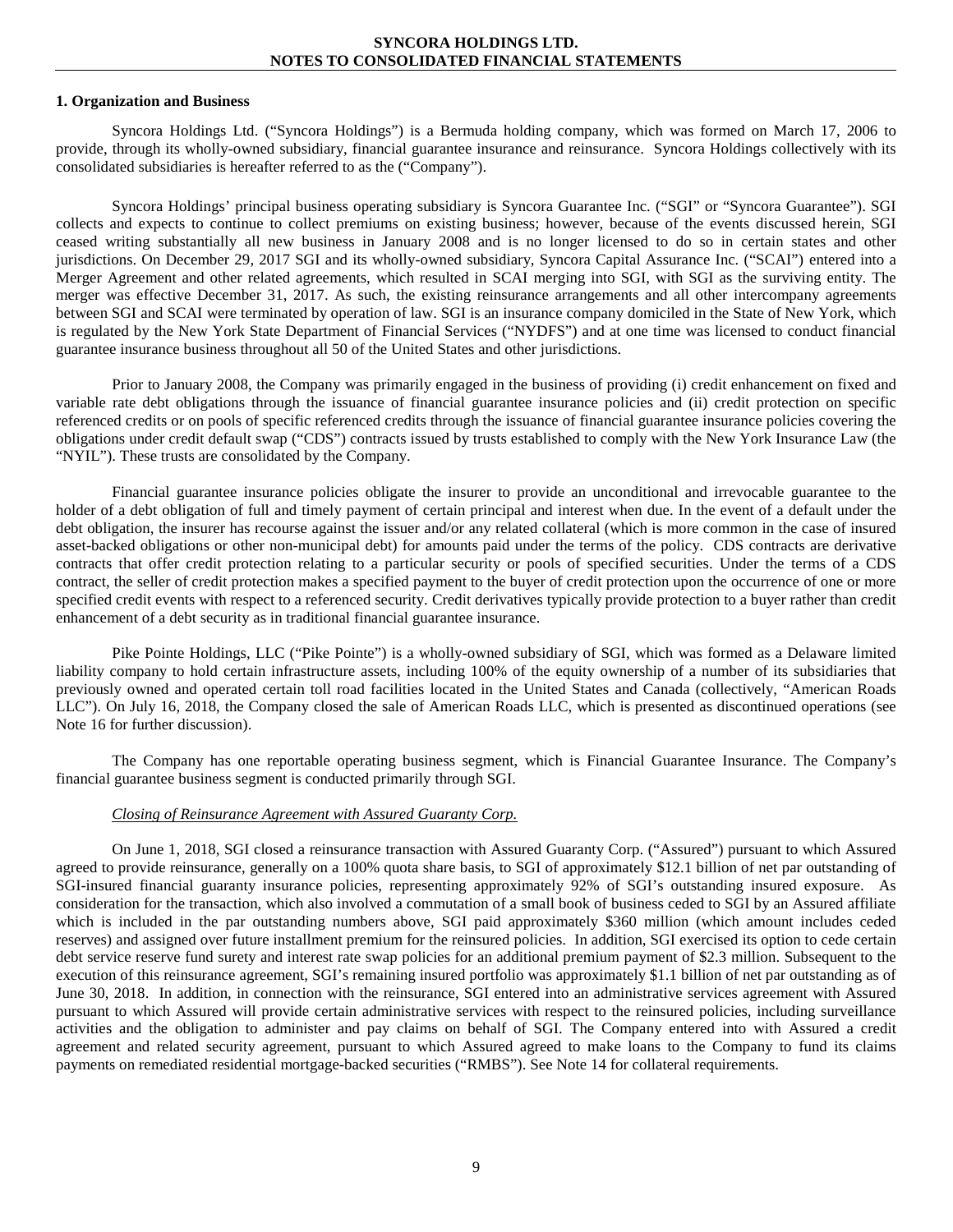# **2. Description of Significant Risks and Uncertainties and Description of the Company's On-Going Strategic Plan**

# *Significant Risks and Uncertainties*

Syncora Holdings is a holding company with no operations or significant assets other than \$5.0 million of debt securities and cash and cash equivalents and its common equity ownership of its subsidiaries as of December 31, 2018. Syncora Holdings' only potential sources of funds are dividends and/or reimbursements for certain expenses related to the general services agreement with its subsidiaries to provide funds for its working capital needs and to pay operating expenses. The remainder of its capital is held at SGI, and any dividends and/or distributions from SGI are subject to contractual and regulatory prohibitions and limitations and to the prior claims of SGI's surplus noteholders and its preferred shareholders. There can be no assurance that Syncora Holdings will be able to maintain adequate capital or have sufficient liquidity in the future to pay its operating expenses. See Note 15 for financial information of Syncora Holdings.

The Company is exposed to significant risks and uncertainties that may materially affect its operations, financial and liquidity position. These relate to, among other things, (i) the performance of Assured under the reinsurance and related agreements, (ii) the potential for future adverse loss and claims development on its insured obligations or salvage and (iii) the amount or timing of anticipated recoveries of Puerto Rico related remediation bonds and salvage on related claims payments. These risks and uncertainties are discussed more fully below and could materially and adversely affect the Company's results of operations, financial condition and liquidity.

# *Description of Significant Risks and Uncertainties and Other Matters*

- Effective June 1, 2018, the Company entered into with Assured (i) a reinsurance agreement, pursuant to which the Company ceded \$12.1 billion of its insured exposure, (ii) an administrative services agreement pursuant to which Assured will provide certain administrative services with respect to the reinsured policies, including reporting and making claims payments, and (iii) a credit agreement and related security agreement, pursuant to which Assured agreed to make loans to the Company to fund its claims payments on remediated RMBS. As a result of the reinsurance transaction, the Company is exposed to reinsurance counterparty credit risk that the reinsurer may default in its financial obligations with respect to the terms of the reinsurance agreement. This credit risk could cause increased losses and loss reserves and a reduction in reinsurance recoverables. In addition, the failure of Assured to perform under the administrative services agreement or the credit agreement could cause a disruption to the Company's insurance operations and could increase operational costs and the Company's liquidity needs.
- As of December 31, 2018, the Company has \$261.6 million of net exposure to Puerto Rico (excluding interest outstanding of \$63.5 million), which includes direct insurance and reinsurance of bond policies, direct investments by the Company as a result of remediation transactions and salvage and subrogation rights on the Puerto Rico related claims payments. This exposure relates primarily to bonds issued by the Puerto Rico Electric Power Authority ("PREPA") of \$140.9 million (excluding interest outstanding of \$32.0 million) and general obligation bonds of the Commonwealth of Puerto Rico (the "Commonwealth") of \$98.9 million (excluding interest outstanding of \$23.1 million) and \$21.8 million of net exposure to other obligations of Puerto Rico (excluding interest outstanding of \$8.4 million). As of December 31, 2018, the Company and Syncora Capital Assurance Inc. (pre-merger) paid approximately \$198.0 million in net claims, representing principal and interest due related to Commonwealth and PREPA exposures. Given that the Puerto Rico proceedings under PROMESA (as detailed below) may continue for an extended period, the Company may be required to make further material claims payments and therefore further increase the proportion of its assets that are comprised of salvage and subrogation rights. Recoveries relating to these rights and interests could be long-dated, which could have a material adverse effect on the Company's short-term liquidity needs. As of December 31, 2018, the Company has sold approximately \$108.3 million consisting of principal and interest of its salvage and subrogation rights related to these exposures.

On June 30, 2016, the President enacted the Puerto Rico Oversight, Management, and Economic Stability Act ("PROMESA"), which provides Puerto Rico and its instrumentalities with both an in-court (Title III) and out-of-court (Title VI) process to restructure debts and bind holdouts. PROMESA provides for the establishment of an Oversight Board, which the President appointed on August 31, 2016, with the authority to approve adjustments of debt of Puerto Rico and its instrumentalities, including PREPA.

On May 3, 2017, the Oversight Board filed a petition under Title III on behalf of the Commonwealth. On June 27, 2017, the Oversight Board voted to reject the PREPA Restructuring Support Agreement (the "RSA"), which resulted in the termination of the RSA on June 29, 2017. On July 2, 2017, the Oversight Board filed a petition under Title III on behalf of PREPA. The Commonwealth's and PREPA's Title III proceedings increase the risk and uncertainty relating to the ultimate recovery on the Commonwealth's general obligations bonds and of PREPA's power revenue bonds.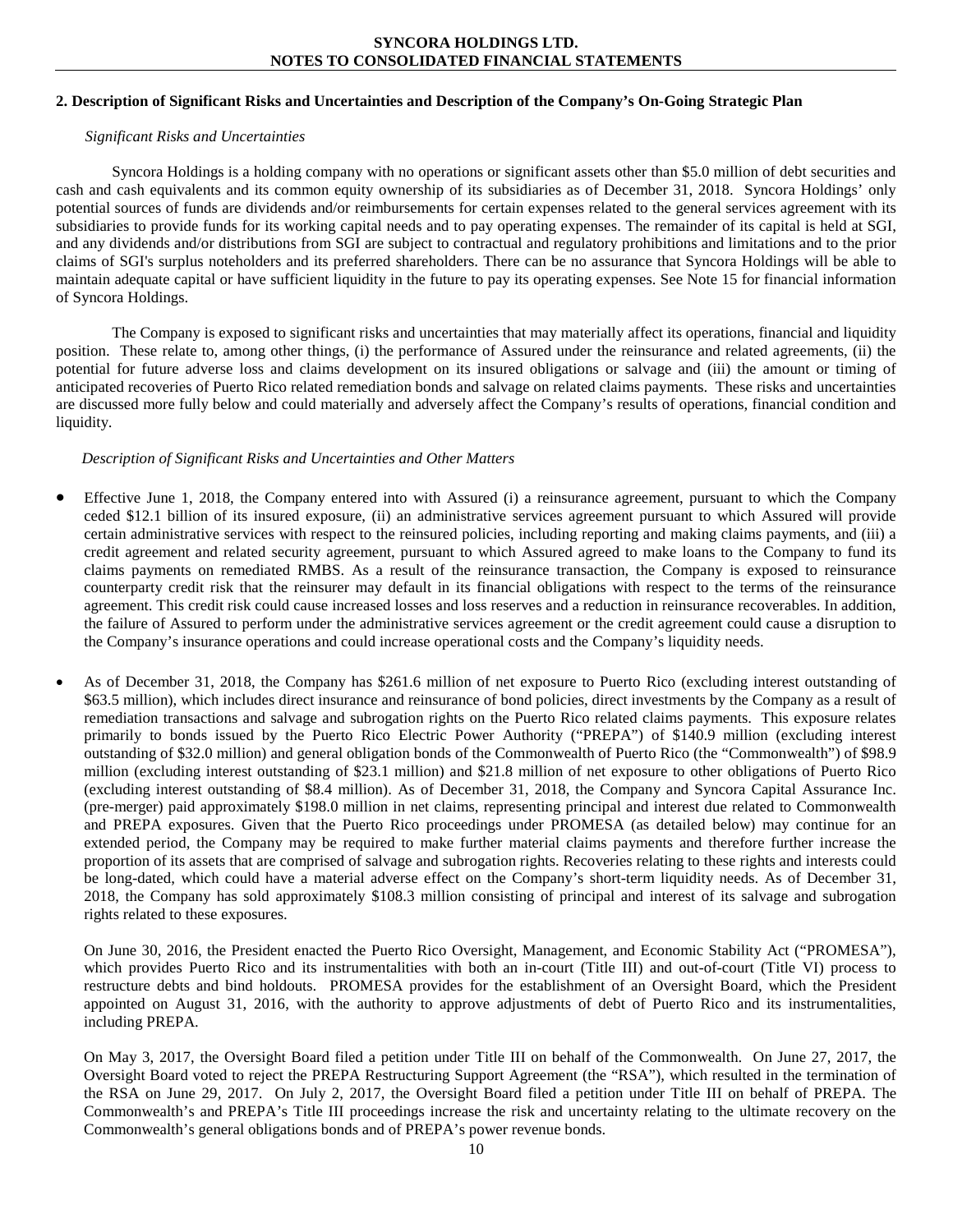On June 14, 2017, the judge overseeing the Title III proceedings entered an order appointing a team of mediators to facilitate confidential settlement negotiations of any issues arising in those proceedings. The Company is participating in the mediation process.

On September 20, 2017, Hurricane Maria made landfall on Puerto Rico causing extensive and widespread damage to property and infrastructure, including loss of electric power throughout the island. The Oversight Board certified a revised fiscal plan for PREPA on August 1, 2018 and for the Commonwealth on October 23, 2018, which are intended to provide the bases for any plans of adjustment in the Title III cases of PREPA and the Commonwealth. Additional revisions to the certified fiscal plans are currently in process.

On June 5, 2018, agents representing the Commonwealth and the Puerto Rico Sales Tax Financing Corp ("COFINA") disclosed an agreement in principle resolving the ownership dispute between the Commonwealth and COFINA over the Commonwealth's sales and use tax. On August 8, 2018, the Oversight Board, the Governor and the COFINA creditors announced the terms of a consensual Title III plan of adjustment for COFINA, which is premised on the earlier settlement regarding the sales and use tax. On October 19, 2018, the Oversight Board filed the COFINA plan of adjustment and the settlement agreement allocating the Commonwealth's sales and use tax. These agreements do not allocate distributions among Commonwealth creditors, including holders of insured general obligation bonds. The Title III court approved the settlement agreement and confirmed the COFINA plan of adjustment on February 4, 2019, which went effective on February 12, 2019.

On July 30, 2018, the Oversight Board announced that it entered into a preliminary restructuring support agreement with the ad hoc group of PREPA bondholders, PREPA and the Commonwealth. This agreement contemplates the exchange of outstanding uninsured PREPA bonds for two classes of new securitization bonds and does not address the treatment of insured PREPA bonds.

Due to the pending Title III cases, the Company may experience further losses on these insured obligations which could have a material adverse effect on the Company's liquidity and financial position.

- As of December 31, 2018, in respect of its Puerto Rico-related exposure, the Company has made substantial claim payments and anticipates that it may be requested to make further gross claim payments in the period 2019 to 2029 of at least approximately \$210.9 million, followed in later years (in some cases significantly later years) by recoveries of salvage made in respect of these claims payments. The amount and timing of the salvage recoveries related to all of these claims payments are subject to greater uncertainty than the amount and timing of such future claims payments themselves. Pursuant to the Company's accounting policy and guidance under Generally Accepted Accounting Principles ("GAAP"), the net present value of estimated claims and recoveries (including salvage and subrogation) are reflected in the Company's loss reserves and salvage and subrogation recoverable (see Note 5). Because of the inherent uncertainty in estimating future claim payments and recoveries, no assurance can be given that the amount or timing of claims payments, related recoveries, or ultimate losses match the Company's estimates, and such differences could materially and adversely affect the Company's results of operations, financial condition and liquidity. The Company may also experience significant adverse development on its insured obligations that may place further demands on the Company's liquidity and financial position. See Note 5 "*Schedule of Insured Financial Obligations with Credit Deterioration*" caption for further discussion.
- The Company and its financial position will continue to be subject to risk of global financial and economic conditions that could materially and adversely affect the amount of potential losses (including the timing and amount of potential claims and subsequent recoveries) incurred on transactions it guarantees, the value of its investment portfolio, and otherwise materially and adversely affect the Company. With respect to the Company's investment portfolio, a prolonged period of low interest rates, along with declining investment balances, may adversely affect the Company's ability to generate sufficient investment income to fund its future obligations. Issuers or borrowers whose securities or loans the Company insures or holds as well as the Company's counterparties under swaps and other derivative contracts may default on their obligations to the Company due to bankruptcy, insolvency, lack of liquidity, adverse economic conditions, operational failure, fraud or other reasons. Additionally, the underlying assets supporting securities that the Company has guaranteed may deteriorate further, causing these securities to incur losses.
- The Company has direct insurance and reinsurance exposure to certain credits within European countries. Global economic conditions have been negatively affected with concerns about the continued sovereign debt crisis within the European region and the possibility that certain European Union member states will default on their debt obligations or leave the European Union. The continued uncertainty over the outcome of the European Union governments' efforts to provide financial support for sovereigns and sub-sovereigns and the possibility of further deteriorating conditions in Europe could have a material adverse effect on the Company's financial and liquidity position. As of December 31, 2018, the Company's net in-force guaranteed principal exposure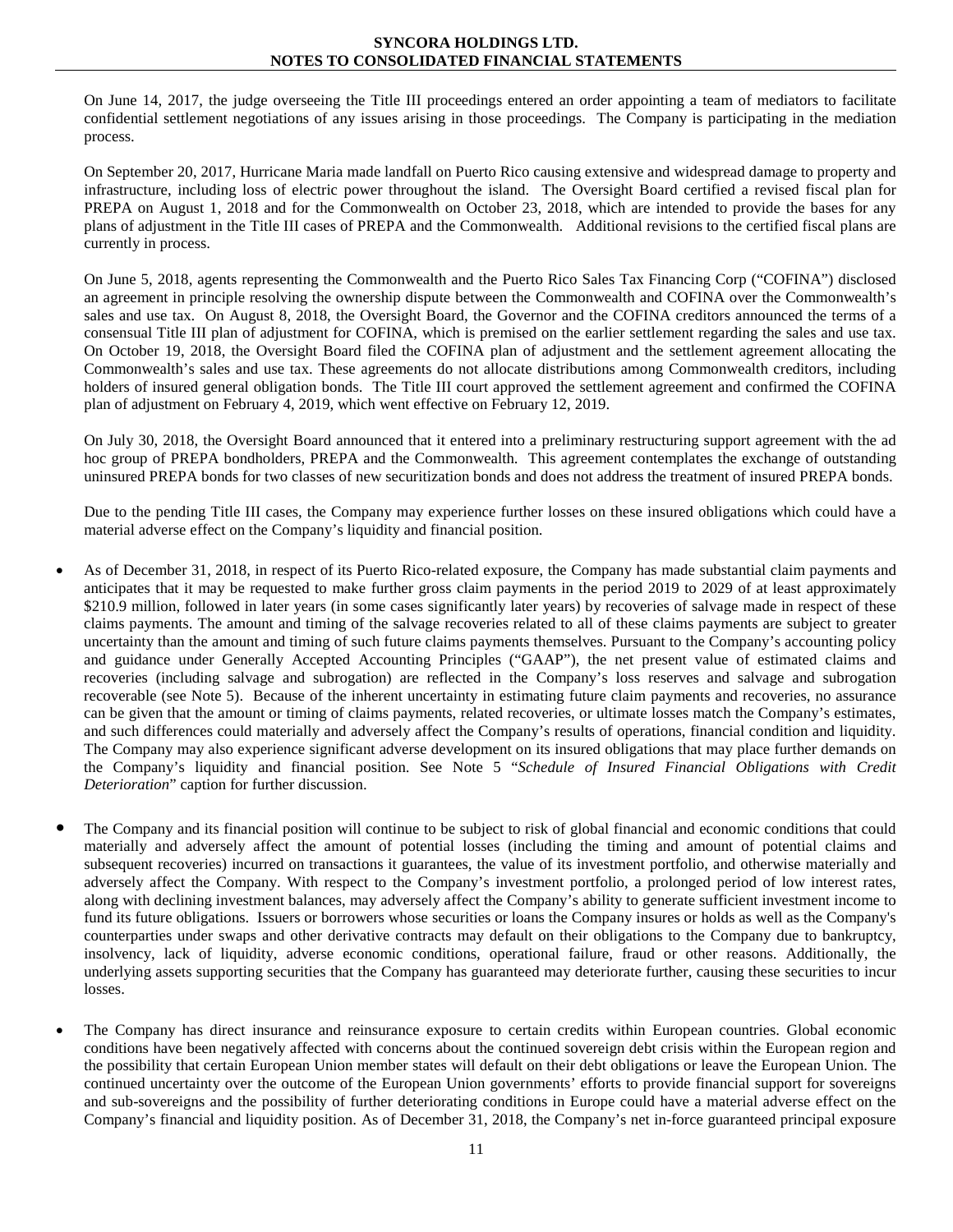to the European Union was approximately \$494.4 million of which \$253.8 million of exposure is to credits in the UK and denominated in British Pound sterling and \$240.6 million was specifically related to certain credits in higher risk countries, such as Portugal and Italy.

- The Financial Conduct Authority of the United Kingdom plans to phase out the London Interbank Offered Rate ("LIBOR") by the end of 2021. LIBOR is the benchmark rate that many banks and issuers use to set interest rates in loan documents. United States' authorities recognizing the need for a LIBOR replacement, convened the Alternative Reference Rate Committee ("ARRC") in 2014 to find a replacement. After three years of study the ARRC identified the Secured Overnight Financing Rate ("SOFR") – the broadest of three existing Repo rates, as its preferred alternative to LIBOR. As of December 31, 2018 SOFR traded 20 bps higher than 3 month LIBOR and 48 bps higher than 1 month LIBOR. The Company has LIBOR based gross and net par outstanding insured exposure of \$295.5 million and \$1.5 million, respectively. An increase in interest rates, the potential phase out of LIBOR and the difference between LIBOR and SOFR could have a material adverse effect on the Company's liquidity and financial position.
- The Company is materially exposed to foreign exchange risk as the Company's insured debt obligations are denominated in a number of foreign currencies and the U.S. dollar. The principal currencies creating foreign exchange risk are the British Pound sterling and the European Union euro. At December 31, 2018, approximately 53% of the Company's in-force guaranteed net par outstanding exposure of \$0.9 billion was denominated in such currencies. The Company translates foreign currencies into U.S. dollars at the current market exchange rates. Changes in the exchange rates between foreign currencies and U.S. dollars may have an adverse effect on the settlement of potential claims or the value of salvage/recoveries and therefore could have a material adverse effect on the Company's liquidity and financial position. In addition, the Company is materially exposed to risks associated with its financial guarantees covering foreign denominated inflation indexed-linked bonds in connection with the bonds issued by UK and European utility and project finance issuers.
- Establishment of case basis reserves for unpaid losses and loss adjustment expenses on the Company's in-force business requires the use and exercise of significant judgment and is based on certain assumptions made by management, including estimates regarding the likelihood of occurrence, timing and amount of a loss on a guaranteed obligation. Changes in such assumptions could materially adversely affect such reserve estimates, including the amount and timing of any claims. Under certain conditions, many of which are event-driven and outside the control of the Company, these exposures may result in significant increases in claims beyond those assumed in the Company's reserve estimate (that may or may not result in an increase in such loss reserves) in the near to medium term. A material portion of the Company's case basis reserves reflects certain assumptions that affect reimbursements in the remainder of its insured and reinsured portfolio. Actual experience may, and likely will, differ from those estimates and such difference may be material due to the fact that the ultimate dispositions of claims are subject to the outcome of events that have not yet occurred and, in certain cases, will occur over many years in the future. Examples of these events include changes in the level of interest rates, credit deterioration of guaranteed obligations, recoveries in bankruptcy proceedings, changes in the value of specific assets supporting guaranteed obligations and changes in the level of investment yield. Both qualitative and quantitative factors are used in making such estimates. From time to time the Company reevaluates all such estimates, which may be material. Any estimate of future costs is subject to the inherent limitation on management's ability to predict the aggregate course of future events. It should, therefore, be expected that the actual emergence of losses and claims will vary, perhaps materially, from any estimate. The risk of loss under the Company's guarantees extends to the full amount of unpaid principal and interest on all debt obligations it has guaranteed.
- SGI has sought, and may in the future seek, the NYDFS's approval of permitted accounting practices and other regulatory relief which have, and if granted may have, a material effect on SGI's statutory policyholders' surplus. Once granted, these permitted accounting practices have been subject to an annual approval or confirmation. No assurance can be given that the NYDFS will continue to grant approval of SGI's past or any future permitted accounting practices or requested regulatory relief. Failure to obtain continuing approval of the past or future permitted accounting practices or requested regulatory relief could have a material adverse effect on SGI's statutory policyholders' surplus.
- Should the Company experience an "ownership change" for purposes of Section 382 of the Internal Revenue Code, the Company's ability to utilize its net operating loss carryforwards could be subject to an annual limitation in the future, which would be expected to result in a material increase in the Company's U.S. federal income tax liability, reduce reimbursements from profitable affiliates under its tax sharing agreement and therefore materially adversely affect the Company's equity and liquidity position. While the Syncora Holdings Ltd. bye-laws contain restrictions intended to reduce the likelihood of such an "ownership change," it remains possible that an "ownership change" could nonetheless occur. These limitations may prevent Syncora Holdings Ltd. from taking certain strategic actions or may make it more difficult for Syncora Holdings Ltd. to attract additional capital. In addition, although the Company has not taken any uncertain tax positions, the IRS may nonetheless disagree with the Company's interpretation of this and other tax related matters.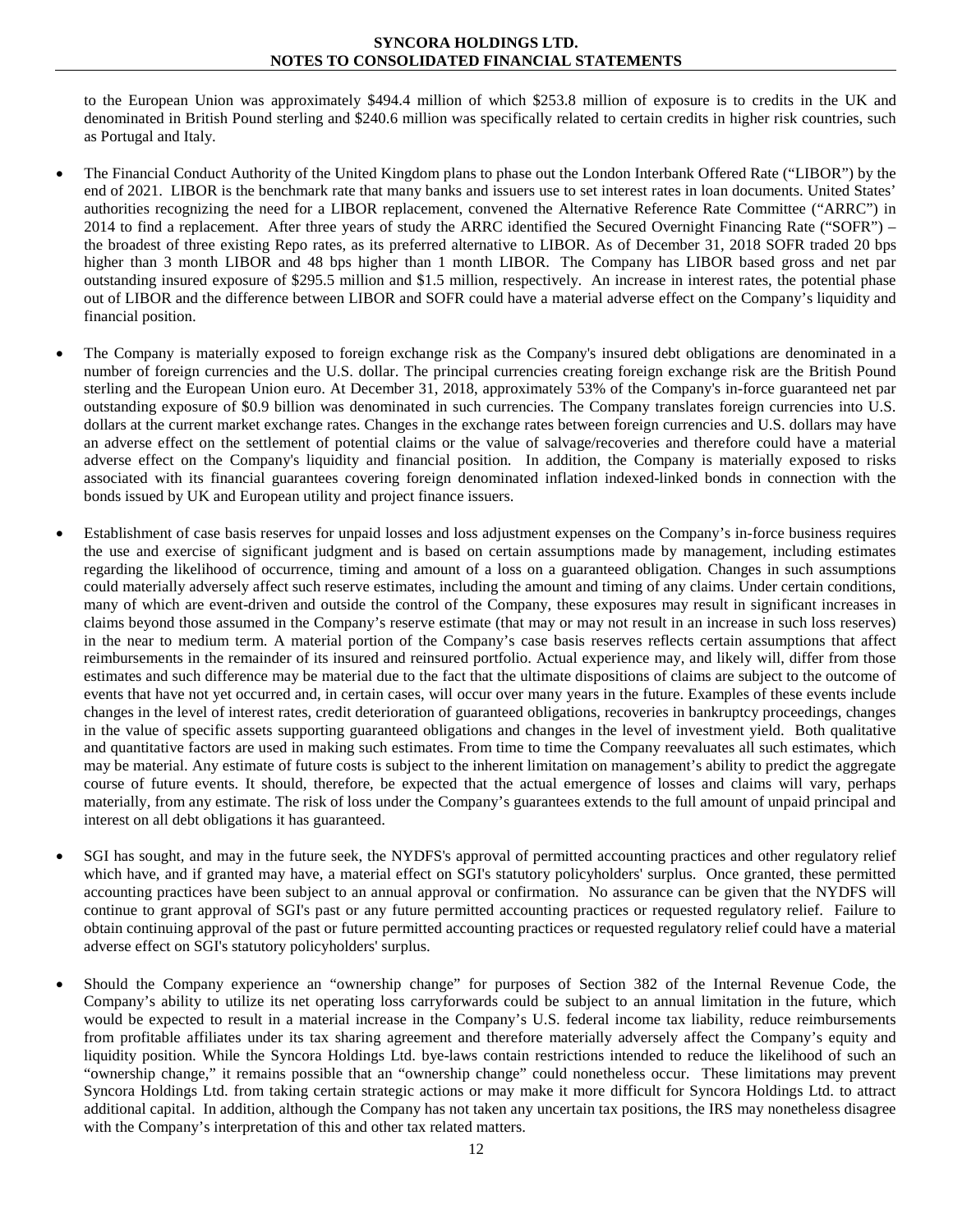- Notwithstanding the amendments to the 2009 MTA obtained by the Company on August 24, 2015, as discussed in Note 3, and the restructuring transactions completed on August 12, 2016 as discussed in Note 3, the Company remains subject to certain contractual and regulatory restrictions that limit its financial and operating flexibility and may materially and adversely impair its ability to execute on its strategic plan. See below Description of the Company's On-Going Strategic Plan and associated risks.
- The Company's ability to pay dividends on its preferred and common shares is subject to risks and uncertainties, including, without limitation, prior regulatory approval by the NYDFS and compliance with certain contractual restrictions. No assurance can be given as to whether or when SGI may be able to pay any dividends on its preferred and/or common shares, or whether or when its preferred shares may be redeemed. As discussed in Note 13, SGI's ability to pay dividends is subject to regulatory constraints.
- The Company is involved in legal proceedings. Management cannot predict the outcomes of these legal proceedings with certainty. A favorable outcome could have a material effect on the Company's financial and liquidity position. Prosecuting these legal proceedings involves significant expense and diversion of management's attention and resources from other matters.
- The Company relies upon information technology and systems, including those of third parties, to support a variety of its business processes and activities. In addition, the Company has collected and stored confidential information. The Company's data systems and those of third parties on which it relies may be vulnerable to security breaches from external and internal factors. Problems in, or security breaches of, these systems could result in, among other things, reputational harm, the disclosure or misuse of confidential or proprietary information, inaccurate loss projections, legal costs and regulatory penalties. As the Company's business operations rely on the continuous availability of its computer systems, as well as those of certain third parties, a failure to maintain business continuity in the wake of disruptive events could prevent the timely completion of critical processes across its operations, including, for example, claims processing and investment operations. These failures could result in additional costs, fines and litigation.
- Syncora Holdings' business could be negatively affected as a result of actions of activist stockholders, and such activism could affect the trading value of its securities. Responding to actions by activist stockholders can be costly and time-consuming, disrupting operations and diverting the attention of management and employees. Such activities could interfere with management's ability to execute its strategic plan. In addition, a proxy contest for the election of directors at the Company's annual meeting would require Syncora Holdings to incur significant legal fees and proxy solicitation expenses and require significant time and attention by management and board of directors. The perceived uncertainties as to Syncora Holdings' future direction also could affect the market price and volatility of its securities.
- The Company's success substantially depends upon its ability to retain qualified employees and upon the ability of its senior management and other key employees to implement its strategic plan. The Company relies substantially upon the services of its executive team and other key employees. The loss of the services of any of these individuals or other key members of the Company's management team or the inability to hire talented personnel could adversely affect the implementation of its strategic plan or ability to operate the business.
- The Company may be unable to execute any or all of the elements of its On-Going Strategic Plan on a timely basis or at all, as described below.

# *Description of the Company's On-Going Strategic Plan*

As described in Note 17, as of March 4, 2019, the Company announced a formal review process to evaluate strategic alternatives which may include, among other things, a sale of Syncora Holdings or SGI. Furthermore, the Company, together with its subsidiaries, continues to pursue certain key initiatives in order to continue to deliver enhanced value to stakeholders. These initiatives include (i) making a final payment on the surplus notes issued by the Company (see Note 17), (ii) continuing to focus on reducing the Company's retained insured exposures (through their purchase on the open market or otherwise, commutation, defeasance, reinsurance or other restructuring) to minimize potential claim payments, maximize recoveries and mitigate potential losses, (iii) seeking to realize the maximum value of its assets, and from any other rights and remedies the Company may have, (iv) transitioning services to Assured in respect of the reinsurance agreement and the administrative services agreement, (v) seeking to novate or purchase with a view towards novating to Assured, the policies reinsured to Assured, and (vi) further reducing operating expenses and improving operational efficiencies. In addition, management is continuing to evaluate when and how to utilize net operating losses ("NOLs") that were reallocated to Syncora Holdings US Inc. as part of the restructuring transaction completed on August 12, 2016.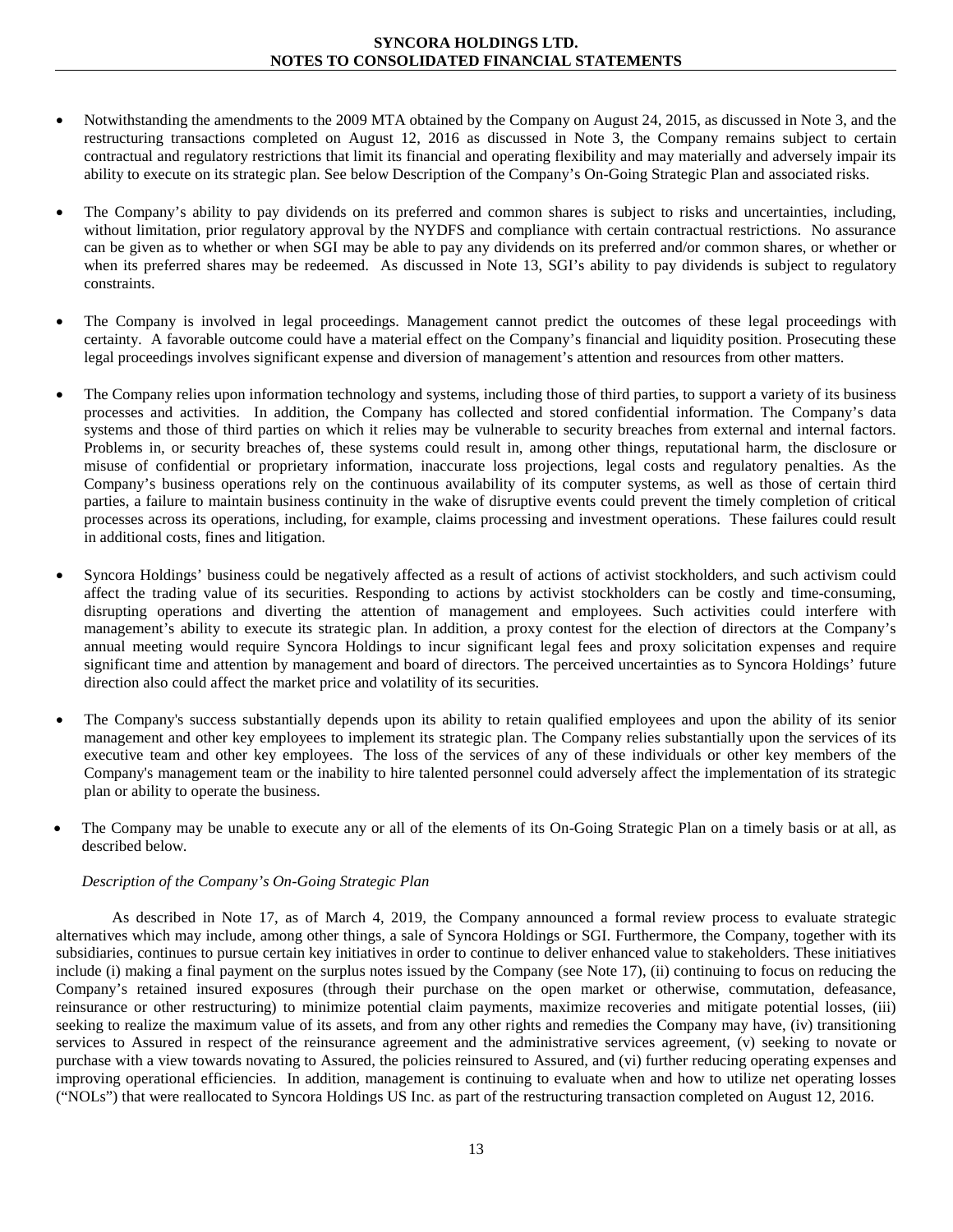Any or all of these actions may be outside the ordinary course of the Company's operations or its control and may require consents, approvals or cooperation of third parties, including the NYDFS, and there can be no assurance that any such consents, approvals or cooperation will be obtained on a timely basis or at all.

# **3. Completion of Restructuring Transactions and Description of the Transactions Comprising the 2009 MTA and Related Transactions**

# *Description of the 2016 Restructuring Transactions*

On August 12, 2016, Syncora Holdings US Inc., a wholly-owned subsidiary of Syncora Holdings, completed, among other things, a surplus note exchange offer and proxy solicitation for the variation of rights to the SHL Preferred Shares, which upon closing, cancelled all of the Syncora Holdings preferred shares outstanding.

# *Description of the Transactions Comprising the 2009 MTA*

To remediate its previously reported policyholders' deficit and reestablish compliance with its regulatory minimum policyholders' surplus, on July 15, 2009, SGI consummated a Master Transaction Agreement with certain of its financial counterparties (the "Counterparties") to CDS contracts insured by its financial guarantee insurance policies and certain related transactions (referred to collectively as the "2009 MTA").

The 2009 MTA consisted of the following primary components:

- the restructure, effective defeasance or, in-substance, commutation (in whole or in part) of substantially all of SGI's exposure to such CDS contracts, in exchange for which SGI paid the Counterparties consideration comprised of approximately \$1.2 billion in cash, issuance of \$625.0 million surplus notes of SGI and the transfer of common shares of Syncora Holdings;
- the reinsurance or novation of certain business to a newly formed, wholly-owned insurance subsidiary of SGI, SCAI (prior to merger), in which SGI also issued back-up guarantees on such novated guarantees. See Note 1 for merger discussion.
- the effective defeasance or, in-substance, commutation, of certain of SGI's exposure to insured RMBS securities. See Note 5 for further discussion; and
- certain other transactions to remediate loss exposure, which primarily consisted of certain commutations of its other guarantees and assumed reinsurance, and terminated its office lease agreement.

The 2009 MTA also contains a number of significant restrictive covenants applicable to SGI and Syncora Holdings (collectively, the "Syncora MTA Parties"), which remain in effect until SGI's surplus notes have been paid in full. These include prohibitions on:

- the Syncora MTA Parties entering into a new or amending the existing tax sharing agreement or entering into specified related party transactions (subject to specified exceptions);
- SGI writing new business; incurring indebtedness and other material voluntary obligations (subject in each case to specified exceptions and limitations); merging, consolidating or selling, assigning, transferring or disposing of (including by way of reinsurance, recapture or otherwise) all or any material portion of their respective assets (subject to specified exceptions); and
- SGI making any payments with respect to its short-term or long-term surplus notes except with respect to all such notes on a pro rata basis and on the same terms; paying dividends on or repurchasing, redeeming, exchanging or converting its equity securities (or of any of its direct or indirect parent's equity securities) or making investments (subject to specified exceptions).

On August 24, 2015, SGI and SCAI (prior to merger) executed certain amendments to the 2009 MTA to, among other things, eliminate or modify certain contractual constraints, including, among other things, restrictions on SGI's ability to issue equity securities and restrictions on selling the SCAI Surplus Notes (prior to merger), reduce the requisite consenting percentages for future amendments to 50% by value from 75% by vote and value; and bifurcate voting between SGI-only matters and SCAI (prior to merger) -only matters all of which provide SGI with increased financial and operating flexibility. After giving effect to this amendment, SGI remains subject to certain prohibitions, future changes to which would require, in most cases, company-only vote at a 50% voting threshold by value.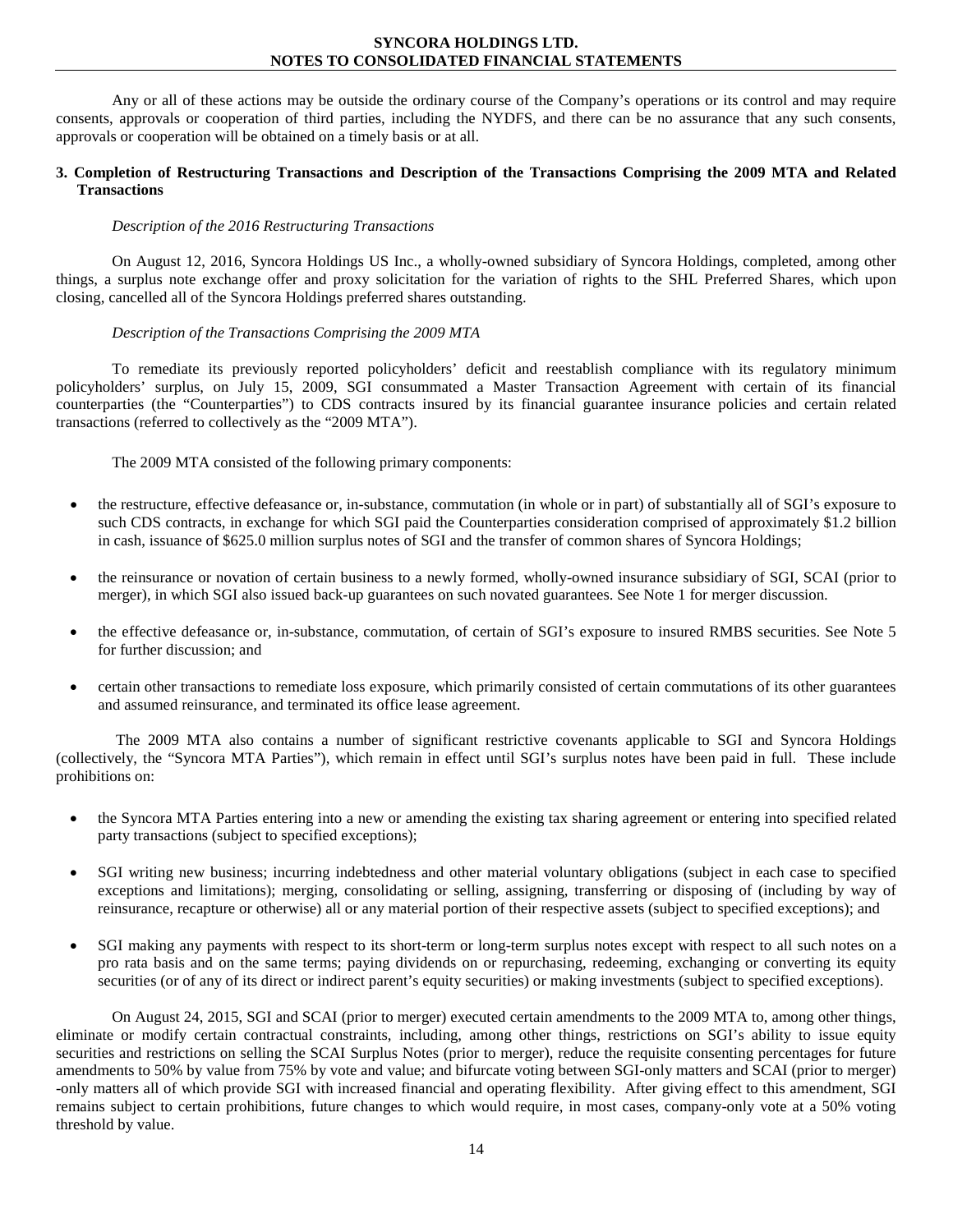As discussed in Note 17, on March 28, 2019, the NYDFS approved a payment for the remaining principal and accrued interest on SGI's surplus notes. Upon the payment in full of the surplus notes, which is scheduled to be made on April 30, 2019, most of the restrictive covenants placed on SGI by the MTA II agreement will be eliminated, including those that relate to a merger or sale of SGI, payments of dividends and equity repurchases.

## **4. Significant Accounting Policies**

Specific accounting policies pertaining to insurance operations, investments, debt and discontinued operations are disclosed within the applicable notes to the consolidated financial statements.

## *Basis of Presentation*

The consolidated financial statements have been prepared in conformity with U.S. GAAP, which requires management to make estimates and assumptions that affect the reported amounts of assets and liabilities and disclosure of contingent assets and liabilities as of the date of the financial statements and the reported amounts of revenues and expenses during the reporting period. Actual results may, and likely will, differ from those estimates and such differences may be material. Accounting policies requiring significant estimates primarily consist of those relating to the Company's reserves for losses and loss adjustment expenses, CDS contracts, variable interest entities' ("VIEs") assets and liabilities and investments.

#### *Consolidation*

The consolidated financial statements include the accounts of the Company, its wholly-owned subsidiaries and all other entities in which the Company has a controlling financial interest, including VIEs for which the Company is deemed to be the primary beneficiary. All intercompany accounts and transactions have been eliminated.

#### *Reclassifications*

Certain reclassifications were made to prior period consolidated financial statement amounts to conform to the current period presentation. There were no effects on net income or shareholders' equity as a result of these reclassifications.

#### *Other Income and Fees*

Other income and fees include waiver, consent, termination and other fees in connection with certain of the Company's insured transactions, in addition to other miscellaneous sources of income. Depending upon the type of fee received, the fee is either earned when services are rendered and the fee is due, or deferred and earned over a stipulated period or the life of the related transaction.

# *Operating Expenses*

Operating expenses primarily include compensation and employee benefits, professional and legal fees, computer related costs, rent and occupancy costs, depreciation and amortization expense, administrative services agreement fees, foreign currency exchange losses and other general and administrative expenses.

#### *Foreign Currency Translation*

Assets and liabilities denominated in foreign currencies are translated into U.S. dollar equivalents at exchange rates prevailing as of the date of the consolidated balance sheet. Revenues and expenses are translated at average exchange rates prevailing during the period. Gains and losses resulting from foreign currency transactions to U.S. dollar equivalents are recorded in current income and reflected in the operating expenses caption in the consolidated statements of operations.

#### *Earnings Per Share*

Basic earnings per share amounts are calculated by dividing earnings attributable to common shareholders by the weighted average number of common shares outstanding during the period, excluding the effect of dilutive securities. Diluted earnings per share amounts are calculated by dividing earnings attributable to common shareholders by the sum of the weighted average number of common shares outstanding during the period plus additional shares potentially issued from all dilutive securities. There were no dilutive securities outstanding at December 31, 2018 and 2017, respectively.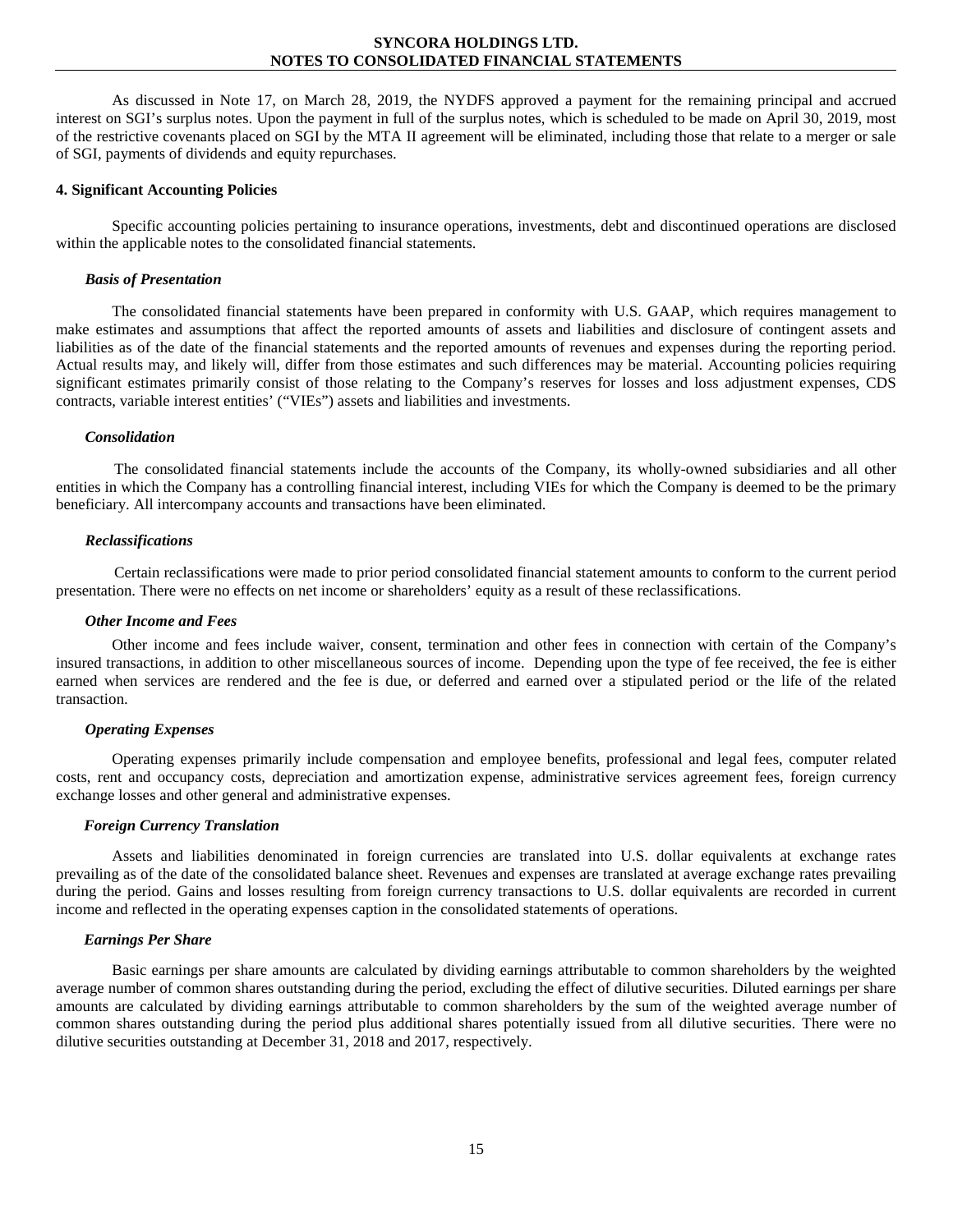#### *Recent Accounting Pronouncements*

# Recently Adopted Accounting Pronouncements

In November 2016, the FASB issued "Statement of Cash Flows – Restricted Cash". This standard clarifies how entities should present changes in restricted cash and restricted cash equivalents in the statement of cash flows. The guidance requires entities to include restricted cash and restricted cash equivalents with the total cash and cash equivalents when reconciling the beginning of period and end of period total amounts shown in the statement of cash flows. This standard was effective for fiscal years beginning after December 15, 2017, including interim periods within those years, with early adoption permitted. The Company early adopted this standard as of December 31, 2017 which resulted in a change in presentation of restricted cash and cash equivalents on the consolidated statements of cash flows.

In January 2016, the FASB issued "Financial Instruments - Overall - Recognition and Measurement of Financial Assets and Financial Liabilities". This standard amends certain aspects of recognition, measurement, presentation and disclosure of financial instruments. This guidance includes requirements for certain equity investments with readily determinable fair values to be measured at fair value with changes recognized in net income and for financial liabilities where the fair value option has been elected, requiring the portion of the fair value change related to instrument-specific credit risk (which includes a Company's own credit risk) to be separately reported in other comprehensive income. This standard is effective for fiscal years beginning after December 15, 2017, including interim periods within those years. The Company adopted this standard as of January 1, 2018. The Company's credit risk included in the VIE liabilities for which the fair value option was elected was immaterial. As of January 1, 2018, the Company reclassified the accumulated net unrealized gains relating to equity securities in its investment portfolio at December 31, 2017 (approximately \$7.5 million) from accumulated other comprehensive income to accumulated deficit as a cumulative-effect adjustment, net of tax.

In August 2016, the FASB issued "Statement of Cash Flows - Classification of Certain Cash Receipts and Cash Payments". This standard addresses eight specific cash flow issues, with the objective of reducing the existing diversity in practice in how these transactions are classified in the statement of cash flows. This standard was effective for fiscal years beginning after December 15, 2017, including interim periods within those years, with early adoption permitted provided that all of the amendments are adopted in the same period. The standard requires application using a retrospective transition method to each period presented. The Company adopted this standard as of January 1, 2018 and the adoption of this standard did not have a material effect on the Company's consolidated financial statements.

# Accounting Pronouncements Pending Adoption

In June of 2016, the FASB issued "Financial Instruments-Credit Losses: Measurement of Credit Losses on Financial Instruments." This standard introduces a new model for recognizing credit losses on financial instruments based on an estimate of current expected credit losses. This standard applies to financial assets measured at amortized cost, debt securities and other financial assets measured at fair value through other comprehensive income, loans, receivables and certain other financial instruments. This standard requires that financial assets measured at amortized cost be presented at the net amount expected to be collected by recording a valuation allowance, with changes in the allowance reflected in the income statement each period. For available for sale debt securities, credit losses should also be recorded through a valuation allowance, limited to the difference between the fair value and amortized cost of the security. This standard is effective for fiscal years beginning after December 15, 2019 for public business enterprises that are Securities and Exchange Commission ("SEC") filers and after December 15, 2020 for public business enterprises that are non-SEC filers. The Company is evaluating the effect of adopting this standard.

In March 2017, the FASB issued "Receivables-Nonrefundable Fees and Other Costs - Premium Amortization on Purchased Callable Debt Securities". This standard shortens the amortization period for the premium on callable debt securities to the earliest call date. Currently under GAAP, a reporting entity generally amortizes the premium as yield adjustment over the contractual or maturity life of the debt security and if such debt security is called, the entity would record a loss equal to the unamortized premium. This standard does not change the accounting for callable debt securities held at a discount, which will continue to be amortized to maturity. This standard is effective for fiscal years beginning after December 15, 2018, and interim periods within those fiscal years, with early adoption permitted. This standard is to be applied on a modified retrospective basis through a cumulative-effect adjustment directly to retained earnings as of the beginning of the period of adoption. The Company is evaluating the effect of adopting this standard.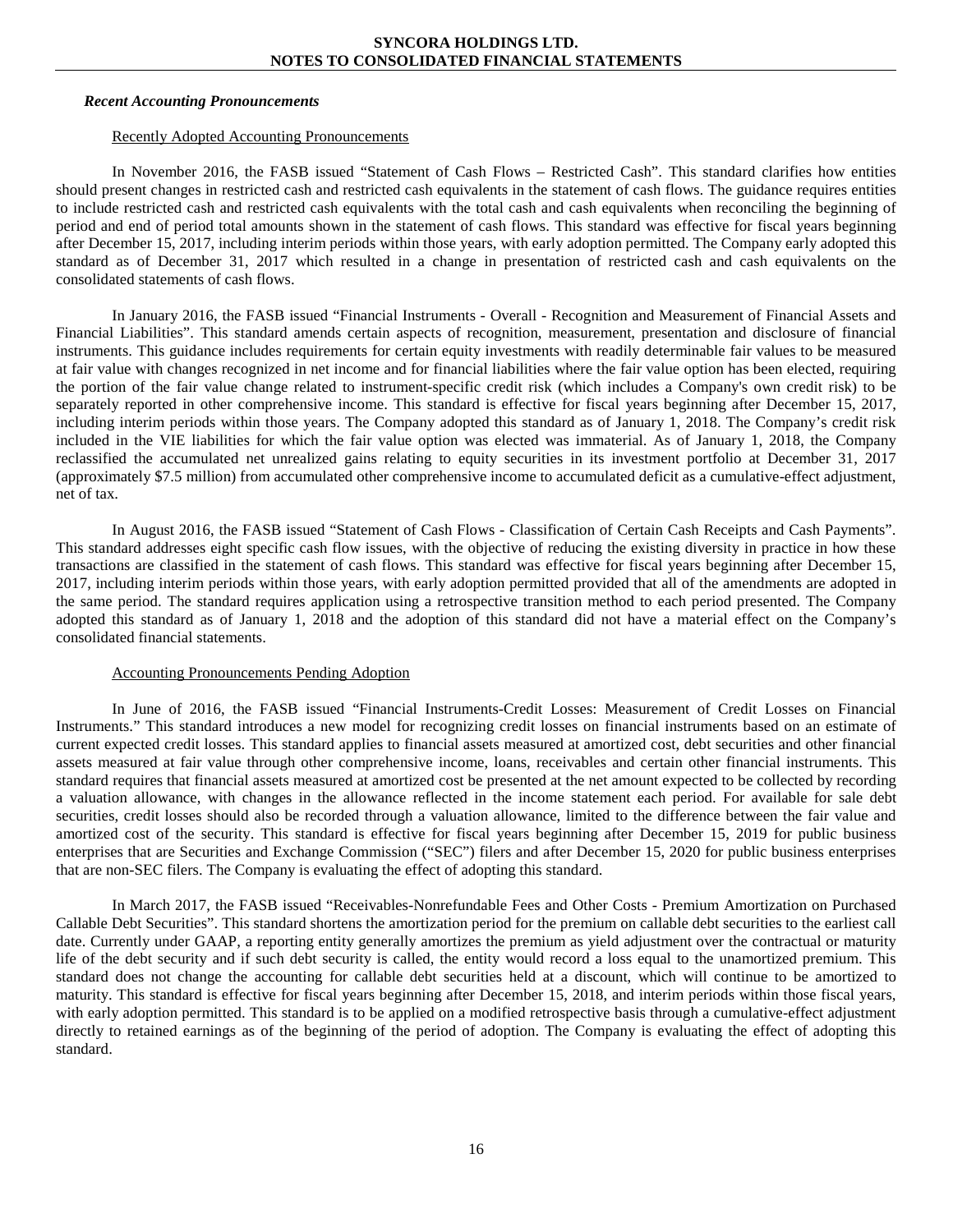# **5. Insurance Operations**

# *Premiums Receivable and Unearned Premium Revenue*

The Company recognizes a liability for unearned premium revenue at the inception of financial guarantee insurance and reinsurance contracts on a contract-by-contract basis. Unearned premium revenue recognized at inception of a contract is measured at the present value of the premium due or expected to be collected. For certain financial guarantee insurance contracts, the Company receives the entire premium due at the inception of the contract, and recognizes unearned premium revenue liability at that time. For other financial guarantee contracts, the Company receives premiums in installments over the term of the contract at stipulated due dates. Unearned premium revenue and a receivable for future premiums are recognized at the inception of an installment contract, and measured at the present value of premiums expected to be collected over the contract period or expected period using a risk-free discount rate that considers the expected maturity of each contract. The expected period is used in the present value determination of unearned premium revenue and receivable for future premiums for contracts where (a) the insured obligation is contractually prepayable, (b) prepayments are probable, (c) the amount and timing of prepayments are reasonably estimable, and (d) a homogenous pool of assets is the underlying collateral for the insured obligation. The Company has determined that substantially all of its installment contracts are required to be measured based on the contract period. The receivable for future premiums is reduced as installment premiums are collected. The Company reports the accretion of the discount on installment premiums receivable as premium revenue. The Company assesses the receivable for future premiums for collectability each reporting period, adjusts the receivable for uncollectible amounts and recognizes any write-off as an operating expense.

## *Premium Revenue Recognition*

Financial guarantee insurance and reinsurance enterprises recognize the premium from a financial guarantee insurance contract as revenue over the period of the contract in proportion to the amount of insurance protection provided. As premium revenue is recognized, a corresponding decrease in the unearned premium revenue occurs. The amount of insurance protection provided is a function of the insured exposure outstanding. Therefore, the proportionate share of premium revenue to be recognized in a given reporting period is a constant rate calculated based on the relationship between the insured exposure outstanding in a given reporting period compared with the sum of each of the insured exposure amounts outstanding for all periods.

The Company's accounting policies for the recognition of ceded premiums, ceding commissions and ceded losses and loss adjustment expenses under its ceded reinsurance contracts mirror the policies described herein for premium revenue recognition, deferred ceding commissions, and reserves for losses and loss adjustment expenses.

When an insured issue is retired early, is called by the issuer or is in substance paid in advance through a refunding accomplished by placing U.S. Government securities in escrow, any remaining unearned premium revenue is earned at that time, since there is no longer risk to the Company. Also, premiums earned may be accelerated as a result of the Company's remediation transactions, which result in the Company no longer being at risk (hereafter collectively with refunding referred to as "Premium Accelerations").

#### *Reinsurance*

Reinsurance premiums ceded are earned over the period the reinsurance coverage is provided. Prepaid reinsurance premiums represent the portion of premiums ceded which is applicable to the unexpired term of reinsured policies in-force. Amounts recoverable from reinsurers are estimated in a manner consistent with the claim liability associated with the reinsured policy. Provision is made for any estimated uncollectible reinsurance.

#### *Insurance Premiums*

As of December 31, 2018, the Company reported gross and retained premium receivable of \$56.7 million and \$14.3 million, respectively, primarily related to installment policies for which premiums will be collected over the term of the contracts. The weighted average risk-free rate used to discount future installment premiums was 2.8% and the weighted average collection term of the premium receivable was 11.1 years. For the year ended December 31, 2018, the accretion of the premium receivable was \$2.0 million and is reported in "Premiums earned" on the accompanying consolidated statement of operations. As of December 31, 2018, the Company reported a reinsurance premium payable of \$42.5 million, which represents the portion of the Company's premium receivable that is due to reinsurers. The reinsurance premium payable will be accreted and paid, as premiums due to the Company are accreted and collected.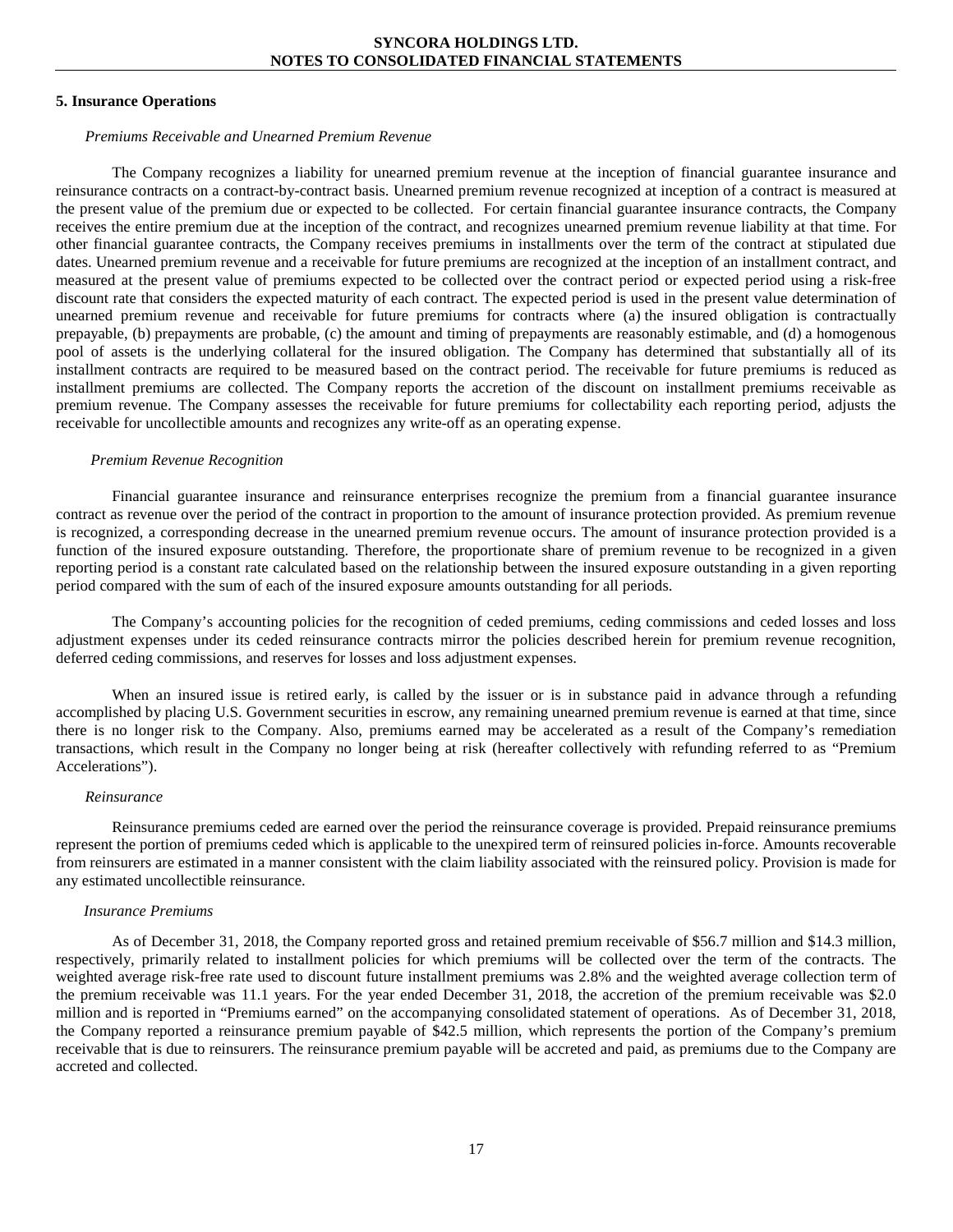The following tables present a roll forward of the Company's premium receivable and unearned premium net liability for the years ended December 31, 2018 and 2017:

| (U.S. dollars in thousands)                                         |    | <b>Retained business</b> |                 | <b>Ceded business</b> |                       |               |         | <b>Total</b> |              |     |           |
|---------------------------------------------------------------------|----|--------------------------|-----------------|-----------------------|-----------------------|---------------|---------|--------------|--------------|-----|-----------|
| Year ended December 31,                                             |    | 2018                     | 2017            | 2018                  |                       | 2017          |         | 2018         |              |     | 2017      |
| Recognition of unearned premium reserve, including commutations and |    |                          |                 |                       |                       |               |         |              |              |     |           |
| other changes in policy terms                                       | \$ | 181,292                  | 67,773<br>S     |                       | (96, 446)             | <sup>\$</sup> | 158     | S            | 84,846       | \$. | 67,931    |
| Reduction in previously written premiums and reinsurance            |    | (155, 652)               | (19,055)        |                       | 106,903               |               | 891     |              | (48, 749)    |     | (18, 164) |
| Accretion of premium receivable discount                            |    | 1,095                    | 2,363           |                       | 933                   |               | 362     |              | 2,028        |     | 2,725     |
| Premiums earned, including net premium accelerations                |    |                          |                 |                       |                       |               |         |              |              |     |           |
| of \$15,312 and \$24,765                                            | -S | 26,735                   | 51,081<br>\$.   | S.                    | 11,390                | <sup>\$</sup> | 1,411   | \$.          | 38,125       | \$  | 52,492    |
|                                                                     |    | <b>Retained business</b> |                 |                       | <b>Ceded business</b> |               |         |              | <b>Total</b> |     |           |
| Year ended December 31,                                             |    | 2018                     | 2017            |                       | 2018                  |               | 2017    |              | 2018         |     | 2017      |
| Premiums collected                                                  | \$ | (6, 119)                 | \$<br>(11,029)  | -S                    | (3,015)               | $\mathbb{S}$  | (1,064) | \$.          | (9, 134)     | \$  | (12,093)  |
| Accretion of premium receivable discount                            |    | 1,095                    | 2,363           |                       | 933                   |               | 362     |              | 2,028        |     | 2,725     |
| Transfer of premiums under reinsurance agreement                    |    | (41,768)                 |                 |                       | 41.768                |               |         |              |              |     |           |
| Policy commutations and other changes in policy terms               |    | (18, 851)                | (16, 427)       |                       | (10, 149)             |               | 891     |              | (29,000)     |     | (15, 536) |
| Change in premiums receivable                                       |    | (65, 643)                | (25,093)        |                       | 29,537                |               | 189     |              | (36, 106)    |     | (24,904)  |
| Premium receivable, beginning of year                               |    | 79,903                   | 104,996         |                       | 12,921                |               | 12,732  |              | 92,824       |     | 117,728   |
| Premium receivable, end of year                                     | \$ | 14,260                   | 79,903<br>S     |                       | 42,458                | \$            | 12,921  | \$           | 56,718       | \$  | 92,824    |
| Year ended December 31,                                             |    | 2018                     | 2017            |                       | 2018                  |               | 2017    |              | 2018         |     | 2017      |
| Recognition of unearned premiums, including commutations and other  |    |                          |                 |                       |                       |               |         |              |              |     |           |
| changes in policy terms                                             | \$ | (65,073)                 | (67, 773)<br>\$ |                       | (19,773)              | -S            | (158)   | \$.          | (84, 846)    | \$  | (67, 931) |
| Transfer of unearned premiums under reinsurance agreement           |    | (116, 219)               |                 |                       | 116,219               |               |         |              |              |     |           |
| Other                                                               |    | 472                      |                 |                       |                       |               |         |              | 472          |     |           |
| Change in unearned premium revenue                                  |    | (180, 820)               | (67, 773)       |                       | 96.446                |               | (158)   |              | (84, 374)    |     | (67, 931) |
| Unearned premium revenue, beginning of year                         |    | 209,320                  | 277,093         |                       | 15,565                |               | 15,723  |              | 224,885      |     | 292,816   |
| Unearned premium revenue, end of year                               | \$ | 28,500                   | \$209,320       |                       | \$112,011             | \$            | 15,565  |              | \$140,511    |     | \$224,885 |

Note: Activity in the liability reinsurance premiums payable for ceded business mirrors the activity in the ceded business asset above. Activity in the asset prepaid reinsurance for ceded business mirrors the activity in the ceded business liability above.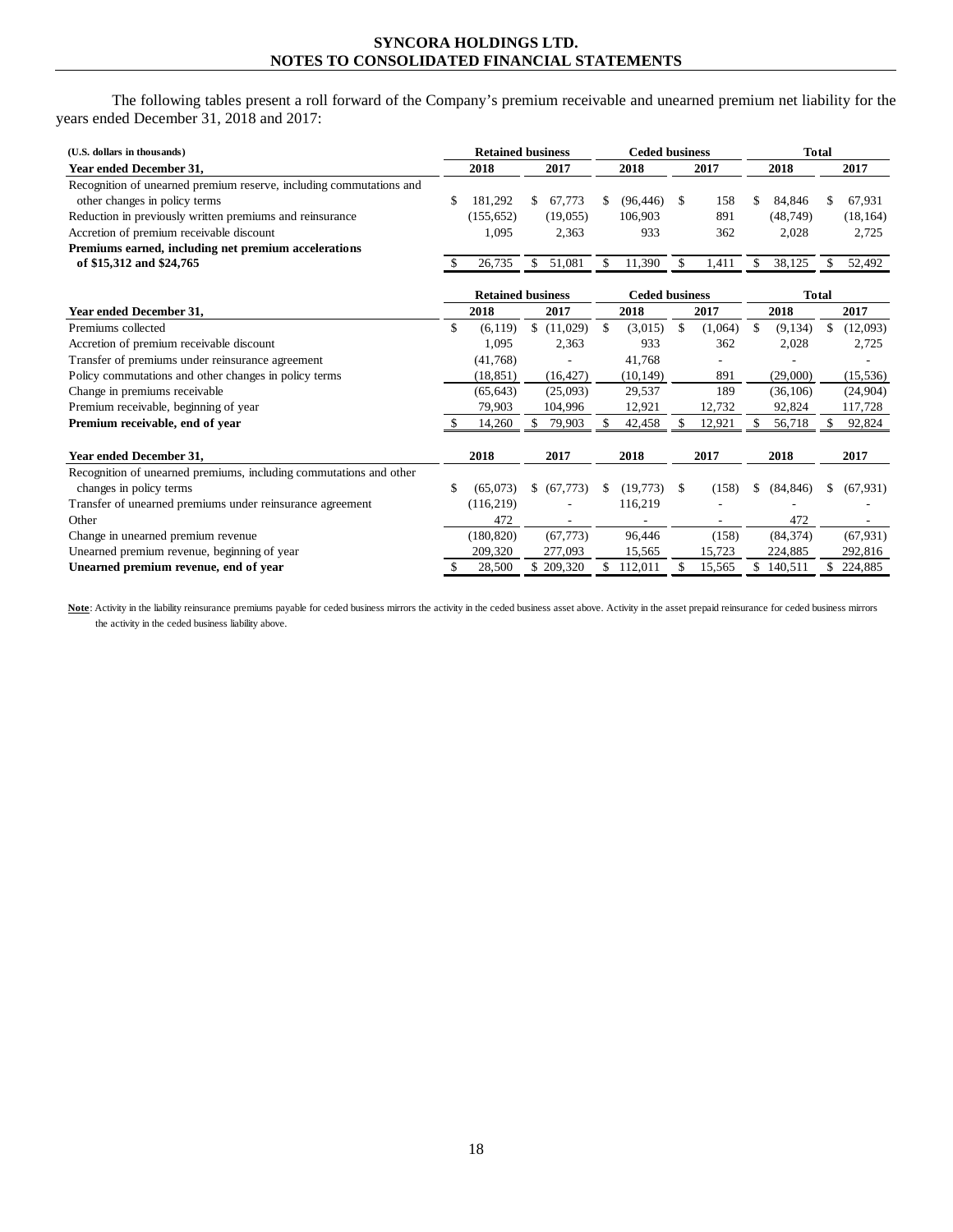The following table presents the Company's installment premiums on business expected to be collected in the future and the periods in which such collections are expected to occur, the expected unearned premium revenue balance and the expected future premium earnings of the Company's in-force business as of and for the periods presented. In addition to that presented in the table below, the Company had installment premiums receivable of \$1.9 million (on a present value basis) and unearned premium revenue of \$4.4 million relating to assumed reinsurance business at December 31, 2018:

|                             | <b>Expected</b><br>Collection | Unearned<br>Premium | <b>Expected Premium Earnings</b> |                                       |    |        |    |                  |    |              |  |  |  |
|-----------------------------|-------------------------------|---------------------|----------------------------------|---------------------------------------|----|--------|----|------------------|----|--------------|--|--|--|
| (U.S. dollars in thousands) | of Premiums                   | Revenue             |                                  | <b>Upfront</b><br><b>Installments</b> |    |        |    | <b>Accretion</b> |    | <b>Total</b> |  |  |  |
|                             |                               |                     |                                  |                                       |    |        |    |                  |    |              |  |  |  |
| <b>Retained business</b>    |                               |                     |                                  |                                       |    |        |    |                  |    |              |  |  |  |
| Three months ended:         |                               |                     |                                  |                                       |    |        |    |                  |    |              |  |  |  |
| March 31, 2019              | \$<br>312                     | \$<br>22,590        | \$                               | 338                                   | \$ | 231    | \$ | 91               | \$ | 660          |  |  |  |
| June 30, 2019               | 108                           | 22,034              |                                  | 330                                   |    | 225    |    | 90               |    | 645          |  |  |  |
| September 30, 2019          | 307                           | 21,484              |                                  | 329                                   |    | 221    |    | 90               |    | 640          |  |  |  |
| December 31, 2019           | 100                           | 20,938              |                                  | 328                                   |    | 217    |    | 88               |    | 633          |  |  |  |
| Twelve months ended:        |                               |                     |                                  |                                       |    |        |    |                  |    |              |  |  |  |
| December 31, 2020           | 781                           | 18,841              |                                  | 1,267                                 |    | 831    |    | 336              |    | 2,434        |  |  |  |
| December 31, 2021           | 735                           | 16,877              |                                  | 1,188                                 |    | 775    |    | 314              |    | 2,277        |  |  |  |
| December 31, 2022           | 689                           | 15,053              |                                  | 1,106                                 |    | 719    |    | 294              |    | 2,119        |  |  |  |
| December 31, 2023           | 677                           | 13,352              |                                  | 1,009                                 |    | 691    |    | 274              |    | 1,974        |  |  |  |
| Five years ended:           |                               |                     |                                  |                                       |    |        |    |                  |    |              |  |  |  |
| December 31, 2028           | 3,346                         | 7,236               |                                  | 2,932                                 |    | 3,184  |    | 1,085            |    | 7,201        |  |  |  |
| December 31, 2033           | 3,437                         | 3,142               |                                  | 1,208                                 |    | 2,886  |    | 598              |    | 4,692        |  |  |  |
| December 31, 2038           | 2,297                         | 448                 |                                  | 923                                   |    | 1,771  |    | 161              |    | 2,855        |  |  |  |
| December 31, 2043           | 275                           |                     |                                  | 213                                   |    | 236    |    | 7                |    | 456          |  |  |  |
| December 31, 2048           |                               |                     |                                  |                                       |    |        |    |                  |    |              |  |  |  |
| December 31, 2053           |                               |                     |                                  |                                       |    |        |    |                  |    |              |  |  |  |
| December 31, 2058           |                               |                     |                                  |                                       |    |        |    |                  |    |              |  |  |  |
| December 31, 2059           |                               |                     |                                  |                                       |    |        |    |                  |    |              |  |  |  |
| Total                       | \$<br>13,064                  |                     | \$                               | 11,171                                | \$ | 11,987 | \$ | 3,428            | \$ | 26,586       |  |  |  |
|                             |                               |                     |                                  |                                       |    |        |    |                  |    |              |  |  |  |
| <b>Ceded business</b>       |                               |                     |                                  |                                       |    |        |    |                  |    |              |  |  |  |
| Three months ended:         |                               |                     |                                  |                                       |    |        |    |                  |    |              |  |  |  |
| March 31, 2019              | \$<br>1,491                   | \$<br>110,231       | \$                               | 1,612                                 | \$ | 1,003  | \$ | 319              | \$ | 2,934        |  |  |  |
| June 30, 2019               | 1,164                         | 107,709             |                                  | 1,535                                 |    | 987    |    | 307              |    | 2,829        |  |  |  |
| September 30, 2019          | 559                           | 105,268             |                                  | 1,461                                 |    | 980    |    | 299              |    | 2,740        |  |  |  |
| December 31, 2018           | 807                           | 102,863             |                                  | 1,428                                 |    | 977    |    | 292              |    | 2,697        |  |  |  |
| Twelve months ended:        |                               |                     |                                  |                                       |    |        |    |                  |    |              |  |  |  |
| December 31, 2020           | 3,999                         | 93,563              |                                  | 5,477                                 |    | 3,823  |    | 1,079            |    | 10,379       |  |  |  |
| December 31, 2021           | 3,407                         | 85,022              |                                  | 5,062                                 |    | 3,479  |    | 952              |    | 9,493        |  |  |  |
| December 31, 2022           | 3,166                         | 77,382              |                                  | 4,646                                 |    | 2,993  |    | 849              |    | 8,488        |  |  |  |
| December 31, 2023           | 3,120                         | 70,292              |                                  | 4,218                                 |    | 2,872  |    | 751              |    | 7,841        |  |  |  |
| Five years ended:           |                               |                     |                                  |                                       |    |        |    |                  |    |              |  |  |  |
| December 31, 2028           | 11,467                        | 43,800              |                                  | 16,147                                |    | 10,345 |    | 2,522            |    | 29,014       |  |  |  |
| December 31, 2033           | 7,354                         | 26,353              |                                  | 11,590                                |    | 5,858  |    | 1,229            |    | 18,677       |  |  |  |
| December 31, 2038           | 3,891                         | 14,595              |                                  | 9,130                                 |    | 2,627  |    | 350              |    | 12,107       |  |  |  |
| December 31, 2043           | 505                           | 9,257               |                                  | 4,879                                 |    | 459    |    | 70               |    | 5,408        |  |  |  |
| December 31, 2048           | 269                           | 5,222               |                                  | 3,842                                 |    | 193    |    | 19               |    | 4,054        |  |  |  |
| December 31, 2053           | 26                            | 1,282               |                                  | 3,922                                 |    | 19     |    |                  |    | 3,941        |  |  |  |
| December 31, 2058           |                               | 8                   |                                  | 1,274                                 |    |        |    |                  |    | 1,274        |  |  |  |
| December 31, 2059           | $\overline{\phantom{a}}$      |                     |                                  | 8                                     |    |        |    |                  |    | 8            |  |  |  |
| Total                       | \$<br>41,225                  |                     | \$                               | 76,231                                | \$ | 36,615 | \$ | 9,038            |    | \$121,884    |  |  |  |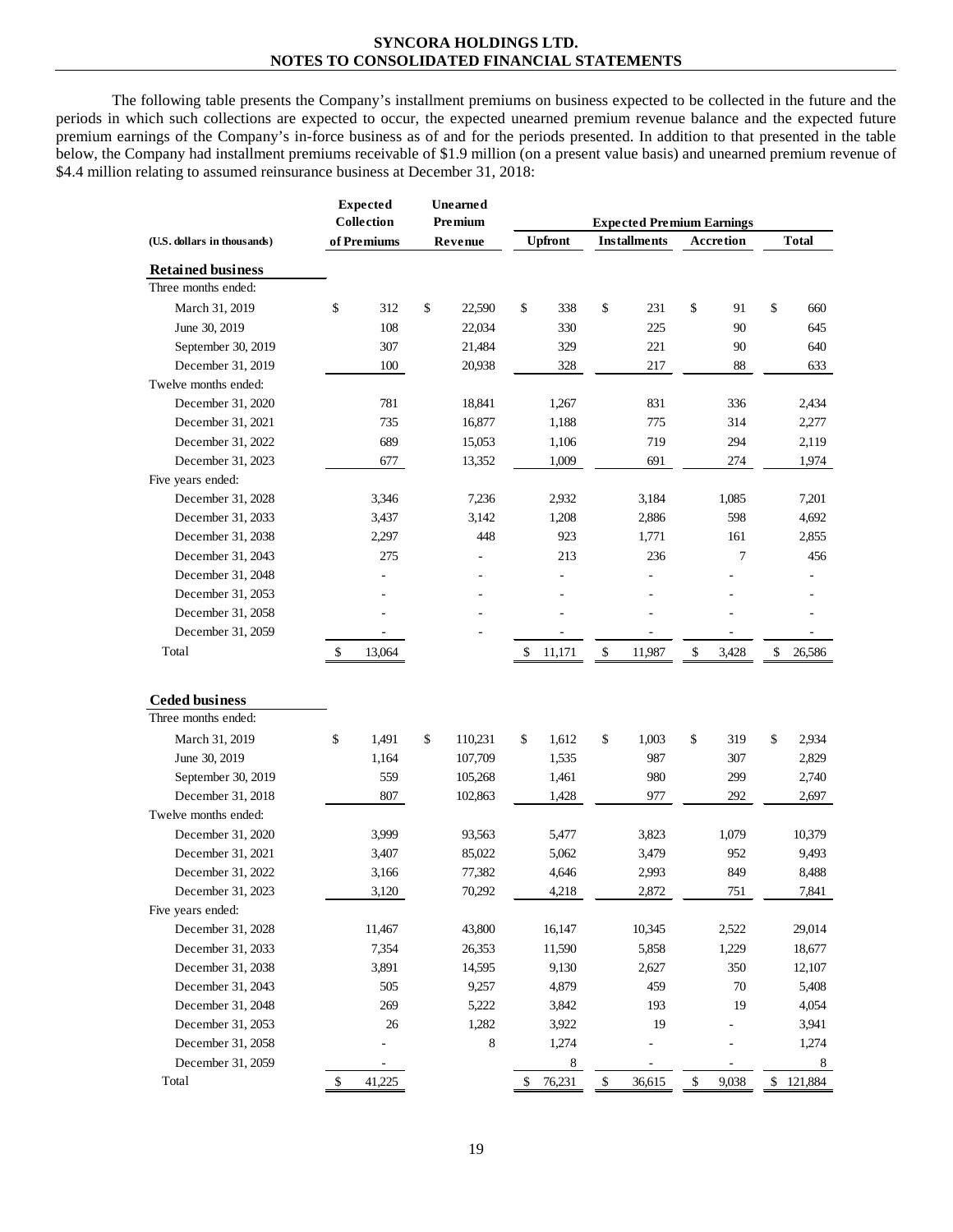|                             | <b>Expected</b> |             |    | Unearned |                                  |                |    |                     |    |                  |              |
|-----------------------------|-----------------|-------------|----|----------|----------------------------------|----------------|----|---------------------|----|------------------|--------------|
|                             | Collection      |             |    | Premium  | <b>Expected Premium Earnings</b> |                |    |                     |    |                  |              |
| (U.S. dollars in thousands) |                 | of Premiums |    | Revenue  |                                  | <b>Upfront</b> |    | <b>Installments</b> |    | <b>Accretion</b> | <b>Total</b> |
| <b>Total</b>                |                 |             |    |          |                                  |                |    |                     |    |                  |              |
| Three months ended:         |                 |             |    |          |                                  |                |    |                     |    |                  |              |
| March 31, 2019              | \$              | 1,803       | \$ | 132,821  | \$                               | 1,950          | \$ | 1,234               | \$ | 410              | \$<br>3,594  |
| June 30, 2019               |                 | 1,272       |    | 129,743  |                                  | 1,865          |    | 1,212               |    | 397              | 3,474        |
| September 30, 2019          |                 | 866         |    | 126,752  |                                  | 1,790          |    | 1,201               |    | 389              | 3,380        |
| December 31, 2018           |                 | 907         |    | 123,801  |                                  | 1,756          |    | 1,194               |    | 380              | 3,330        |
| Twelve months ended:        |                 |             |    |          |                                  |                |    |                     |    |                  |              |
| December 31, 2020           |                 | 4,780       |    | 112,404  |                                  | 6,744          |    | 4,654               |    | 1,415            | 12,813       |
| December 31, 2021           |                 | 4,142       |    | 101,899  |                                  | 6,250          |    | 4,254               |    | 1,266            | 11,770       |
| December 31, 2022           |                 | 3,855       |    | 92,435   |                                  | 5,752          |    | 3,712               |    | 1,143            | 10,607       |
| December 31, 2023           |                 | 3,797       |    | 83,644   |                                  | 5,227          |    | 3,563               |    | 1,025            | 9,815        |
| Five years ended:           |                 |             |    |          |                                  |                |    |                     |    |                  |              |
| December 31, 2028           |                 | 14,813      |    | 51,036   |                                  | 19,079         |    | 13,529              |    | 3,607            | 36,215       |
| December 31, 2033           |                 | 10,791      |    | 29,495   |                                  | 12,798         |    | 8,744               |    | 1,827            | 23,369       |
| December 31, 2038           |                 | 6,188       |    | 15,043   |                                  | 10,053         |    | 4,398               |    | 511              | 14,962       |
| December 31, 2043           |                 | 780         |    | 9,257    |                                  | 5,092          |    | 695                 |    | 77               | 5,864        |
| December 31, 2048           |                 | 269         |    | 5,222    |                                  | 3,842          |    | 193                 |    | 19               | 4,054        |
| December 31, 2053           |                 | 26          |    | 1,282    |                                  | 3,922          |    | 19                  |    |                  | 3,941        |
| December 31, 2058           |                 |             |    | 8        |                                  | 1,274          |    |                     |    |                  | 1,274        |
| December 31, 2059           |                 | ٠           |    |          |                                  | 8              |    |                     |    |                  | 8            |
| Total                       | \$              | 54,289      |    |          | \$                               | 87,402         | \$ | 48,602              | \$ | 12,466           | \$148,470    |

#### *Deferred Acquisition Costs, Deferred Loss on Reinsurance and Deferred Ceding Commission*

Policy acquisition costs include those expenses that primarily relate to, and vary with, the production of new business. These costs include direct expenses related to underwriting, marketing and policy issuance, rating agency fees and premium taxes, and are reduced by ceding commission income on premiums ceded to reinsurers. Policy acquisition costs are deferred and amortized over the period in which the related premiums are earned.

As a result of the reinsurance transaction with Assured discussed above, the Company recorded a deferred loss, which is being amortized over the life of the reinsurance contracts.

For policies reinsured with third parties, the Company receives ceding commissions to compensate for acquisition costs incurred. The Company nets ceding commissions received against deferred acquisition costs and earns these ceding commissions over the period in which the related premiums are earned.

In the event of a Premium Acceleration, the remaining net amount of deferred acquisition costs with respect to refunded insured issue is recognized at such time.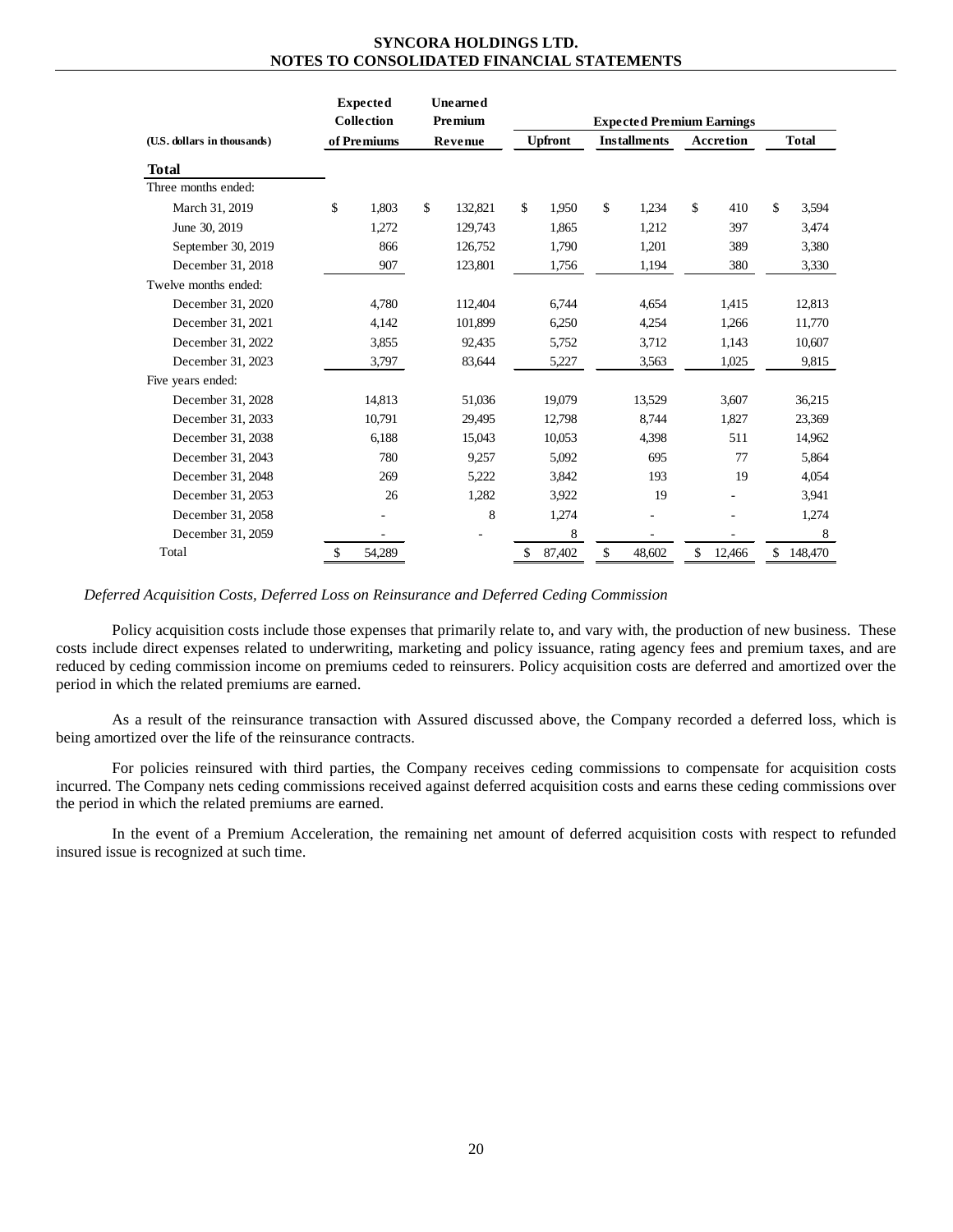Deferred acquisition costs, net of deferred ceding commission revenue, as well as related amortization, for the retained business only as of and for the year ended December 31, 2018 and 2017 are as follows:

| (U.S. dollars in thousands)                                                         |    |           | <b>Retained business</b> |
|-------------------------------------------------------------------------------------|----|-----------|--------------------------|
| Year ended December 31,                                                             |    | 2018      | 2017                     |
| Amortization of deferred acquisition costs                                          | S. | 4,509     | \$7,717                  |
| Amortization of ceding commision revenue                                            |    | (19)      | (33)                     |
| Amortization of deferred loss on reinsurance                                        |    | 1,761     |                          |
| Amortization of deferred acquisition costs, including deferred loss on reinsurance  |    | 6,251     | \$ 7,684                 |
|                                                                                     |    |           |                          |
| Amortization of deferred acquisition costs, including deferred loss on reinsurance  |    | (6,251)   | (7,684)                  |
| Deferred loss on reinsurance                                                        |    | 17,556    |                          |
| Transfer of acquisition costs under reinsurance agreement                           |    | (27, 812) |                          |
| Change in deferred acquistion costs, net                                            |    | (16, 507) | (7,684)                  |
| Deferred acquisition costs and deferred loss on reinsurance, net, beginning of year |    | 34,930    | 42,614                   |
| Deferred acquisition costs and deferred loss on reinsurance, net, end of year       |    | 18,423    | \$34,930                 |

#### *Unpaid Loss and Loss Adjustment Expenses*

A claim liability (loss reserve) is recognized at the measurement date on a contract-by-contract basis based on the weighted average probability of net cash outflows to be paid under the contract, on a present value basis, to the extent that the claim liability so determined exceeds the unearned premium revenue attributable to such contract at the measurement date.

Establishment of reserves for unpaid losses and loss adjustment expenses requires the use and exercise of significant judgment by management, including estimates regarding the occurrence and amount of a loss on an insured obligation. Actual experience may differ from estimates and such difference may be material, due to the fact that the ultimate dispositions of claims are subject to the outcome of events that have not yet occurred. Examples of these events include changes in the level of interest rates, credit deterioration of insured obligations, and changes in the value of specific assets supporting insured obligations. Both qualitative and quantitative factors are used in establishing such reserves. In determining the reserves, management considers all factors in the aggregate, and does not attribute the reserve provisions or any portion thereof to any specific factor. Any estimate of future costs is subject to the inherent limitation on the Company's ability to predict the aggregate course of future events. It should, therefore, be expected that the actual emergence of losses and loss adjustment expenses will vary, perhaps materially, from any estimate.

The present value of net cash outflows is determined based on a risk free rate of interest commensurate with the expected duration of the related contract. For this purpose, the Company uses the rate on U.S. Treasury obligations with a duration consistent with the duration of the underlying insured obligation for U.S. dollar denominated insured obligations or the comparable risk free rate on foreign government obligations relating to insured obligations denominated in foreign currencies. The weighted average risk free rate at December 31, 2018 and 2017 was 2.7% and 2.3%, respectively. A claim liability is subsequently remeasured each reporting period for increases or decreases due to changes in the magnitude and likelihood of default and potential recoveries, as well as changes in the risk free rate of interest. Subsequent changes to the measurement of claim liability are recognized as loss expense in the period of change. Measurement and recognition of loss liability is reported gross of any reinsurance. The Company estimates the likelihood of possible claims payments and possible recoveries using probability-weighted expected cash flows based on available information, including market information. Accretion of the discount on a claim liability, as well as any changes in the risk free rate of interest, are included in loss expense.

Loss reserves represent the Company's: (i) probability-weighted average estimate of the net present value of claims to be paid subsequent to the balance sheet date, less (ii) its probability-weighted average estimate of the net present value of recoveries subsequent to the balance sheet date and (iii) any unearned premium revenue relating to such guarantees at the end of the reporting period.

Loss reserves are generally determined using cash flow models to estimate the net present value of the anticipated shortfall between (i) scheduled payments on the insured obligation plus anticipated loss adjustment expenses and (ii) anticipated cash flow from the collateral supporting the obligation and other anticipated recoveries. A number of quantitative and qualitative factors are considered when determining or assessing the need for a case basis reserve. These factors may include the creditworthiness of the underlying issuer of the insured obligation, whether the obligation is secured or unsecured, the projected cash flow or market value of any assets that collateralize or secure the insured obligation, and the historical and projected loss rates on such assets. Other factors that may affect the actual ultimate loss include the state of the economy, changes in interest rates, rates of inflation and the salvage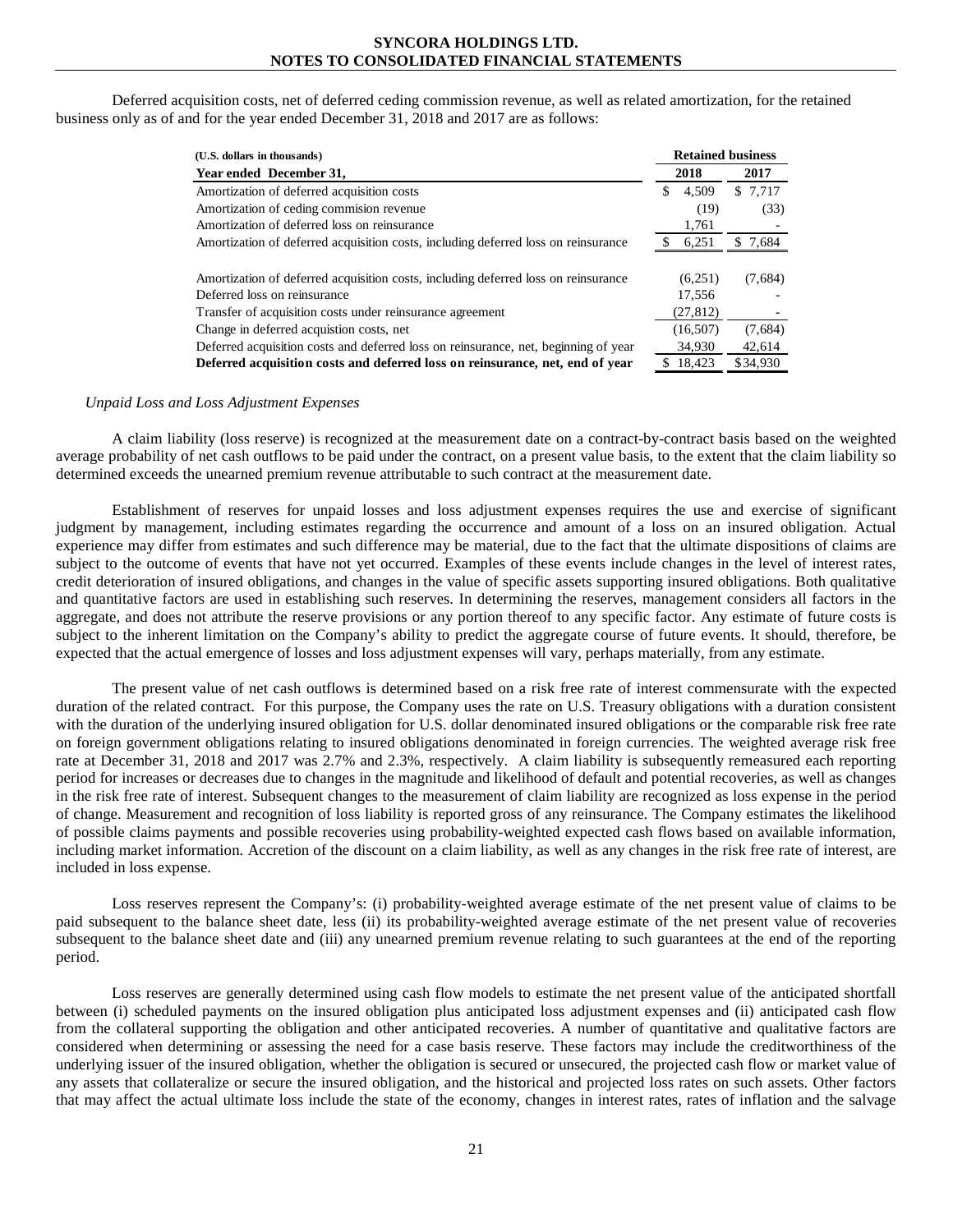values of specific collateral. Such factors and the Company's assessment thereof will be subject to the specific facts and circumstances associated with the specific insured transaction being considered for loss reserve establishment.

Loss reserves on financial guarantee reinsurance assumed are generally established by the Company upon quarterly current notifications from a ceding company. There historically has been no time lag between the time the Company records an assumed case basis reserve and the time the Company's ceding company records such reserves. For each notification of a ceded loss reserve from the ceding company, the Company conducts an examination of the basis of the ceding company's reserve estimate to ensure that the Company concurs with the ceding company's evaluation and conclusions. In certain instances, the Company may develop its own estimates of losses on assumed business due to refinements in the assumptions used in the Company's cash flow models based on research and information review. In other cases, when the Company has assumed loss reserves, it has concurred with the ceding company's evaluation and conclusions with respect to such reserves and, accordingly, there has been no difference between the amount of loss reserves reported to the Company by its ceding company and the amount it has recorded in its financial statements.

In assessing reserves for unpaid losses, the Company considers all available qualitative and quantitative evidence. Qualitative evidence may take various forms and the nature of such evidence will depend upon the type of insured obligation and the nature and sources of cash flows to fund the insured obligation's debt service. For example, such evidence with respect to an insured special revenue obligation such as an obligation supported by cash flows from a toll road would consider traffic statistics such as highway volume and related demographic information, whereas an insured mortgage-backed securitization would consider the quality of the mortgage loans supporting the insured obligation including delinquency, default and foreclosure rates, loan to value statistics, market valuation of the mortgaged properties and other pertinent information. In addition, the Company will make qualitative judgments with respect to the amount by which certain other structural protections built into the transaction are expected to limit the Company's loss exposure. Examples of such structural protections may include: (i) rate covenants, which generally stipulate that issuers (i.e., public finance issuers) set rates for services at certain predetermined levels (i.e., water and sewer rates which support debt obligations supported by such revenues), (ii) springing liens, which generally require the issuer to provide additional collateral upon the breach of a covenant or trigger incorporated into the terms of the transaction, (iii) consultant call-in rights, which provide, under certain circumstances, for a consultant to be engaged to make certain binding recommendations, such as raising rates or reducing expenses, (iv) the ability to transfer servicing of collateral assets to another party, and (v) other legal rights and remedies pursuant to representations and warranties made by the issuer and written into the terms of such transactions. Quantitative information may take the form of cash flow projections of the assets supporting the insured debt obligation (which may include, in addition to collateral assets supporting the obligation, structural protections subordinate to the attachment point of the Company's risk, such as cash reserve accounts and letters of credit), as well as (to the extent applicable) other metrics indicative of the performance of such assets and the trends therein. The Company's ability to make a reasonable estimate of its expected loss depends upon its evaluation of the totality of both the available quantitative and qualitative evidence, and no one quantitative or qualitative factor is dispositive.

As of December 31, 2018 and 2017, the range of risk free rates used to discount the Company's liability for losses and loss adjustment expenses was 0.0% to 2.85% and 0.0% to 2.69%, respectively.

# *Salvage and Subrogation Recoverable*

The Company recognizes a salvage and subrogation recoverable based on net discounted anticipated recoveries in excess of net discounted anticipated paid claims on its financial guaranty insurance contracts up to the amount of previously paid claims or when the Company becomes entitled to the net cash inflows from the underlying collateral of an insured obligation under salvage and subrogation rights as a result of a claim payment or estimated future claim payments. Such recoverable amounts are included in salvage and subrogation recoverable on the accompanying consolidated balance sheets.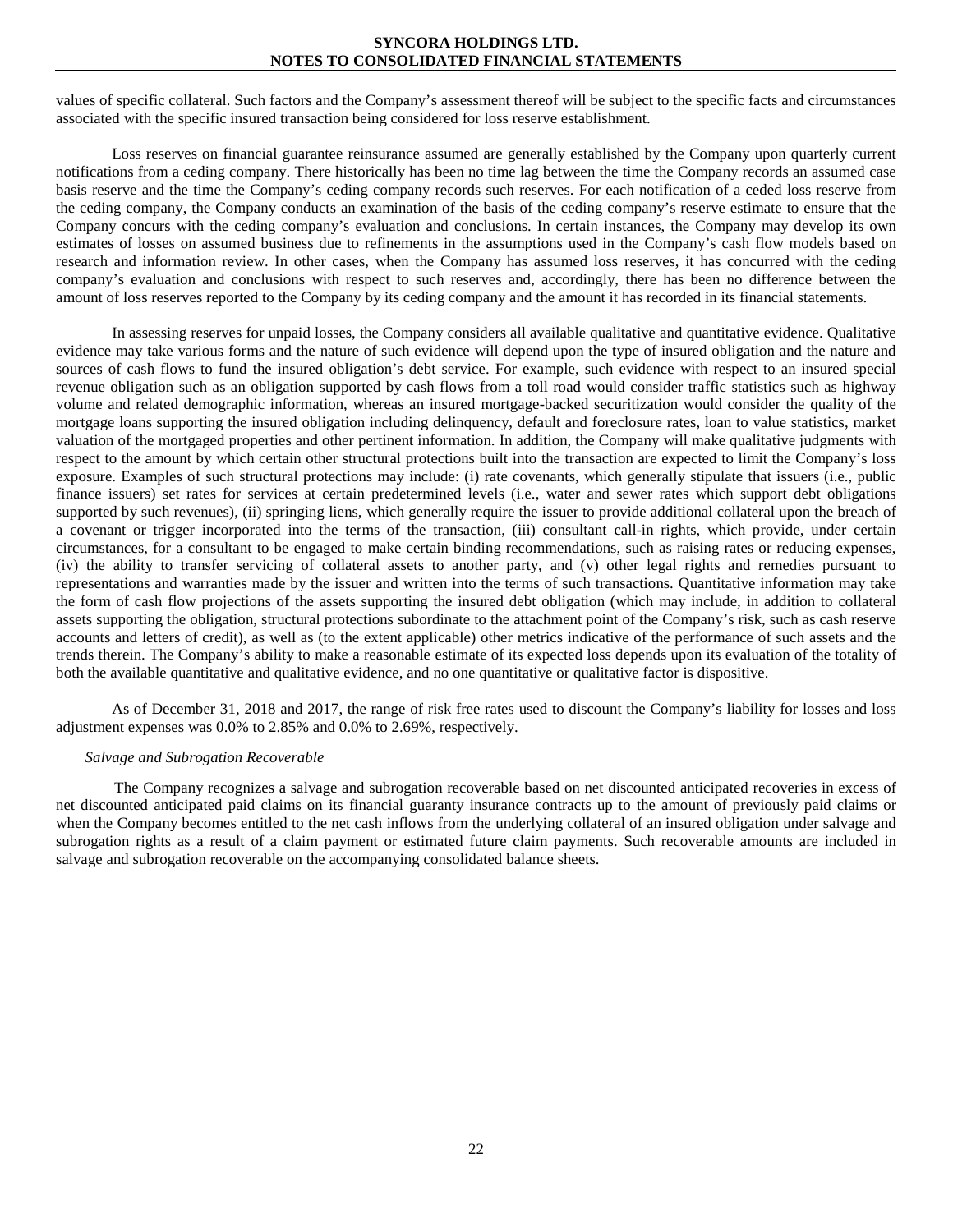Activity in the Company's liability for unpaid losses and loss adjustment expenses and net liability for the years ended December 31, 2018 and 2017 are summarized as follows:

| (U.S. dollars in thousands)                                  |             | <b>Retained business</b> |            |     | <b>Ceded business</b> |      | <b>Total</b> |              |               |  |
|--------------------------------------------------------------|-------------|--------------------------|------------|-----|-----------------------|------|--------------|--------------|---------------|--|
| <b>Year ended December 31,</b>                               | 2018        |                          | 2017       |     | 2018                  | 2017 |              | 2018         | 2017          |  |
| Accretion of reserve discount                                | \$<br>9,963 | \$.                      | 13,112     | \$. | 3,352                 | \$   |              | \$<br>13,315 | 13,112<br>\$. |  |
| Change in reserve discount rates                             | (10, 809)   |                          | 775        |     | (2)                   |      |              | (10, 811)    | 775           |  |
| Changes in loss timing and other assumptions                 | (81,695)    |                          | (211, 574) |     | (35, 478)             |      |              | (117, 173)   | (211, 574)    |  |
| Net (recoveries) losses and loss adjustment expenses         | (82, 541)   |                          | (197, 687) |     | (32, 128)             |      |              | (114, 669)   | (197, 687)    |  |
|                                                              |             | <b>Retained business</b> |            |     | <b>Ceded business</b> |      |              | <b>Total</b> |               |  |
|                                                              | 2018        |                          | 2017       |     | 2018                  | 2017 |              | 2018         | 2017          |  |
| Net (recoveries) losses and loss adjustment expenses         | (82, 541)   |                          | (197, 687) |     | (32, 128)             |      |              | (114, 669)   | (197, 687)    |  |
| Losses and loss adjustment expenses paid or payable          | (97, 378)   |                          | (191,030)  |     |                       |      |              | (97, 378)    | (191,030)     |  |
| Losses and loss adjustment expenses recovered or recoverable | 301,407     |                          |            |     | (3,753)               |      |              | 297,654      |               |  |
| Transfer of losses and loss adjustment expenses              |             |                          |            |     |                       |      |              |              |               |  |
| under reinsurance agreement                                  | (155, 892)  |                          |            |     | 155,892               |      |              |              |               |  |
| Change in net liability                                      | (34, 404)   |                          | (388, 717) |     | 120,011               |      |              | 85,607       | (388, 717)    |  |
| Net liability, beginning of year                             | 252,312     |                          | 641,029    |     |                       |      |              | 252,312      | 641,029       |  |
| Net liability, end of year                                   | \$217,908   |                          | \$252,312  |     | \$120,011             |      |              | \$337,919    | \$252,312     |  |
| Unpaid losses and loss adjustment expenses, end of year      | \$ 365,774  |                          | \$674,999  |     | \$120,011             | \$   |              | \$485,785    | \$674,999     |  |
| Salvage and subrogation recoverable, end of year             | \$147,866   |                          | \$422,687  | \$  |                       |      |              | \$147,866    | \$422,687     |  |

**Note**: Activity in the asset reinsurance recoverable on unpaid losses and loss adjustment expenses for ceded business mirrors the activity for the ceded business liability above.

#### *Case Basis Reserves for Losses and Loss Adjustment Expenses*

A summary of case basis reserves for the net liability for losses and loss adjustment expenses as of December 31, 2018 and 2017 are as follows:

| (U.S. dollars in millions)                    |            | <b>Retained business</b> |               | <b>Ceded business</b> |            | Total     |  |  |
|-----------------------------------------------|------------|--------------------------|---------------|-----------------------|------------|-----------|--|--|
|                                               | 2018       | 2017                     | 2018          | 2017                  | 2018       | 2017      |  |  |
|                                               |            |                          |               |                       |            |           |  |  |
| HELOC, CES and Alt-A mortgage loan collateral | \$255.895  | \$494.560                | 119.565<br>S. |                       | \$ 375,460 | \$494.560 |  |  |
|                                               | 108.592    | 172.797                  | 446           |                       | 109.038    | 172.797   |  |  |
|                                               |            | 6.353                    |               |                       |            | 6.353     |  |  |
|                                               | 1.274      | 1.289                    |               |                       | 1,274      | 1,289     |  |  |
|                                               | \$ 365,774 | \$674.999                | 120.011       |                       | \$485.785  | \$674.999 |  |  |

#### *RMBS*

Reserves for unpaid losses and loss adjustment expenses on the Company's guarantees of obligations supported by HELOC, CES and Alt-A mortgage loan collateral are determined based on an analysis of results of a cash flow model.

The cash flow model projects probability weighted average expected cash flows from the underlying mortgage notes. The model output is dependent on, and sensitive to, key input assumptions, including assumptions regarding default rates, draw rates, recoveries and prepayment rates. The cash flow from the mortgages is then run through the "waterfall" as set forth in the indenture for each transaction. Claims in respect of principal generally result when the outstanding principal balance of the mortgages is less than the outstanding principal balance of the insured notes. Recoveries result when cash flow from the mortgages is available for repayment, typically after the insured notes are paid off in full.

The Company bases its default assumptions for the second lien transactions (HELOCs and CESs) in large part on recent observed default rates and the current pipeline of delinquent loans. The losses for the second lien transactions (HELOCs and CESs) are estimated based on a model using a constant default rate curve.

The Company generally observed peak defaults for the second lien transactions in 2009 and 2010. Default rates at December 31, 2018 are mostly forecasted with steady state default rates. Exceptions to this may include transactions for which there is an excessive build-up of severely delinquent loans for which defaults are anticipated or transactions whose collateral includes loans whose interest-only periods will end, at which point temporary increases to default rates are expected.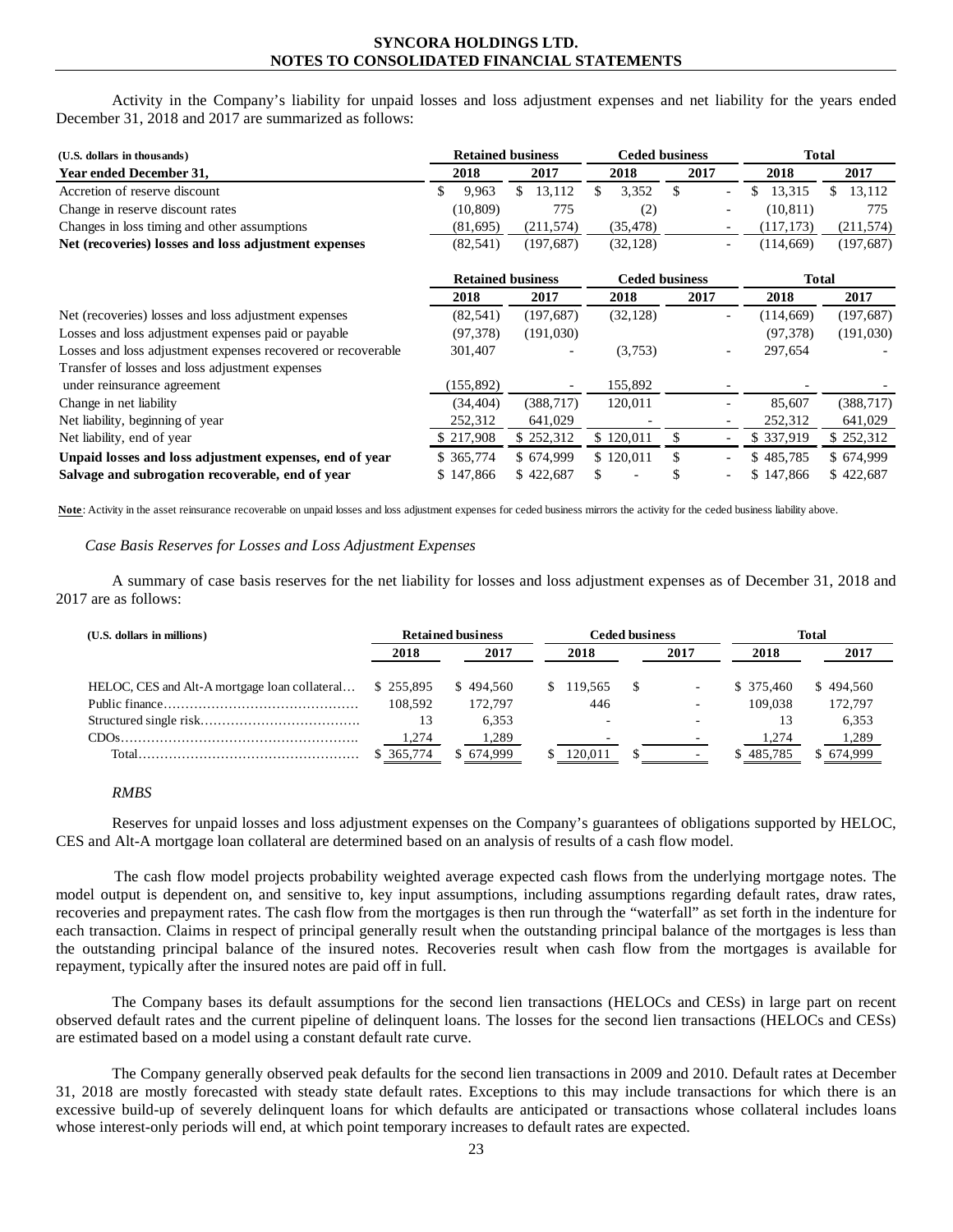The Company assumes a steady state constant default rate taking into account historical performance. Net losses will be greater if default rates exceed the Company's current assumptions. The constant default rate is a function of several factors, one of which is the state of the economy and unemployment.

The Company's default assumptions for the first lien transactions at December 31, 2018 and 2017 were based on current delinquent loans and analysis of historical defaults for loans with similar characteristics. A loss severity was applied to the first lien defaults ranging from 40% to 70% at December 31, 2018 and from 28% to 61% at December 31, 2017 based upon actual loss severity observances and collateral characteristics to determine the expected loss on the collateral in those transactions.

# *Schedule of Insured Financial Obligations with Credit Deterioration*

The Company's surveillance department is responsible for monitoring the performance of its in-force portfolio. The surveillance department maintains a list of credits that it has determined need to be closely monitored and, for certain of those credits, the department undertakes remediation activities it determines to be appropriate in order to mitigate the likelihood and/or amount of any loss that could be incurred by the company with respect to such credits.

The surveillance department focuses its review on monitoring lower rated bond sectors and potentially troubled sectors, which have included certain subsectors within the RMBS, Public Finance and Structured Single Risk portfolios. For the RMBS portfolio, it tracks performance to determine whether or not covenants have been breached. If a covenant is breached, the Company may have the right to put the transaction into rapid amortization so that all cash flow generated from that transaction is used to pay down principal and stay current with interest or take other remedial action. Typically, the surveillance department reviews periodic servicing and trustee reports to track coverage levels, enhancement levels, delinquency levels, loss frequency, loss severity and total losses and compares such performance metrics with the metrics that were made available at the time the transaction was closed. If losses are above projections, the surveillance department will analyze the reasons for the deviation. In some cases, it may be an indication of servicing problems, where loans are delinquent and are not put into foreclosure in time to maximize recovery.

The Company estimates claims based on its surveillance department's best estimate of net cash outflows under a contract, on a present value basis. In some cases, the surveillance department will engage an outside consultant with appropriate expertise in the underlying collateral assets and respective industries to assist management in examining the underlying collateral and determining the projected loss frequency and loss severity. In such cases, the surveillance department will use that information to run a cash flow model that includes enhancement levels and debt service to determine whether a claim is probable, possible or not likely.

The activities of the Company's surveillance department are integral to the identification of specific credits that have experienced deterioration in credit quality and the assessment of whether losses on such credits are probable, as well as any estimation of the amount of loss expected to be incurred with respect to such credits. Closely monitored credits are divided into four categories: (i) Loss List—credits where a loss is probable and reasonably estimable; (ii) Red Flag List—credits where a loss is possible but not probable or reasonably estimable, including credits where claims may have been paid or may be paid but full recovery is in doubt; (iii) Yellow Flag List—credits that the Company determines to be non-investment grade but a loss is unlikely, including credits where claims may have been paid or may be paid but reimbursement is likely; and (iv) Special Monitoring List—low investment grade credits where a material covenant or trigger may be breached and closer monitoring is warranted. Credits that are not closely monitored credits are considered to be fundamentally sound, normal risk.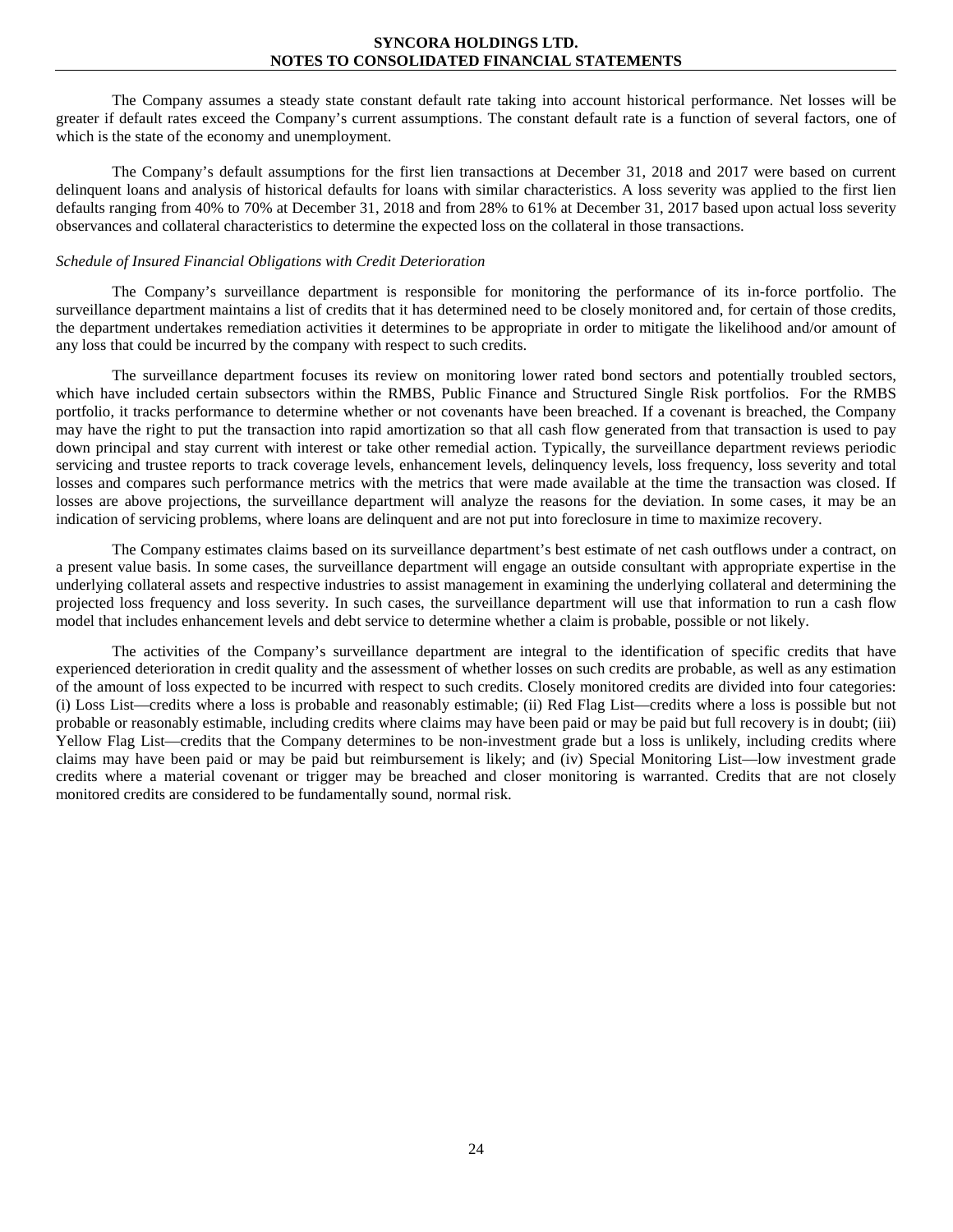The following tables set forth certain information in regard to the Company's closely monitored credits as of December 31, 2018 and 2017, respectively. The number of policies, remaining weighted-average contract period, and insured contractual payments outstanding in the table below excludes exposures that were effectively defeased or, in-substance, commuted through the acquisition of Insurance Cash Flow Certificates and related alternative structures, but includes those ceded to Assured.

|                                           |     |           |                          |         |                 |                      |              |        |               |                         |               |         |               |                        | <b>Special</b>           |      |
|-------------------------------------------|-----|-----------|--------------------------|---------|-----------------|----------------------|--------------|--------|---------------|-------------------------|---------------|---------|---------------|------------------------|--------------------------|------|
|                                           |     | Loss List |                          |         |                 | <b>Red Flag List</b> |              |        |               | <b>Yellow Flag List</b> |               |         |               | <b>Monitoring List</b> |                          |      |
| (U.S. dollars in millions)                |     | 2018      |                          | 2017    |                 | 2018                 |              | 2017   |               | 2018                    |               | 2017    |               | 2018                   |                          | 2017 |
| <b>Retained business</b>                  |     |           |                          |         |                 |                      |              |        |               |                         |               |         |               |                        |                          |      |
| Insured contractual payments outstanding: |     |           |                          |         |                 |                      |              |        |               |                         |               |         |               |                        |                          |      |
| Principal                                 | \$  | 186       | \$                       | 529     | \$              | 15                   | \$           | 22     | \$            | 254                     | \$            | 617     | \$            | 130                    | \$                       | 430  |
| Interest                                  |     | 64        |                          | 170     |                 | 9                    |              | 12     |               | 103                     |               | 390     |               | 60                     |                          | 90   |
| Total                                     | \$  | 250       | \$                       | 699     | \$              | 24                   | \$           | 34     | \$            | 357                     |               | \$1,007 | \$            | 190                    | \$                       | 520  |
| Number of policies                        |     | 64        |                          | 88      |                 | $\mathbf{1}$         |              | 3      |               | $\mathbf{1}$            |               | 14      |               | $\mathbf{1}$           |                          | 7    |
| Remaining weighted-average                |     |           |                          |         |                 |                      |              |        |               |                         |               |         |               |                        |                          |      |
| contract period (in years)                |     | $7.0\,$   |                          | 10.0    |                 | 13.4                 |              | 11.1   |               | 15.1                    |               | 15.6    |               | 16.9                   |                          | 9.6  |
| Unpaid loss and loss adjustment expenses: |     |           |                          |         |                 |                      |              |        |               |                         |               |         |               |                        |                          |      |
| Gross amount before reductions            | \$  | 809       |                          | \$1,503 | \$              | 3                    | \$           | 10     | \$            | 6                       | \$            | 24      | \$            |                        | \$                       |      |
| Gross estimated recoveries                |     | (298)     |                          | (593)   |                 |                      |              |        |               | (2)                     |               | (9)     |               |                        |                          |      |
| Unearned premium revenue $(1)$            |     | (9)       |                          | (14)    |                 |                      |              |        |               |                         |               | (2)     |               |                        |                          |      |
| Present value discount                    |     | (143)     |                          | (243)   |                 |                      |              |        |               |                         |               | (1)     |               |                        |                          |      |
| Total                                     | \$. | 359       | \$                       | 653     | $\mathbb{S}$    | $\overline{3}$       | $\mathbb{S}$ | $10\,$ | $\mathsf{\$}$ | $\overline{4}$          | $\mathcal{S}$ | 12      | $\mathsf{\$}$ |                        | $\mathcal{S}$            |      |
| <b>Ceded business</b>                     |     |           |                          |         |                 |                      |              |        |               |                         |               |         |               |                        |                          |      |
| Insured contractual payments outstanding: |     |           |                          |         |                 |                      |              |        |               |                         |               |         |               |                        |                          |      |
| Principal                                 | \$  | 271       | \$                       |         | \$              | 6                    | \$           |        | \$            | 184                     | \$            |         | \$            | 268                    | \$                       |      |
| Interest                                  |     | 95        |                          |         |                 |                      |              |        |               | 144                     |               |         |               | 20                     |                          |      |
| Total                                     | \$  | 366       | $\overline{\mathcal{S}}$ |         | $\overline{\$}$ | $\overline{7}$       | \$           |        | \$            | 328                     | \$            |         | \$            | 288                    | $\overline{\mathcal{S}}$ |      |
| Number of policies                        |     | 11        |                          |         |                 | $\mathbf{1}$         |              |        |               | $\,$ 8 $\,$             |               |         |               | 6                      |                          |      |
| Remaining weighted-average                |     |           |                          |         |                 |                      |              |        |               |                         |               |         |               |                        |                          |      |
| contract period (in years)                |     | 13.1      |                          |         |                 | 3.3                  |              |        |               | 15.2                    |               |         |               | 4.8                    |                          |      |
| Unpaid loss and loss adjustment expenses: |     |           |                          |         |                 |                      |              |        |               |                         |               |         |               |                        |                          |      |
| Gross amount before reductions            | \$  | 187       | \$                       |         | \$              |                      | \$           |        | \$            |                         | \$            |         | \$            |                        | \$                       |      |
| Gross estimated recoveries                |     |           |                          |         |                 |                      |              |        |               |                         |               |         |               |                        |                          |      |
| Unearned premium revenue <sup>(1)</sup>   |     | (3)       |                          |         |                 |                      |              |        |               |                         |               |         |               |                        |                          |      |
| Present value discount                    |     | (64)      |                          |         |                 |                      |              |        |               |                         |               |         |               |                        |                          |      |
| Total                                     | \$  | 120       | \$                       |         | \$              |                      | \$           |        | \$            |                         | \$            |         | \$            |                        | \$                       |      |

(1) The claim liability is determined on a contract by contract basis. As such, instances may arise where the unearned premium revenue on a contract may exceed the present value of the expected net cash outflows. The unearned premium in the table above represents the aggregate of unearned premium revenue on each contract but not in excess of the associated present value of the expected net cash outflows on such contract.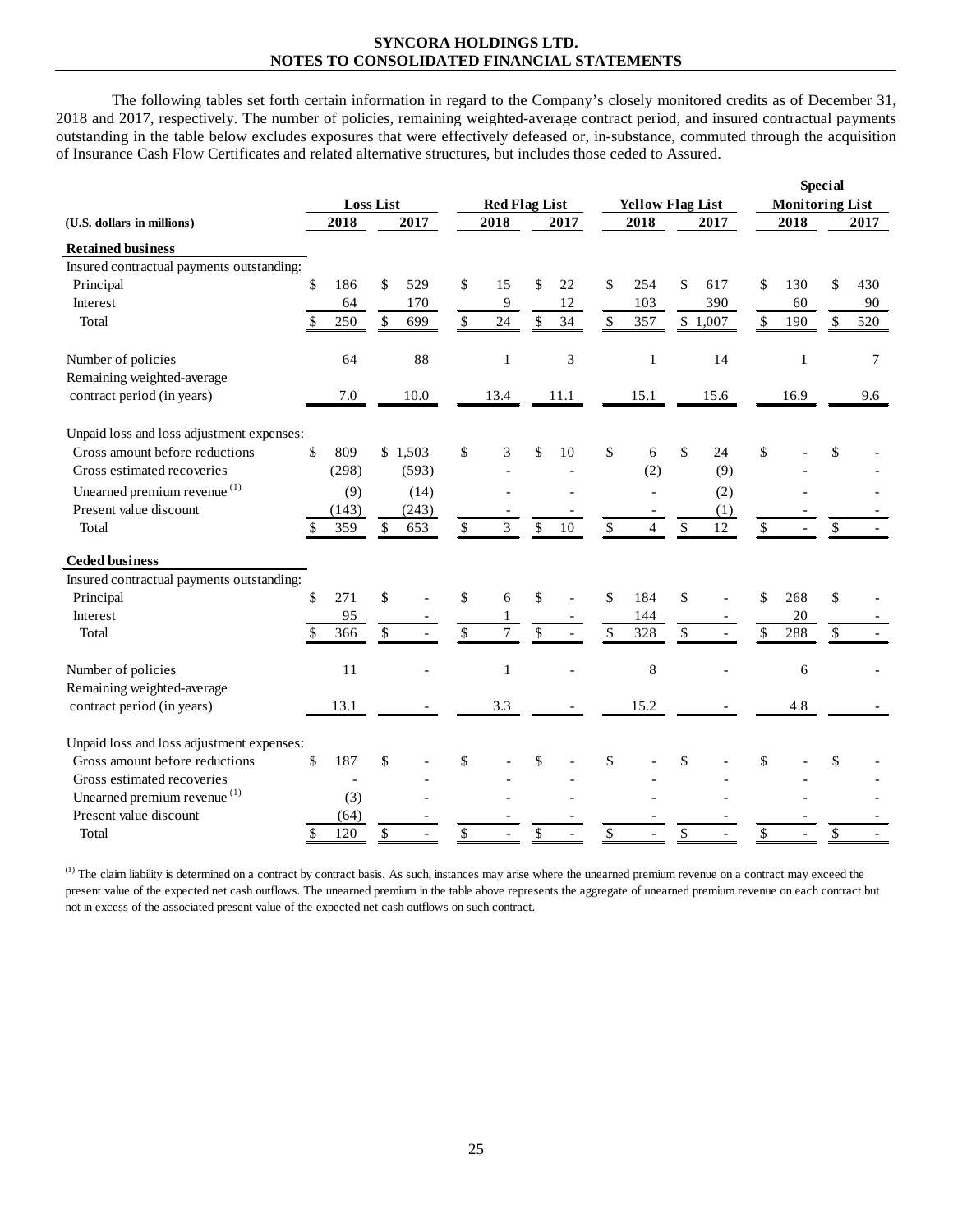# *Credit Default Swap Contracts*

Credit default swap contracts are derivative financial instruments and are recorded at fair value. Changes in fair value are recorded in "net (loss) earnings on credit default and other swap contracts" on the consolidated statements of operations. Realized gains (losses) and other settlements on credit default swap contracts include credit default swap derivative premiums received and receivable for credit protection the Company has sold under its insured CDS contracts, contractual claims paid and payable and received and receivable related to insured credit events under these contracts, ceding commissions expense or income and realized gains or losses related to their early termination. Net unrealized gains (losses) on credit default swaps contracts represent the adjustments for changes in fair value in excess of realized gains and other settlements that are recorded in each reporting period. Fair value of credit default swap contracts is reflected as either net assets or net liabilities determined on a contract by contract basis in the Company's consolidated balance sheets. See Note 11 for a discussion on the fair value methodology for credit default swap contracts.

## *Credit Default and Other Swap Contract Liabilities*

CDS contracts are derivative contracts which offer credit protection relating to a particular security or pools of securities, which are specifically referenced in the CDS contract. Under the terms of a CDS contract, the seller of credit protection (the issuer of the CDS contract) makes a specified payment to the buyer of such protection (the CDS contract counterparty) upon the occurrence of one or more credit events specified in the CDS contract with respect to a referenced security or securities. The terms of the CDS contracts issued by the Company generally only require the Company to make a payment upon the occurrence of one or more specified credit events after exhaustion of various levels of subordination or first-loss protection. In addition, pursuant to the terms of the Company's CDS contracts, the Company is precluded from transferring such contracts to other market participants without the consent of the counterparty.

Securities or assets referenced in the Company's in-force CDS contracts primarily include structured pools of obligations, such as collateralized loan obligations, corporate CDOs and CMBS CDOs. Such pools were rated investment-grade or better at the issuance of the CDS contract.

Typical market CDS contracts are standardized, liquid instruments that reference tradable securities such as corporate bonds. These market standard CDS contracts also involve collateral posting, and upon a default of the referenced obligation, can be settled in cash. In contrast, the Company's CDS contracts do not contain the typical CDS market standard features as described above but have been customized to replicate the Company's financial guarantee insurance. The Company's CDS contracts provide protection on specified obligations, such as those described above and, generally, contain some form of subordination prior to the attachment of the Company's liability. The Company is not required to post collateral and, upon an underlying default, the Company generally makes payments on a "pay-as-you-go" basis after the subordination in a transaction is exhausted.

The Company's payment obligations after a default vary by deal type. There are three primary types of policy payment requirements: timely interest and ultimate principal, ultimate principal only at final maturity and payments upon settlement of individual collateral losses as they occur upon erosion of subordination.

The Company's CDS contracts are generally governed by a single transaction International Swaps and Dealers Association Master Agreement relating only to that particular transaction/contract. Under most monoline financial guarantee standard termination provisions, there is no requirement for mark-to-market termination payments upon the early termination of a guaranteed CDS contract. However, substantially all of the Company's CDS contracts provided for mark-to-market termination payments following the occurrence of events that are outside the Company's control, such as SGI being placed into receivership or rehabilitation or a regulator taking control of SGI or, in some instances, SGI's insolvency. Pursuant to the 2009 MTA, substantially all of the Company's guarantees of CDS contracts that were not commuted were novated to SCAI (pre-merger) and amended to remove any events triggering mark-to-market termination payments except for SCAI (pre-merger) failing to make payment under the applicable contract or being placed into receivership or rehabilitation or a regulator taking control of SCAI (pre-merger). Under current market conditions, if the Company were required to pay such termination payments, it may result in a liability to the Company which may be in excess of that currently recorded by the Company. An additional difference between the Company's CDS contracts and the typical market standard CDS contracts is that, except in the circumstances noted above, there is no acceleration of the payment to be made under the Company's CDS contracts unless the Company, at its option, elects to accelerate. Furthermore, by law, the Company's guarantees are unconditional and irrevocable, and cannot be transferred to most other capital market participants as they are not licensed to write such business. However, through the purchase of back-to-back credit protection, the risk of loss (but not counterparty risk) on these contracts can be transferred to other financial guarantee insurance and reinsurance companies.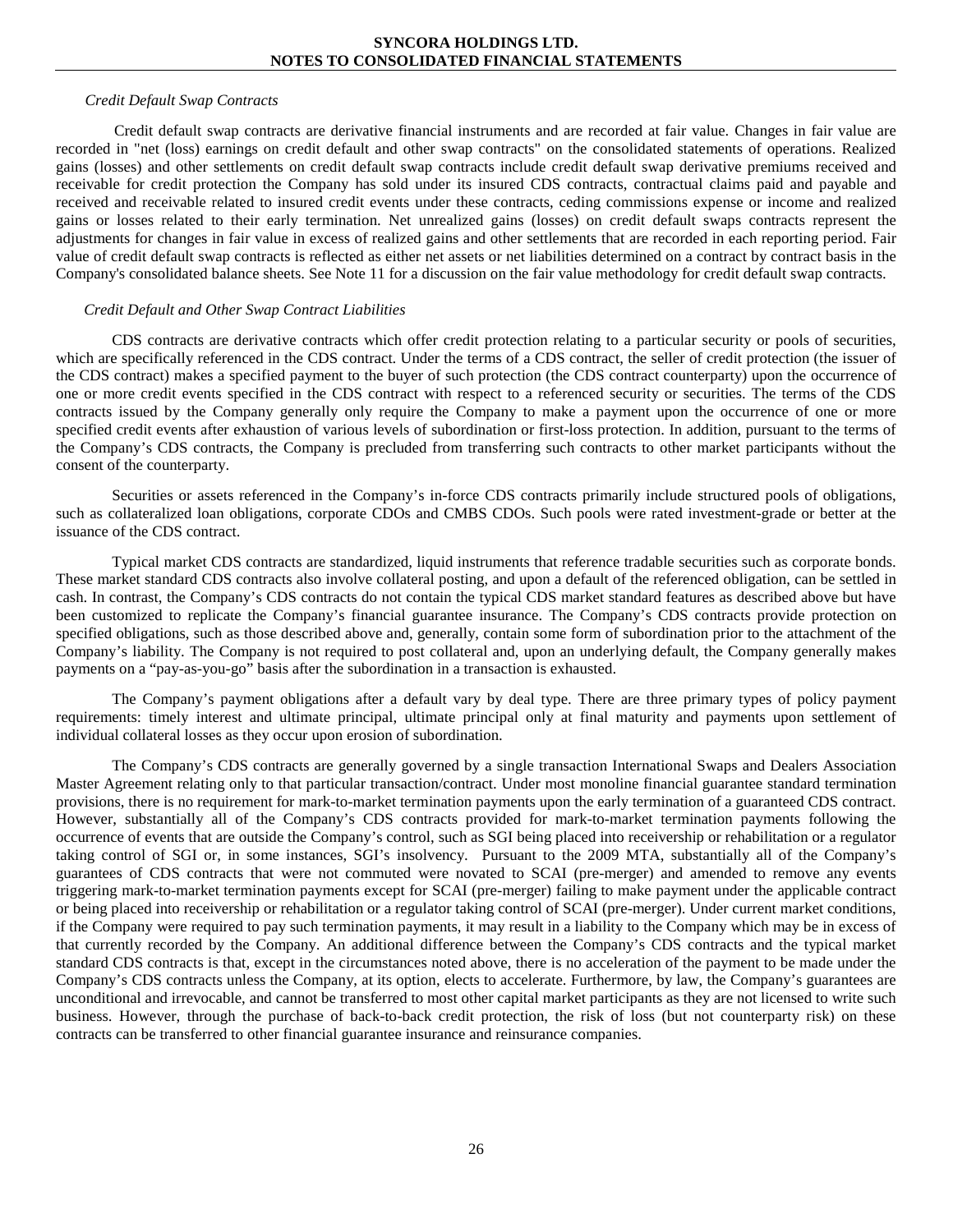# *Credit Default and Other Swap Contract Assets*

In connection with the Company's reinsurance agreement with Assured, substantially all of the CDS contracts insured by the Company have been reinsured by Assured. These CDS contracts are recorded at fair value and do not qualify for reinsurance accounting treatment. As a result, the Company recorded credit default and other swap contracts assets, which represent the fair value of the reinsurance of these CDS contracts, which will offset the Company's credit default swap and other swap contract liabilities recorded on the consolidated balance sheets. Since the fair value of these CDS assets and CDS liabilities will be equal, any subsequent changes to the fair value of these reinsured CDS contracts will result in the equal offset to the CDS liabilities and corresponding CDS assets on the consolidated balance sheets.

The following tables provide the components of net (loss) earnings on credit default and other swap contracts for the years ended December 31, 2018 and 2017 and certain information regarding the Company's in-force CDS and other swap contracts as of December 31, 2018 and 2017, including the aggregate notional amount outstanding, the weighted average life of such contracts, and the ratings of obligations referenced in such contracts.

| (U.S. dollars in thousands)                                                   |              | <b>Retained business</b> |    | <b>Ceded business</b> |    |                          |            | <b>Total</b> |     |              |      |             |
|-------------------------------------------------------------------------------|--------------|--------------------------|----|-----------------------|----|--------------------------|------------|--------------|-----|--------------|------|-------------|
| Year ended December 31,                                                       |              | 2018                     |    | 2017                  |    | 2018                     |            | 2017         |     | 2018         |      | 2017        |
| Contract premiums earned                                                      | \$           | 564                      | \$ | 3,335                 | \$ |                          | \$         |              | \$  | 564          | \$   | 3,335       |
| Net realized (losses) gains on contract liabilities transferred               |              |                          |    |                       |    |                          |            |              |     |              |      |             |
| under reinsurance agreement                                                   |              | (120, 859)               |    |                       |    |                          |            |              |     | (120, 859)   |      |             |
| Net unrealized gains (losses) on contract liabilities                         |              | 95,674                   |    | 56,351                |    | (106, 193)               |            |              |     | (10, 519)    |      | 56,351      |
| Net unrealized gains (losses) on contract assets                              |              |                          |    |                       |    | 106,193                  |            |              |     | 106,193      |      |             |
| Net (loss) earnings on credit default and other swap contracts <sup>(1)</sup> | -SI          | (24, 621)                | -S | 59,686                | \$ | $\overline{\phantom{a}}$ | \$         |              | \$  | (24, 621)    | - \$ | 59,686      |
|                                                                               |              | <b>Retained business</b> |    |                       |    | <b>Ceded business</b>    |            |              |     | <b>Total</b> |      |             |
| Net loss (earnings) on credit default and other swap contracts                |              | 24,621                   |    | (59,686)              | \$ | 106,193                  | \$         |              | \$  | 130,814      | \$   | (59,686)    |
| Transfer of credit default contract liabilities under                         |              |                          |    |                       |    |                          |            |              |     |              |      |             |
| reinsurance agreement                                                         |              | (120, 859)               |    |                       |    | 120,859                  |            |              |     |              |      |             |
| Other                                                                         |              | 633                      |    | 3,265                 |    |                          |            |              |     | 633          |      | 3,265       |
| Change in credit default swaps and other swap contract liabilities            |              | (95, 605)                |    | (56, 421)             |    | 227,052                  |            |              |     | 131,447      |      | (56, 421)   |
| Credit default swaps and other swap contract liabilities, beginning of year   |              | 104,094                  |    | 160,515               |    |                          |            |              |     | 104,094      |      | 160,515     |
| Credit default swaps and other swap contract liabilities, end of year         | S.           | 8,489                    |    | \$104,094             |    | \$227,052                | $\sqrt{3}$ |              |     | \$ 235,541   |      | \$104,094   |
|                                                                               |              | <b>Retained business</b> |    |                       |    | <b>Ceded business</b>    |            |              |     | <b>Total</b> |      |             |
| December 31,                                                                  |              | 2018                     |    | 2017                  |    | 2018                     |            | 2017         |     | 2018         |      | 2017        |
| Fair value of credit default and other swap contracts                         | \$           | 8,489                    |    | \$104,094             | \$ | 227,052                  | \$         |              | \$. | 235,541      |      | \$104,094   |
| Notional amount outstanding                                                   |              | 145,857                  |    | \$3,214,036           |    | \$2,978,319              | \$         | 16,401       |     | \$3,124,176  |      | \$3,230,437 |
| Weighted average life (years)                                                 |              | 20.3                     |    | 22.6                  |    | 21.9                     |            | 19.8         |     | 21.9         |      | 22.6        |
| Percentage of referenced assets by rating <sup>(2)</sup>                      |              |                          |    |                       |    |                          |            |              |     |              |      |             |
| <b>AAA</b>                                                                    |              |                          |    | 7.5%                  |    | 7.6%                     |            |              |     |              |      |             |
| At or above investment grade but below AAA                                    |              | 100.0%                   |    | 92.5%                 |    | 92.4%                    |            | 100.0%       |     |              |      |             |
| Below investment grade                                                        |              |                          |    |                       |    |                          |            |              |     |              |      |             |
| Total                                                                         |              | 100.0%                   |    | 100.0%                |    | 100.0%                   |            | 100.0%       |     |              |      |             |
| Liability fair value before giving effect to non-performance risk             |              | 14,385                   |    | \$291,857             | \$ | 294,019                  | \$         |              |     | 308,404      | \$   | 291,857     |
| Non-performance risk                                                          |              | (5,896)                  |    | (187,763)             |    | (66,967)                 |            |              |     | (72, 863)    |      | (187,763)   |
| Fair value of liabilities, as above                                           | $\mathbb{S}$ | 8,489                    |    | \$104,094             | \$ | 227,052                  | \$         |              |     | \$235,541    |      | \$104,094   |

 $^{(1)}$  The change in net realized/unrealized gains (losses) relating to the CDS and other swap contracts still held as of December 31, 2018 and 2017 was \$(24.6) million and \$59.7 million, respectively.

(2) Based on S&P rating as reflected in Syncora's records, if available, and internal Syncora's rating if no S&P rating is available.

Note: Activity in the asset credit default and other swap contracts for ceded business mirrors the activity for the ceded business liability above.

# *Consolidation of VIEs*

The Company has exposure to VIEs primarily through the issuance of financial guaranty insurance contracts that typically insure the timely payment of principal and interest with respect to debt obligations of the VIEs. As part of the terms of its insurance contracts, at the outset of a contract, the Company obtains certain protective rights with respect to the VIE that are triggered by the occurrence of certain events, such as failure to be in compliance with a covenant due to poor deal performance or a deterioration in a servicer or collateral manager's financial condition. At deal inception, the Company typically is not deemed to control a VIE; however, once a trigger event occurs, the Company's control of the VIE typically increases. In addition, the Company has exposure to VIEs through the ownership of Uninsured Cash Flow Certificates ("UCFs") and other interests from its remediation transactions.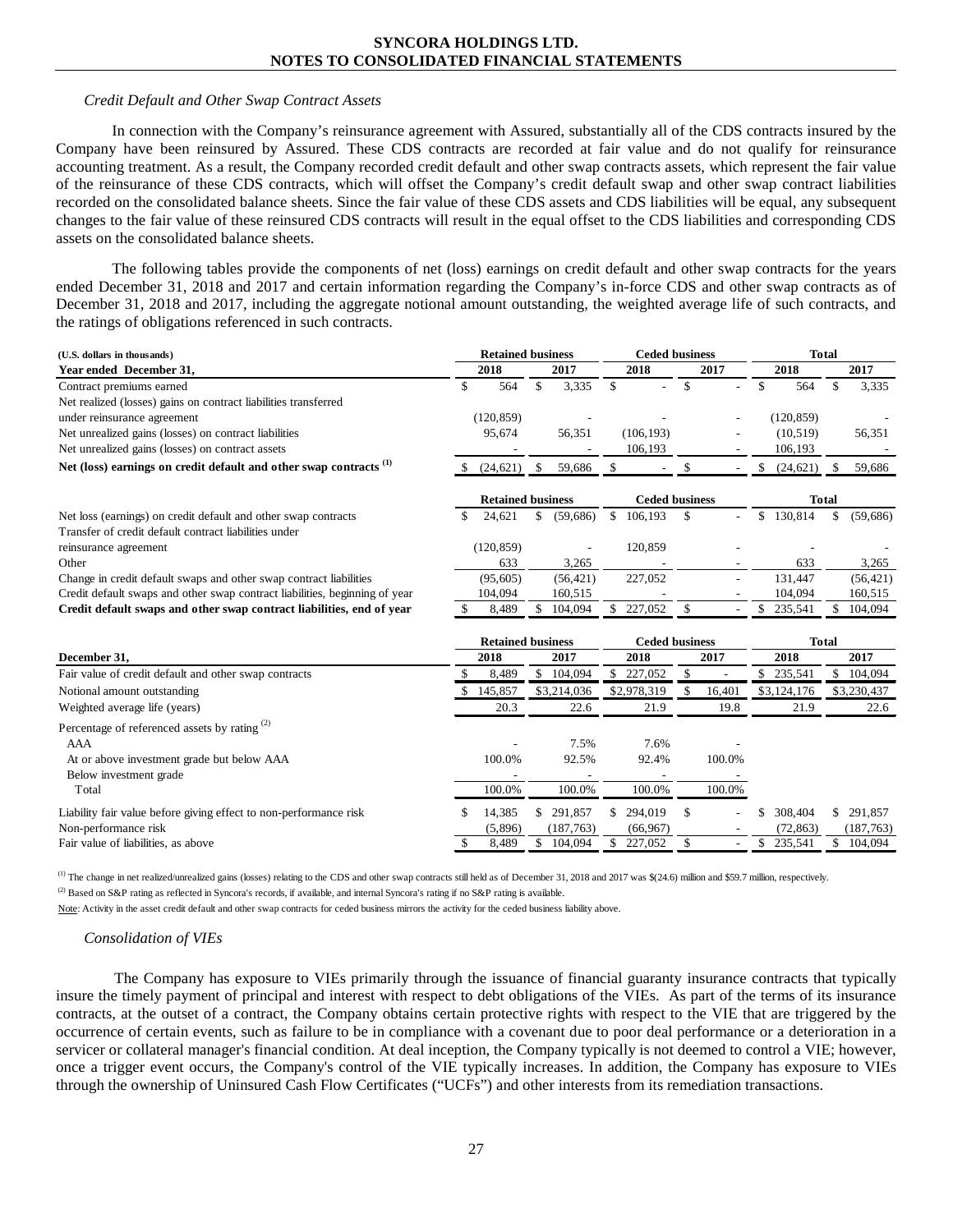The Company is not primarily liable for the debt obligations issued by the VIEs; however, where the Company has issued an insurance contract, the Company would only be required to make payments on the debt obligations in the event that the issuer of such debt obligations defaults on any principal or interest due. The Company or the Company's creditors do not have any rights with regard to the assets of the VIEs.

The following table presents the revenues and expenses and a rollforward of fair value of consolidated VIEs included in the Company's consolidated balance sheets and statements of operations as of December 31, 2018 and 2017 and for the years ended December 31, 2018 and 2017. In addition, the table presents the fair value of the consolidated VIE assets and liabilities of the retained business only in the Company's consolidated balance sheets, segregated by the types of assets held by VIEs that collateralize their respective debt obligations as of December 31, 2018 and 2017. As of December 31, 2018 and 2017, the Company's qualitative and quantitative analyses have indicated that it does not have a controlling financial interest in any other VIEs.

| (U.S. dollars in thousands)                                            |     | <b>Retained business</b> |              |
|------------------------------------------------------------------------|-----|--------------------------|--------------|
| Year ended December 31,                                                |     | 2018                     | 2017         |
| Investment income                                                      | \$. | 28.399                   | \$<br>4,735  |
| Interest and other expenses                                            |     | (3,373)                  | (5,201)      |
| Net realized and unrealized (losses) gains                             |     | (4,165)                  | 38,060       |
| Net change in fair value of consolidated variable interest entities    |     | 20,861                   | 37,594       |
| Distribution of investment income, net of interest and other expenses  |     | (25,042)                 | (1,309)      |
| Other distributions from variable interest entities                    |     | (43,616)                 | (23,606)     |
| Deconsolidation of variable interest entities                          |     |                          | (34, 616)    |
| Sales of assets                                                        |     |                          | (12,021)     |
| Realized losses                                                        |     |                          | (227)        |
| Paydowns of liabilities                                                |     | 10,854                   | 10,957       |
| Net change in consolidated variable interest entities' net assets      |     | (36,943)                 | (23, 228)    |
| Consolidated variable interest entities' net assets, beginning of year |     | 57,446                   | 80,674       |
| Net assets of consolidated variable interest entities, end of year     |     | 20.503                   | \$<br>57.446 |

|                     |                          | Assets |        | <b>Liabilities</b> |                          |  |        | <b>Net Assets</b> |        |  |                          |
|---------------------|--------------------------|--------|--------|--------------------|--------------------------|--|--------|-------------------|--------|--|--------------------------|
| December 31,        | 2018                     |        | 2017   |                    | 2018                     |  | 2017   |                   | 2018   |  | 2017                     |
| Subprime (1st lien) | $\overline{\phantom{a}}$ |        | 57,564 |                    |                          |  | 57,564 |                   | ۰      |  | $\overline{\phantom{a}}$ |
| Prime (HELOC)       | 13,770                   |        | 51,229 |                    | 314                      |  | 935    |                   | 13,456 |  | 50,294                   |
| Alt-A $(2nd$ lien)  | 6,291                    |        | 8,161  |                    | $\overline{\phantom{a}}$ |  | 2.162  |                   | 6,291  |  | 5,999                    |
| Alt-A $(1st$ lien)  | 782                      |        | 200    |                    | 26                       |  | 47     |                   | 756    |  | 1,153                    |
|                     | 20.843                   |        | 18.154 |                    | 340                      |  | 60,708 |                   | 20.503 |  | 57.446                   |

The Company's maximum exposure to loss provided through its financial guarantees of principal and interest with respect to debt obligations of unconsolidated variable interest entities was \$0.7 billion and \$6.1 billion at December 31, 2018 and 2017, respectively.

# *Exposures Under Guarantees*

While the Company establishes reserves for losses and loss adjustment expenses on obligations it has guaranteed or reinsured, the risk of loss under the Company's guarantees extends to the full amount of unpaid principal and interest on all debt obligations it has guaranteed. Set forth below are tables which reflect certain information regarding the Company's in-force principal and interest exposure at December 31, 2018 and 2017.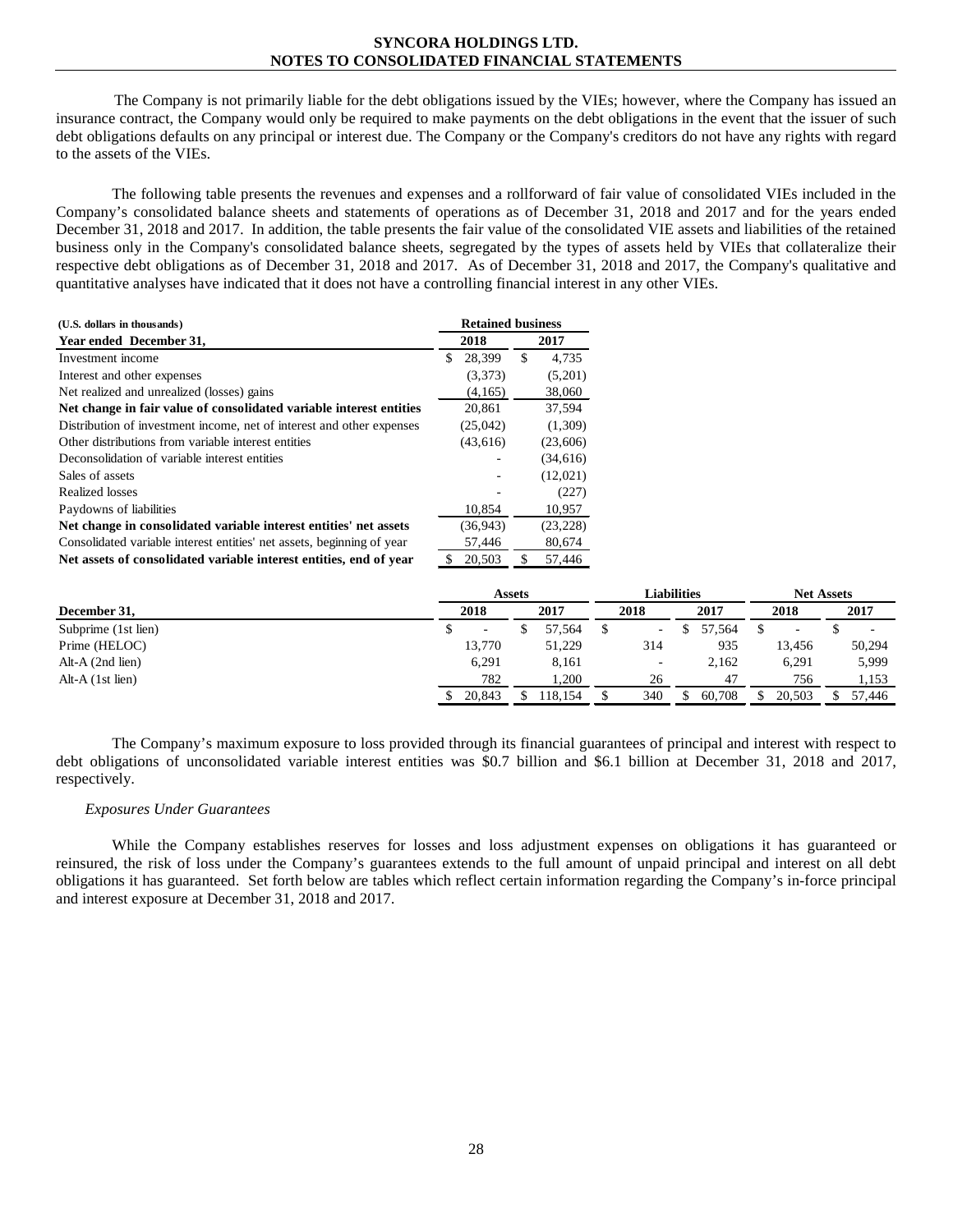The following table sets forth the Company's in-force guaranteed principal by bond sector as of December 31, 2018 and 2017, respectively:

# **Bond Exposure**

**(U.S. dollars in millions)**

|                                              |                    | <b>Retained business</b> |                         |                 |                         | <b>Ceded business</b> |                         |      |             | <b>Total</b> |          |
|----------------------------------------------|--------------------|--------------------------|-------------------------|-----------------|-------------------------|-----------------------|-------------------------|------|-------------|--------------|----------|
|                                              |                    | 2018                     |                         | 2017            |                         | 2018                  |                         | 2017 | 2018        |              | 2017     |
| Public Finance                               |                    |                          |                         |                 |                         |                       |                         |      |             |              |          |
| Special Revenue                              | \$                 | 237                      | $\mathbb{S}$            | 3,315           | \$                      | 2,748                 | \$                      | 42   | \$<br>2,985 | \$           | 3,357    |
| General Obligation                           |                    | 106                      |                         | 1,320           |                         | 969                   |                         |      | 1,075       |              | 1,320    |
| Utility                                      |                    | 82                       |                         | 938             |                         | 611                   |                         |      | 693         |              | 938      |
| Non Ad Valorem                               |                    | 7                        |                         | 691             |                         | 513                   |                         |      | 520         |              | 691      |
| Other                                        |                    | 3                        |                         | 4               |                         |                       |                         |      | 3           |              | 4        |
| Appropriation                                |                    |                          |                         | 335             |                         | 302                   |                         |      | 302         |              | 335      |
| <b>Total Public Finance</b>                  | $\mathcal{S}$      | 435                      | \$                      | 6,603           | \$                      | 5,143                 | \$                      | 42   | \$<br>5,578 | \$           | 6,645    |
| <b>Asset-Backed Securities</b>               |                    |                          |                         |                 |                         |                       |                         |      |             |              |          |
| <b>RMBS</b>                                  | \$                 |                          | \$                      | 367             | \$                      | 323                   | \$                      |      | \$<br>324   | \$           | 367      |
| <b>Total Asset-Backed Securities</b>         | \$                 |                          | \$                      | 367             | \$                      | 323                   | \$                      |      | \$<br>324   | \$           | 367      |
| Collateralized Debt Obligations              |                    |                          |                         |                 |                         |                       |                         |      |             |              |          |
| Cashflow CDO                                 | \$                 | 2                        |                         | 27              | \$                      | 15                    | \$                      |      | 17          | \$           | 27       |
| <b>Total Collateralized Debt Obligations</b> | $\mathbf{\hat{S}}$ | $\overline{2}$           | $\overline{\mathbb{S}}$ | $\overline{27}$ | $\overline{\mathbb{S}}$ | $\overline{15}$       | $\overline{\mathbb{S}}$ |      | \$<br>17    | \$           | 27       |
| <b>Structured Single Risk</b>                |                    |                          |                         |                 |                         |                       |                         |      |             |              |          |
| Global Infrastructure                        | \$                 | 365                      | \$                      | 2,512           | \$                      | 1,850                 | \$                      | 550  | \$<br>2,215 | \$           | 3,062    |
| Specialized Risk                             |                    | 130                      |                         | 263             |                         | 50                    |                         |      | 180         |              | 263      |
| Power & Utilities                            |                    |                          |                         | 5,067           |                         | 3,565                 |                         |      | 3,565       |              | 5,067    |
| <b>Total Structured Single Risk</b>          | \$                 | 495                      | \$                      | 7,842           | \$                      | 5,465                 | \$                      | 550  | \$<br>5,960 | \$           | 8,392    |
| <b>Total Outstanding</b>                     | \$                 | 933                      |                         | \$14,839        | \$                      | 10,946                | \$                      | 592  | \$11,879    |              | \$15,431 |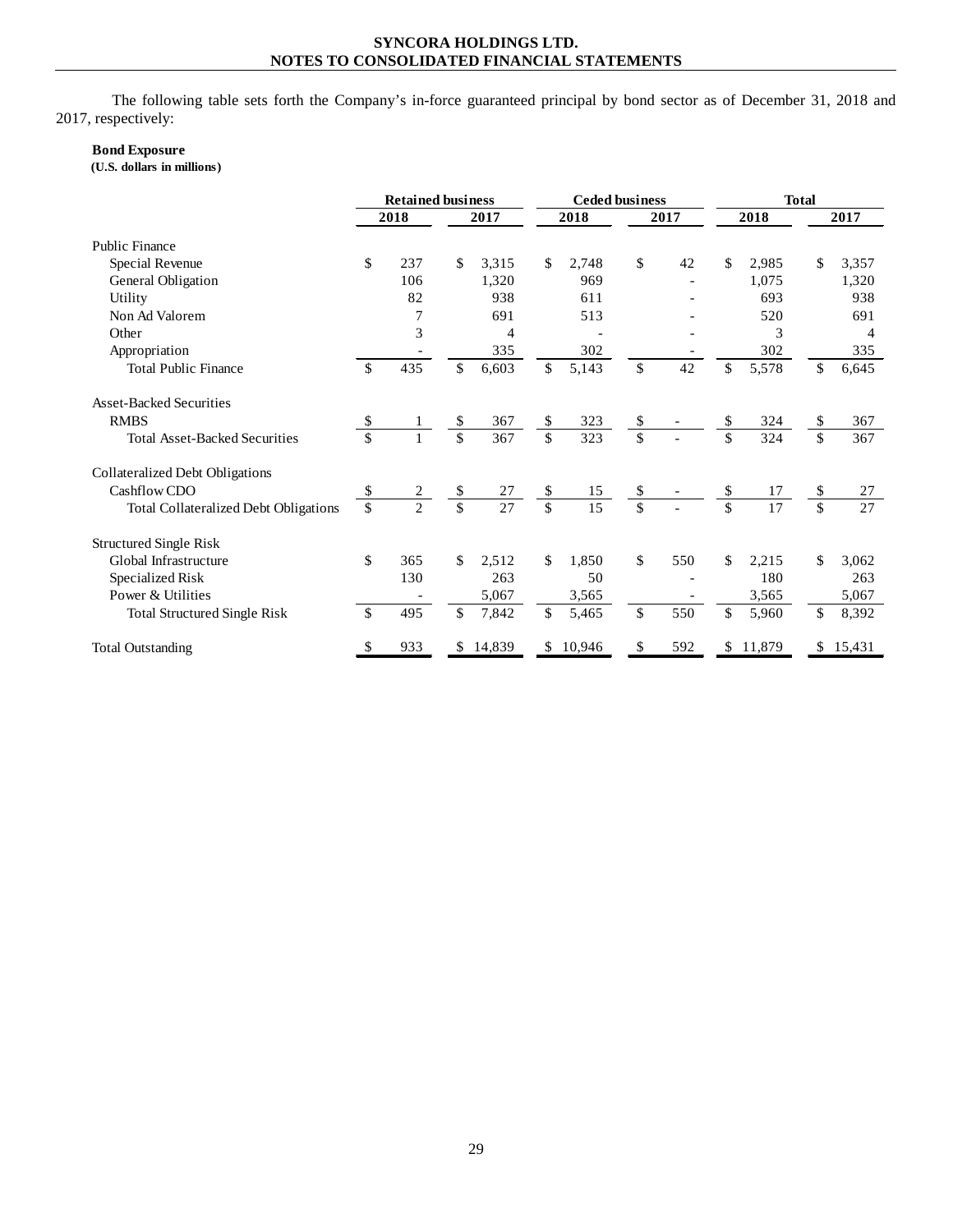The following table sets forth the number of years to maturity of the Company's in-force guaranteed principal and interest exposure at December 31, 2018:

#### **Years to Maturity - Debt Service Amortization (U.S. dollars in millions)**

|                       | <b>Retained business</b> |                 | <b>Ceded Business</b> |                 |
|-----------------------|--------------------------|-----------------|-----------------------|-----------------|
|                       | <b>Scheduled Net</b>     | Principal and   | <b>Scheduled Net</b>  | Principal and   |
|                       | <b>Debt</b>              | <b>Interest</b> | <b>Debt</b>           | <b>Interest</b> |
|                       | Amortization             | Outstanding     | Amortization          | Outstanding     |
| 2018 Q4               | \$                       | \$<br>1,431     | \$                    | \$<br>17,577    |
| 2019 Q1               | 17                       | 1,414           | 215                   | 17,362          |
| 2019 Q2               | 6                        | 1,408           | 118                   | 17,244          |
| 2019 Q3               | 26                       | 1,382           | 202                   | 17,042          |
| 2019 04               | 29                       | 1,353           | 156                   | 16,886          |
| <b>Total 2019</b>     | 78                       |                 | 691                   |                 |
| 2020                  | 71                       | 1,282           | 823                   | 16,063          |
| 2021                  | 75                       | 1,207           | 1,083                 | 14,980          |
| 2022                  | 69                       | 1,138           | 784                   | 14,196          |
| 2023                  | 86                       | 1,052           | 620                   | 13,576          |
| Total 2020-2023       | 301                      |                 | 3,310                 |                 |
| 2024-2028             | 399                      | 653             | 3,373                 | 10,203          |
| 2029-2033             | 210                      | 443             | 1,865                 | 8,338           |
| 2034-2038             | 189                      | 254             | 2,016                 | 6,322           |
| 2039 and thereafter   | 254                      |                 | 6,322                 |                 |
| Total 2024-thereafter | 1,052                    |                 | 13,576                |                 |
| Total                 | \$<br>1,431              |                 | \$<br>17,577          |                 |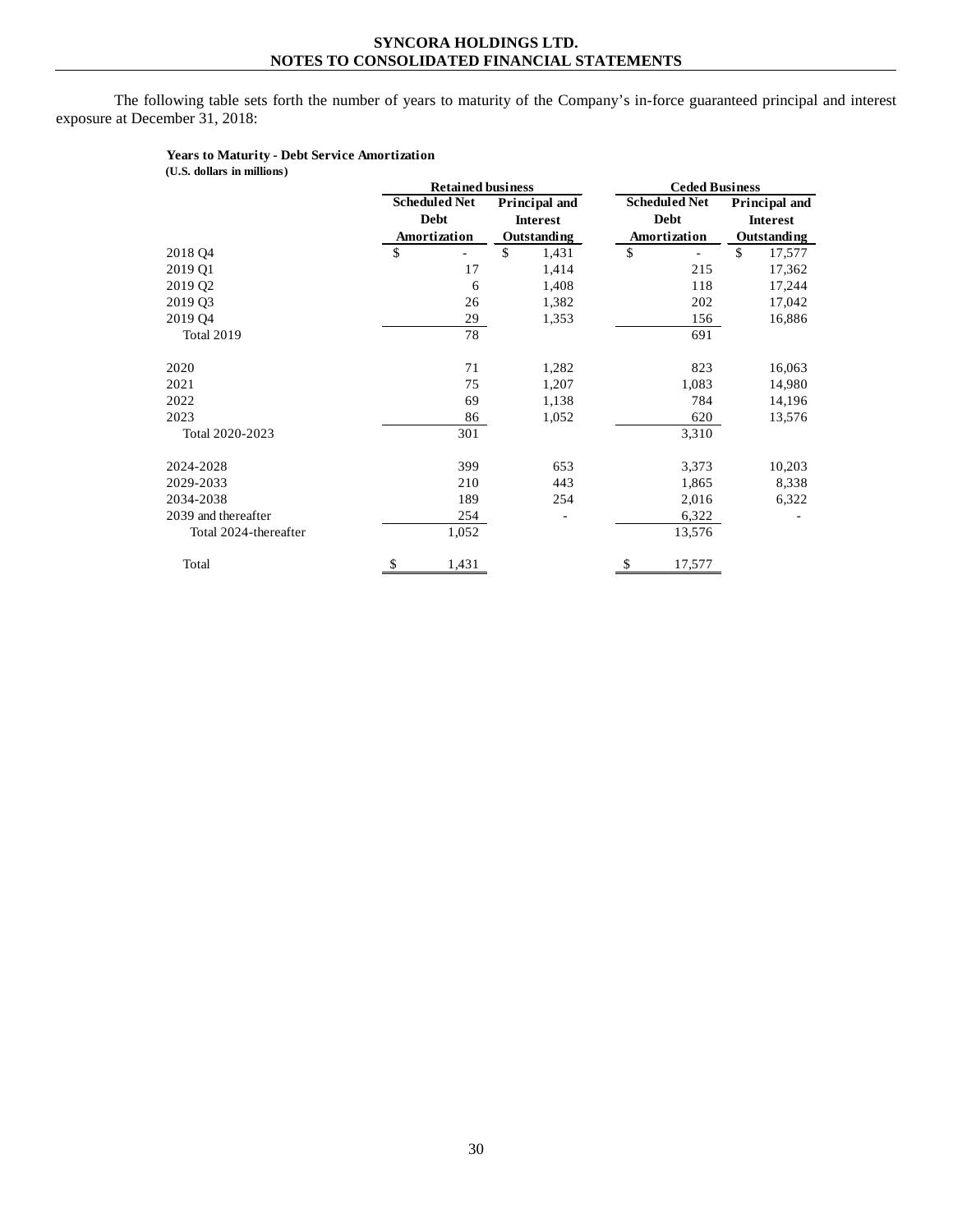The following table sets forth the Company's in-force guaranteed principal exposure by geographic concentration at December 31, 2018 and 2017, respectively:

#### **Geographic Distribution - Par Exposure**

**(U.S. dollars in millions)**

|                              |           |        |          | <b>Retained business</b> |               |              |             |              |      | <b>Ceded business</b> |               |                          |      |
|------------------------------|-----------|--------|----------|--------------------------|---------------|--------------|-------------|--------------|------|-----------------------|---------------|--------------------------|------|
|                              |           | Amount |          |                          | $\frac{0}{0}$ |              |             | Amount       |      |                       | $\frac{0}{0}$ |                          |      |
|                              | 2018      |        | 2017     | 2018                     |               | 2017         | 2018        |              | 2017 | 2018                  |               | 2017                     |      |
| <b>United States</b>         |           |        |          |                          |               |              |             |              |      |                       |               |                          |      |
| Puerto Rico                  | \$<br>180 | \$     | 220      | 19.3                     | $\%$          | 1.5<br>$\%$  | \$          | \$           |      |                       | $\%$          |                          | $\%$ |
| Multi-state $^{(2)(3)(4)}$   | 148       |        | 523      | 16.0                     |               | 3.5          | 320         |              |      | 2.9                   |               |                          |      |
| New York                     | 92        |        | 1,158    | 9.8                      |               | 7.8          | 612         |              |      | 5.6                   |               |                          |      |
| California                   | 15        |        | 2,197    | 1.6                      |               | 14.9         | 2,000       |              | 41   | 18.4                  |               | 7.0                      |      |
| Michigan                     | 3         |        | 43       | 0.3                      |               | 0.3          | 22          |              |      | 0.2                   |               |                          |      |
| Virginia                     |           |        | 609      | ٠                        |               | 4.1          | 596         |              |      | 5.4                   |               |                          |      |
| Other <sup>(4)</sup>         |           |        | 1,101    | ٠                        |               | 7.4          | 522         |              |      | 4.8                   |               |                          |      |
| District Of Columbia         |           |        | 432      | L.                       |               | 2.9          | 416         |              |      | 3.8                   |               |                          |      |
| Georgia                      |           |        | 247      | $\overline{a}$           |               | 1.7          | 240         |              |      | 2.2                   |               |                          |      |
| Florida                      |           |        | 255      | $\overline{a}$           |               | 1.7          | 223         |              |      | 2.0                   |               |                          |      |
| Washington                   |           |        | 214      |                          |               | 1.4          | 201         |              |      | 1.8                   |               |                          |      |
| Missouri                     |           |        | 178      |                          |               | 1.2          | 169         |              |      | 1.5                   |               |                          |      |
| Massachusetts                |           |        | 208      |                          |               | 1.4          | 169         |              |      | 1.5                   |               |                          |      |
| New Jersey                   |           |        | 210      |                          |               | 1.4          | 161         |              |      | 1.5                   |               |                          |      |
| Nebraska                     |           |        | 132      |                          |               | 0.9          | 131         |              |      | 1.2                   |               |                          |      |
| Ohio                         |           |        | 146      | -                        |               | 1.0          | 130         |              |      | 1.2                   |               |                          |      |
| Oregon                       |           |        | 138      | L                        |               | 0.9          | 125         |              |      | 1.1                   |               |                          |      |
| Tennessee                    | ٠         |        | 168      | ÷                        |               | 1.1          | 120         |              | ٠    | 1.1                   |               |                          |      |
| <b>Total United States</b>   | \$<br>438 | \$     | 8,179    | 47.0 %                   |               | 55.1<br>$\%$ | \$<br>6,157 | $\mathbb{S}$ | 41   | 56.2                  | $\%$          | 7.0 %                    |      |
| International                |           |        |          |                          |               |              |             |              |      |                       |               |                          |      |
| United Kingdom               | \$<br>254 | \$     | 5,034    | 27.3 %                   |               | 34.0 %       | \$<br>3,813 | \$           | 551  | 34.9                  | $\%$          | 93.0 %                   |      |
| Italy                        | 130       |        | 137      | 13.9                     |               | 0.9          |             |              |      |                       |               |                          |      |
| Other $^{(1)}$               | 111       |        | 538      | 11.8                     |               | 3.6          | 165         |              |      | 1.5                   |               |                          |      |
| New Zealand                  |           |        | 323      |                          |               | 2.2          | 306         |              |      | 2.8                   |               |                          |      |
| Chile                        |           |        | 370      |                          |               | 2.5          | 272         |              |      | 2.5                   |               |                          |      |
| Australia                    | -         |        | 258      | $\overline{\phantom{a}}$ |               | 1.7          | 233         |              | ۰.   | 2.1                   |               | $\overline{\phantom{a}}$ |      |
| <b>Total International</b>   | \$<br>495 | \$     | 6,660    | 53.0 %                   |               | 44.9<br>$\%$ | \$<br>4,789 | \$           | 551  | 43.8                  | $\%$          | 93.0 %                   |      |
| <b>Total Par Outstanding</b> | \$<br>933 |        | \$14,839 | 100.0 %                  |               | 100.0 %      | \$10,946    | \$           | 592  | 100.0 %               |               | 100.0 %                  |      |

<sup>(1)</sup> Single country with par outstanding < 1% of the total exposure in the current period. <sup>(2)</sup> Non-Public Finance deals with underlying securities in multiple states.

(3) Consists of \$145 million and \$147 million of Public Finance net par in 2018 and 2017, respectively, \$2 million and \$27 million of CDO net par in 2018 and 2017, respectively, and \$1 million and \$349 million of ABS net par in 2018 and 2017, respectively.

(4) Certain amounts within Multi-state and Other categories were reclassified for the prior period to conform to current period presentation.

# *Effective Commutation or Defeasance of Syncora Guarantee's Exposure to Insured RMBS Securities (the "RMBS Offer")*

In connection with the 2009 MTA, the Company invested in a fund (the "RMBS Fund") that executed certain transactions designed to effectively defease or, in-substance, commute the Company's exposure on certain of its financial guarantee insurance policies written on RMBS. The RMBS Fund purchased certain of such RMBS in return for a trust certificate of an owner trust representing the uninsured cash flows of such RMBS UCFs plus a cash payment. In general, the RMBS Fund contributed any such purchased RMBS (and certain of the Company's reimbursement rights) to separate owner trusts in return for certificates representing the cash flows consisting of insurance payments made on the policies insuring such RMBS ("Insurance Cash Flow Certificates"). In return for such investments, the Insurance Cash Flow Certificates were distributed to the Company. The Company will, should the cash flows from the underlying RMBS transaction be sufficient, receive certain reimbursement payments in respect of insurance payments previously made by the Company on such RMBS. The Company also entered into several alternative transactions effectively replicating the economics of the RMBS Offer.

In addition to the RMBS Offer, the Company directly purchased certain RMBS and other securities that it had insured. Certain of these directly purchased securities were exchanged by the Company for Insurance Cash Flow Certificates and Uninsured Cash Flow Certificates using the mechanics described above. The Uninsured Cash Flow Certificate may either be held or resold by the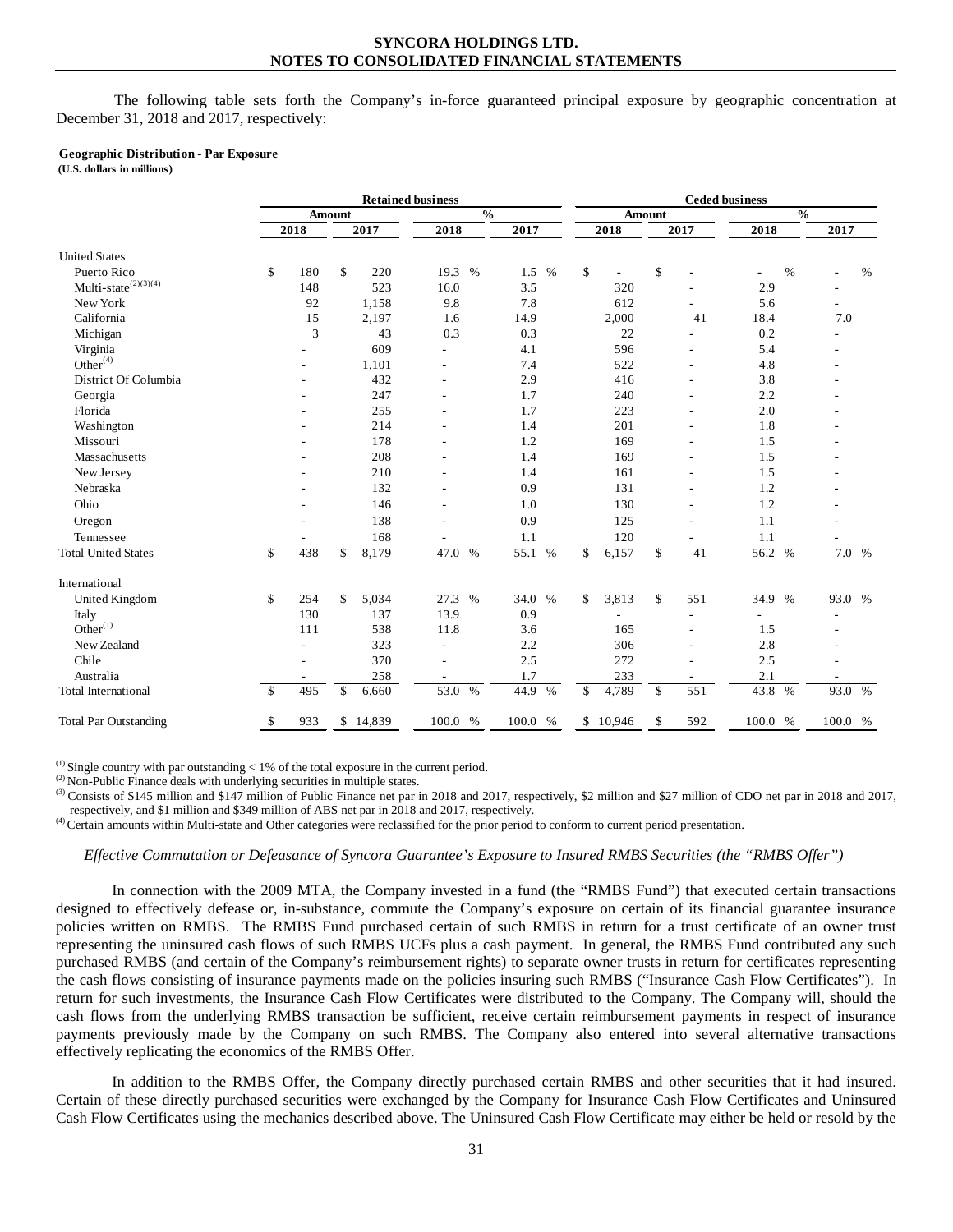Company. In connection with the reinsurance transaction as discussed above, the Company has substantially ceded all of its RMBS exposure to Assured.

As the Insurance Cash Flow Certificates do not legally extinguish the RMBS or other insured securities, the Company regards the effective purchase of the Insurance Cash Flow Certificates as providing protection on the underlying securities upon the occurrence of an event of default and consequently follows reinsurance accounting principles. Upon the indirect or direct purchase of insured securities a deferred gain is recorded that represents the excess of the estimated ultimate claim payments relating to the insured securities at the time of the transaction over the cost the Company paid for those Insurance Cash Flow Certificates. The deferred gain is recognized in the consolidated statements of operations in "Net loss on insurance cash flow certificates" based on the anticipated claim payments at the time of the transaction. The assumptions used in estimating the receivables on the Insurance Cash Flow Certificates for any given period are recognized in a manner consistent with the measurement and recognition of the loss reserves associated with the insured securities.

The following table presents the activity in the Company's receivables on insurance cash flow certificates, net of deferred gains for the years ended December 31, 2018 and 2017:

| (U.S. dollars in thousands)                                          | <b>Retained business</b> |           |   |            |  |  |  |  |
|----------------------------------------------------------------------|--------------------------|-----------|---|------------|--|--|--|--|
| Year ended December 31,                                              |                          | 2018      |   | 2017       |  |  |  |  |
| Amortization of deferred gains                                       | \$                       | 2,981     | S | 2,227      |  |  |  |  |
| Change in estimated cash flows underlying anticipated claim payments |                          | (18, 630) |   | (122, 330) |  |  |  |  |
| Net loss on insurance cash flow certificates                         |                          | (15,649)  |   | (120, 103) |  |  |  |  |
| Cash paid for insurance cash flow certificates                       |                          | 77        |   | 503        |  |  |  |  |
| Cash received on insurance cash flow certificates                    |                          | (563)     |   | (7,948)    |  |  |  |  |
| <b>Settlements</b>                                                   |                          | (1,829)   |   |            |  |  |  |  |
| Deconsolidation of variable interest entities                        |                          |           |   | 33,653     |  |  |  |  |
| Change in receivables on insurance cash flow certificates            |                          | (17,964)  |   | (93,895)   |  |  |  |  |
| Receivables on insurance cash flow certificates, beginning of year   |                          | 109.869   |   | 203,764    |  |  |  |  |
| Receivables on insurance cash flow certificates, end of year         |                          | 91,905    |   | 109,869    |  |  |  |  |

# *Exposure to RMBS*

The following table presents the net principal outstanding for the Company's insured RMBS portfolio by type of collateral<sup>(1)</sup> as of December 31, 2018 and 2017, respectively:

#### **RMBS Exposure**

**(U.S. dollars in millions)**

|                                     | <b>Retained business</b> |        |      |               |               |    |        | <b>Ceded business</b> |                          |               |      |      |  |  |  |  |
|-------------------------------------|--------------------------|--------|------|---------------|---------------|----|--------|-----------------------|--------------------------|---------------|------|------|--|--|--|--|
|                                     |                          | Amount |      | $\frac{0}{0}$ |               |    | Amount |                       |                          | $\frac{0}{0}$ |      |      |  |  |  |  |
|                                     | 2018                     |        | 2017 | 2018          | 2017          |    | 2018   |                       | 2017                     | 2018          | 2017 |      |  |  |  |  |
| Prime (1st lien)                    |                          | \$     | 18   | %             | 5.0<br>$\%$   | S. | 14     | S.                    | ٠                        | 4.4<br>$\%$   | -    | %    |  |  |  |  |
| Prime (2nd lien)                    |                          |        |      |               | 2.0           |    |        |                       | $\overline{\phantom{0}}$ | 1.5           |      |      |  |  |  |  |
| Prime (HELOC)                       |                          |        | 74   | 100.0         | 20.3          |    | 51     |                       | $\sim$                   | 15.9          |      |      |  |  |  |  |
| $Alt-A(1st \, line)$                |                          |        | 22   | -             | 6.1           |    | 20     |                       | $\overline{\phantom{a}}$ | 6.1           |      |      |  |  |  |  |
| $Alt-A(2nd$ lien)                   |                          |        |      | -             | 0.7           |    |        |                       | ۰                        | 0.5           |      |      |  |  |  |  |
| Subprime (1st lien)                 |                          |        | 219  | -             | 59.1          |    | 210    |                       | ٠                        | 65.2          |      |      |  |  |  |  |
| Subprime (2nd lien)                 |                          |        |      | -             | 1.8           |    | 4      |                       | $\overline{\phantom{0}}$ | 1.2           |      |      |  |  |  |  |
| Subprime (1st lien) - International |                          |        | 18   |               | 5.0           |    |        |                       | ۰                        | 5.2           |      |      |  |  |  |  |
| <b>Total RMBS Outstanding</b>       |                          |        | 367  | 100.0<br>$\%$ | 100.0<br>$\%$ |    | 323    |                       |                          | 100.0<br>$\%$ |      | $\%$ |  |  |  |  |

 $<sup>(1)</sup>$  Collateral type is defined as follows: Prime (1st lien) mortgage loans are secured by first liens on one-to-four family residential properties. The underwriting standards</sup> used to underwrite prime mortgage loans are the standards applied to the most creditworthy borrowers and are generally acceptable to Fannie Mae and Freddie Mac. Prime (2nd lien) mortgage loans are secured by 2nd liens on one-to-four family residential properties. The underwriting standards used to underwrite prime mortgage loans are the standards applied to the most creditworthy borrowers and are generally acceptable to Fannie Mae and Freddie Mac. This category also includes Alt-A (2nd lien) loans. HELOC is an adjustable rate line of credit secured by a second lien on residential properties. An Alt-A loan means a mortgage loan secured by first liens on residential properties, which is ineligible for purchase by Fannie Mae or Freddie Mac. Subprime (1st lien) mortgage loans are secured by first liens on residential properties to non-prime borrowers. The underwriting standards used to underwrite subprime mortgage loans are less stringent than the standards applied to the most creditworthy borrowers and less stringent than the standards generally acceptable to Fannie Mae and Freddie Mac with regard to the borrower's credit standing and repayment ability. Subprime (2nd lien) mortgage loans are secured by second liens on residential properties to non-prime borrowers. See Subprime (1st lien) for a description of the underwriting standards. Subprime (1st lien) – International mortgage loans are secured by first liens on residential properties to non-prime borrowers located outside the United States.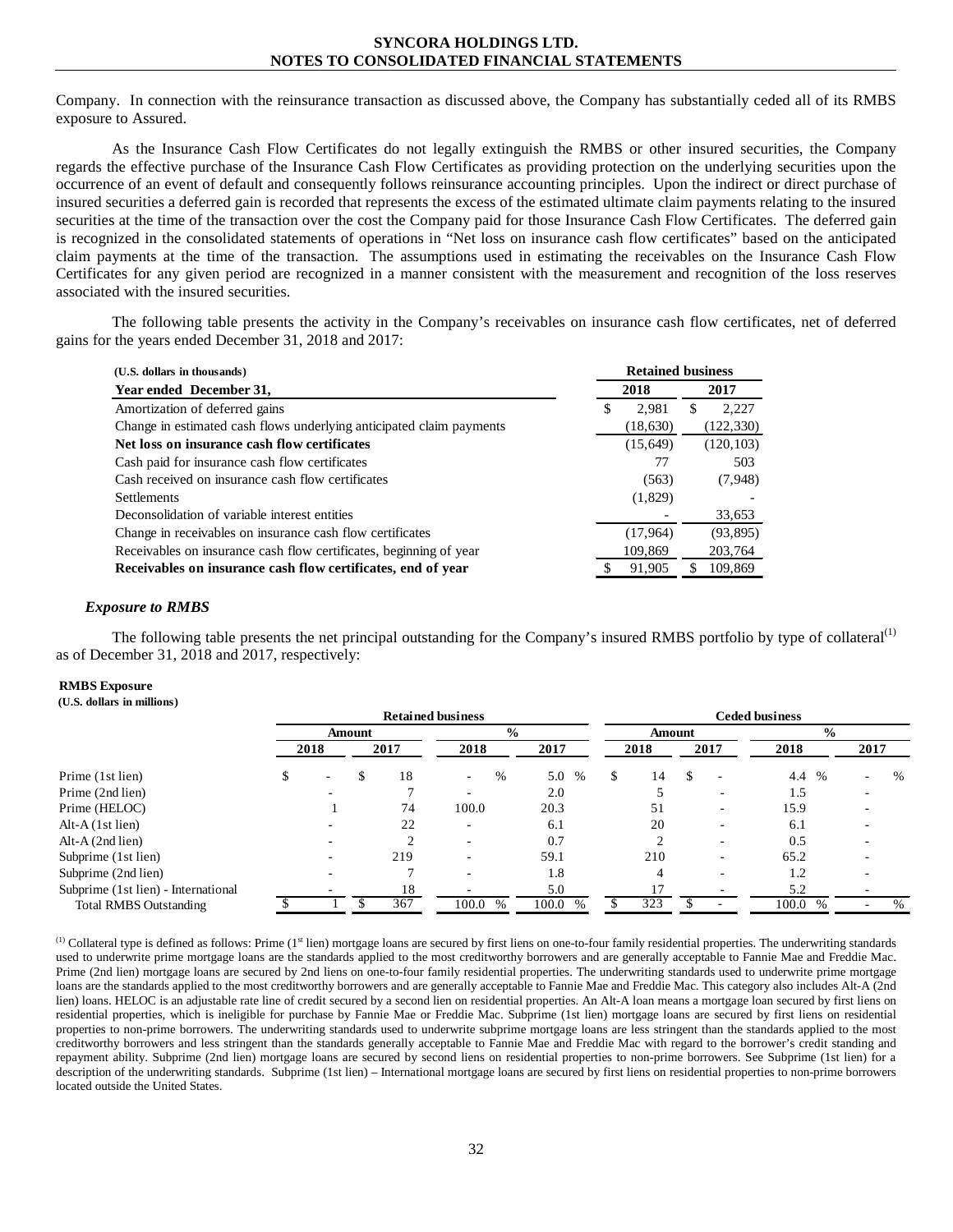# **6. Investments and Cash**

#### *Investments*

The Company determines the appropriate classification of investments at the time of purchase, which are recorded on the trade date. All of the Company's investments in debt (including UCFs) and equity securities are considered available-for-sale and accordingly are measured at fair value. The fair value of investments is based on quoted market prices received from nationally recognized pricing services or, in the absence of quoted market prices, dealer quotes or determined using the Company's own internal model estimates. Net unrealized gains or losses on debt securities, net of deferred income taxes, are included in accumulated other comprehensive income. Effective January 1, 2018, net unrealized gains or losses on equity investments are included in the consolidated statement of operations and comprehensive loss. Any unrealized loss in value on debt securities considered by management to be other-than-temporary is charged to income in the period that such determination is made.

Bond discounts and premiums are amortized on a level-yield basis over the remaining terms of securities acquired. For prerefunded bonds, the remaining term is determined based on the contractual refunding date. For mortgage-backed securities, and any other holdings for which prepayment risk may be significant, assumptions regarding prepayments are evaluated periodically and revised as necessary. Any adjustments required due to the resulting change in effective yields are recognized in income in the period such change is made.

#### *Cash and Cash Equivalents*

The Company's cash and cash equivalents include cash on hand, interest bearing bank deposits, commercial paper and money market funds. The Company defines cash equivalents as short-term, highly liquid securities and interest earning deposits with maturities at time of purchase of 90 days or less.

# *Restricted Cash and Cash Equivalents*

Restricted cash and cash equivalents are restricted as to withdrawal and use by the Company. Restricted cash and cash equivalents primarily include deposits held in escrow accounts and cash deposits or allowable funds held to satisfy regulatory requirements.

The amortized cost and fair value of investments as of December 31, 2018 and 2017 are as follows:

| (U.S. dollars in thousands)                          | Cost or<br><b>Amortized Cost</b> |    |         | <b>Gross Unrealized</b><br>Gains <sup><math>(3)</math></sup> | <b>Gross Unrealized</b><br><b>Losses</b> $(3)$ |             |      | <b>Fair Value</b> |              |     |         |
|------------------------------------------------------|----------------------------------|----|---------|--------------------------------------------------------------|------------------------------------------------|-------------|------|-------------------|--------------|-----|---------|
|                                                      | 2018                             |    | 2017    | 2018                                                         | 2017                                           | 2018        |      | 2017              | 2018         |     | 2017    |
| Debt securities                                      |                                  |    |         |                                                              |                                                |             |      |                   |              |     |         |
| Mortgage-backed securities:                          |                                  |    |         |                                                              |                                                |             |      |                   |              |     |         |
|                                                      | \$ 70.224                        | S. | 78.468  | \$1,951                                                      | \$2,495                                        | \$<br>(137) | - \$ | $\sim$            | S.<br>72,038 | \$. | 80,963  |
|                                                      | 29,805                           |    | 26.618  | 70                                                           | 256                                            | (702)       |      |                   | 29.173       |     | 26,874  |
|                                                      | 67,893                           |    | 57.640  | 153                                                          | 53                                             | (2,942)     |      |                   | 65.104       |     | 57,693  |
| U.S. Government and government agencies              | 95.406                           |    | 154,408 | 236                                                          | 248                                            | (28)        |      | (6)               | 95.614       |     | 154,650 |
|                                                      | 318,523                          |    | 545,399 | 779                                                          | 9.902                                          | (3.033)     |      | (18)              | 316,268      |     | 555,283 |
| U.S. states and political subdivisions of the states | 31.316                           |    | 48,325  | 3,981                                                        | 4,256                                          | (7          |      |                   | 35,291       |     | 52,581  |
|                                                      | \$613,167                        |    | 910,858 | 7.170                                                        | \$17.210                                       | \$ (6,849)  |      | (24)              | \$613,488    |     | 928,044 |
| Total other invested assets <sup>(2)</sup> .         | \$91,364                         |    | 94,232  | \$2,368                                                      | \$23,101                                       | \$(6,228)   |      | \$ (223)          | \$ 87,504    |     | 117,110 |

 $^{(1)}$  At December 31, 2018, residential mortgage-backed securities include \$1.5 million of fair value and \$0.1 million of amortized cost related to UCFs. At December 31, 2017, residential mortgage-backed securities include \$2.2 million of fair value and \$0.9 million of amortized cost related to UCFs.

(2) At December 31, 2018 and 2017, other invested assets, which consist of common stock and private equity investments, include  $\$(8.4)$  million and \$14.3 million, respectively, of net unrealized (losses) gains that were recorded through net income on the consolidated statement of operations on investments in which the Company has elected the fair value option.

<sup>(3)</sup> As of December 31, 2018 and 2017, gross unrealized gains of zero and \$4.7 million, respectively, related to foreign currency exchange are not included in the table above.

The change in net unrealized (losses) gains consists of changes in the valuation and holdings of debt securities of \$(16.9) million and \$2.2 million for the years ended December 31, 2018 and 2017, respectively.

Proceeds from sales of debt securities, net of receivables, for the years ended December 31, 2018 and 2017 were \$340.4 million and \$490.9 million, respectively.

The gross realized gains and gross realized (losses), excluding other-than-temporary impairment losses, for the years ended December 31, 2018 and 2017 were \$19.3 million and \$24.2 million and \$(12.3) million and \$(0.5) million, respectively. Realized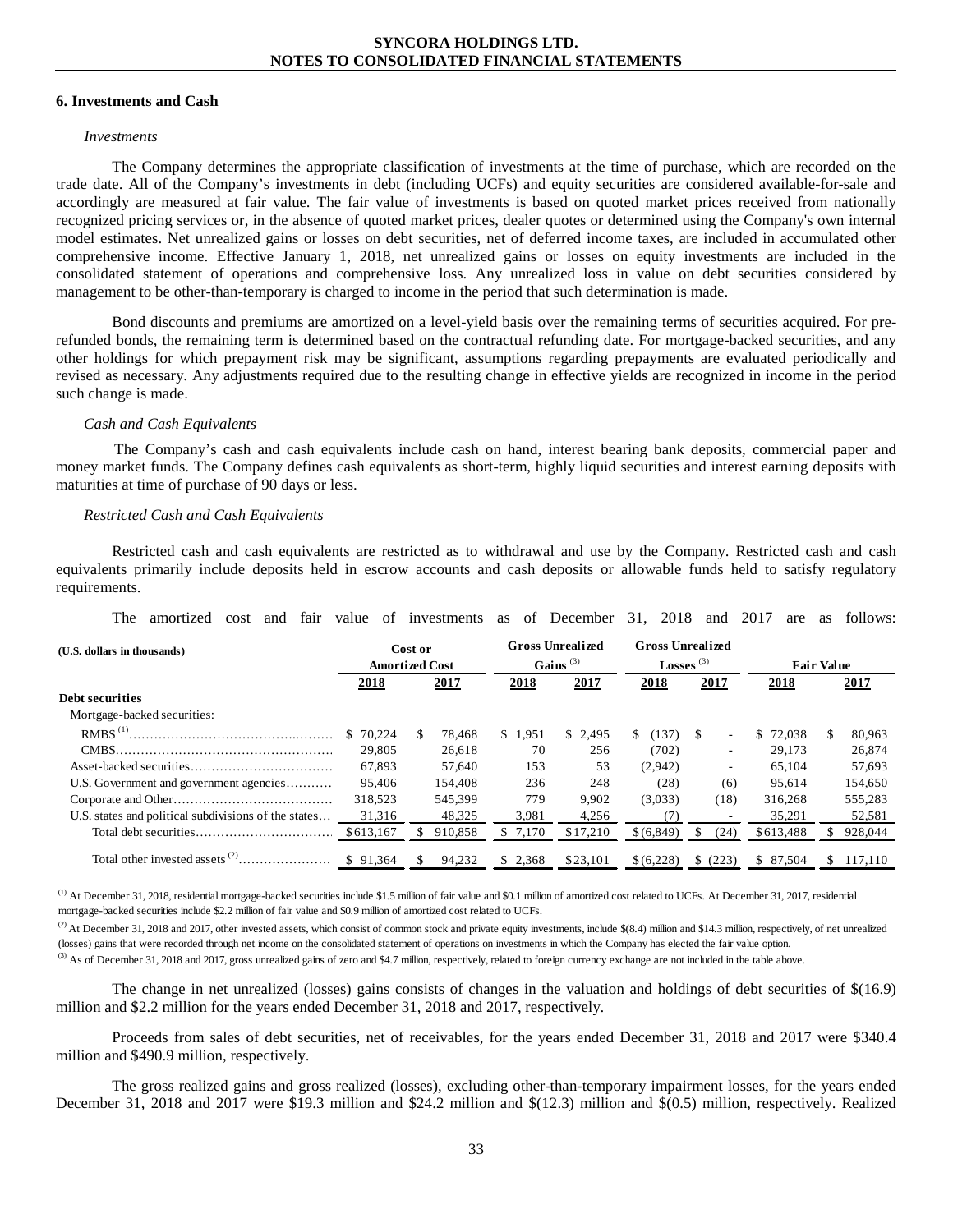investment gains and losses on the sale of investments are determined on the basis of the first-in first-out method and are included in net income.

The amortized cost and fair value of bonds at December 31, 2018 and 2017 by contractual maturity are shown below. Actual maturity may differ from contractual maturity because issuers may have the right to call or prepay obligations with or without call or prepayment penalties. Mortgage-backed securities are generally more likely to be prepaid than other fixed-maturity securities. As the stated maturities of such securities may not be indicative of actual maturities, the totals for mortgage-backed securities are shown separately.

|                             |                          | 2018 |                   | 2017 |                   |  |                   |  |  |  |
|-----------------------------|--------------------------|------|-------------------|------|-------------------|--|-------------------|--|--|--|
| (U.S. dollars in thousands) | <b>Amortized</b><br>Cost |      | <b>Fair Value</b> |      | Amortized<br>Cost |  | <b>Fair Value</b> |  |  |  |
|                             | 38.457                   | -8   | 38.411 \$         |      | 81.851            |  | 82,107            |  |  |  |
|                             | 317,855                  |      | 316,795           |      | 498.812           |  | 501,665           |  |  |  |
|                             | 71.745                   |      | 73.497            |      | 148.878           |  | 157,311           |  |  |  |
|                             | 17,188                   |      | 18.470            |      | 18,591            |  | 21,431            |  |  |  |
|                             | 445.245                  |      | 447,172           |      | 748.132           |  | 762.514           |  |  |  |
|                             | 167,922                  |      | 166.316           |      | 162.726           |  | 165,530           |  |  |  |
| Total                       | 613.167                  |      | 613.488           |      | 910.858           |  | 928,044           |  |  |  |

Net investment income for the years ended December 31, 2018 and 2017 is derived from the following sources:

| (U.S. dollars in thousands) | 2018  | 2017  |
|-----------------------------|-------|-------|
|                             |       |       |
|                             | 5.434 | 4.929 |
|                             | 920   | 777   |
|                             |       |       |
|                             |       |       |

The Company has a formal review process for all debt securities in the Company's investment portfolio, including a review for impairment losses. Factors considered when assessing impairment include: a decline in the market value of a security by 20% or more below amortized cost for a continuous period of at least six months; a decline in the market value of a security for a continuous period of 12 months; recent credit downgrades of the applicable security or the issuer by rating agencies; the financial condition of the applicable issuer; whether loss of investment principal is anticipated; whether scheduled interest payments are past due; and whether the Company intends to sell the security prior to its recovery in fair value.

The Company's review process, in certain instances, also includes analyses of the ability to recover the amortized cost by comparing the net present value of projected future cash flows with the amortized cost of the security. If the Company believes a decline in the value of a particular investment is temporary, the Company records the decline as an unrealized loss on the Company's consolidated balance sheets in "accumulated other comprehensive income" in shareholders' equity. The Company recognizes an other-than-temporary impairment loss in the consolidated statements of operations for a debt security in an unrealized loss position when either the Company has the intent to sell the debt security or it is more-likely-than not that the Company will be required to sell the debt security before its anticipated recovery.

Any credit-related impairment on debt securities the Company does not plan to sell and more-likely-than-not will not be required to sell is recognized in the consolidated statement of operations, with the non-credit-related impairment recognized in other comprehensive income. For other impaired debt securities, where the Company has the intent to sell the security or where the Company will more-likely-than not be required to sell or where the entire impairment is deemed by the Company to be credit-related, the entire impairment is recognized in the consolidated statements of operations.

If it is determined that an impairment is other than temporary, then an impairment loss is recognized in the consolidated statements of operations equal to the difference between the investment's amortized cost and its fair value at the balance sheet date for which the assessment is made. The measurement of the impairment shall not include partial recoveries after the balance sheet date. The fair value of the investment becomes the new cost basis of the investment and shall not be adjusted for subsequent recoveries in fair value.

The Company's assessment of a decline in value includes management's current assessment of the factors noted above. If that assessment changes in the future, the Company may ultimately record a loss after having originally concluded that the decline in value was temporary.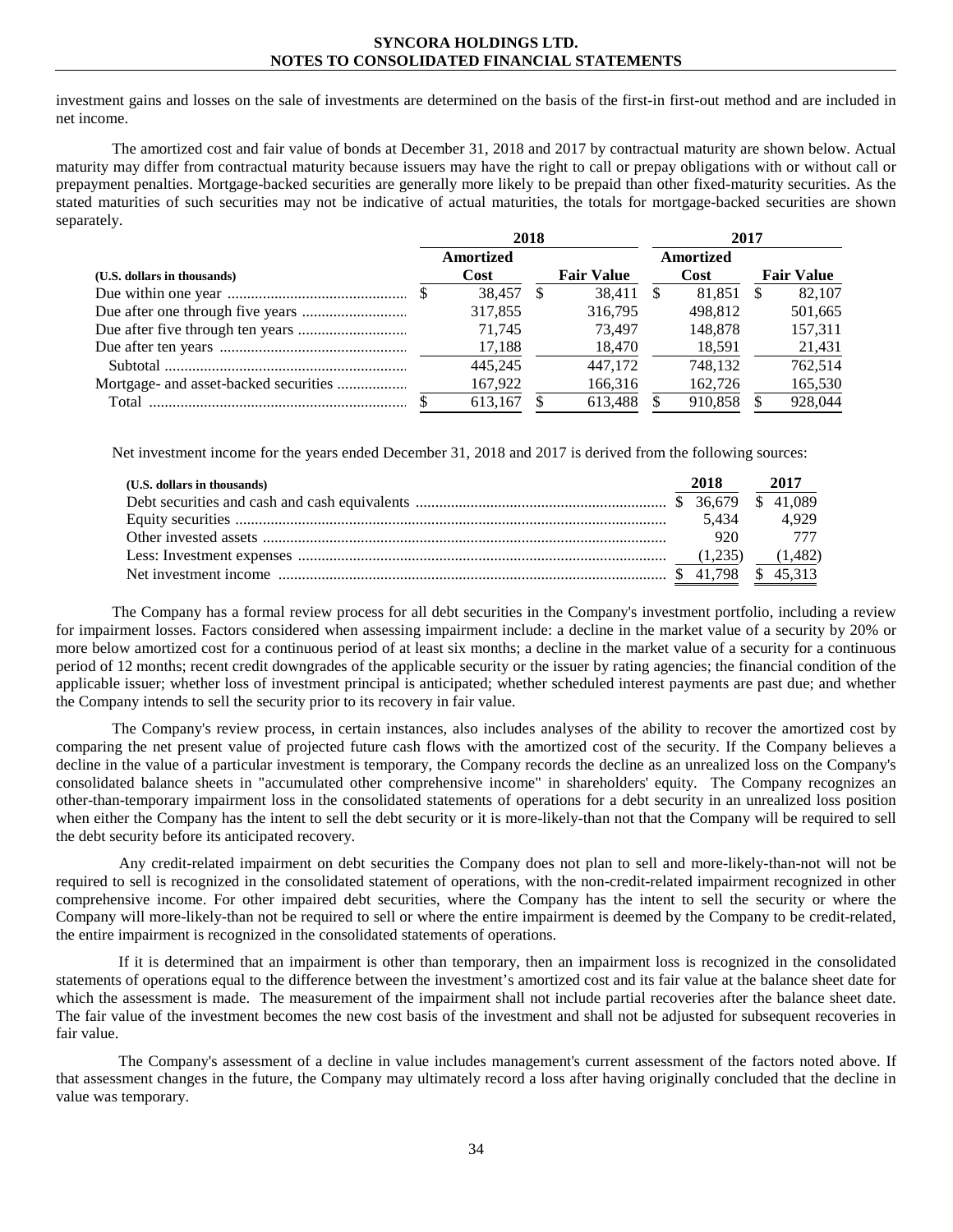For the years ended December 31, 2018 and 2017, the Company recorded other-than-temporary impairment charges of \$11.4 million and \$41.5 million, respectively, on its debt securities. The other-than-temporary impairment charges recorded by the Company during the year ended December 31, 2018 were primarily due to the Company's conclusion that it was more-likely-than not that the Company would be required to sell certain debt securities (including its UCFs) before recovering their cost or due to creditrelated impairments. The other-than-temporary impairment charges recorded by the Company during the year ended December 31, 2017 were primarily due to foreign currency exchange losses on certain debt securities and the Company's conclusion, resulting from its near term anticipated cash needs, that it was more-likely-than not that the Company would be required to sell certain debt securities (including its UCFs) before recovering their cost.

The following tables present the aggregate gross unrealized losses and fair value by investment category at December 31, 2018 and 2017, respectively. There were no securities in a gross unrealized loss position for greater than 12 months at December 31, 2018 and 2017.

#### **(U.S. dollars in thousands)**

| Less than 12 Months                   |  | <b>Unrealized loss</b> |       |   | <b>Fair value</b> |        | <b>Number of securities</b> |      |  |
|---------------------------------------|--|------------------------|-------|---|-------------------|--------|-----------------------------|------|--|
|                                       |  | 2018                   | 2017  |   | 2018              | 2017   | 2018                        | 2017 |  |
| Mortgage-backed securities:           |  |                        |       |   |                   |        |                             |      |  |
|                                       |  | $(137)$ \$             |       | S | 53,046 \$         |        | 50                          |      |  |
|                                       |  | (702)                  |       |   | 25,940            |        | 37                          |      |  |
| Asset-backed securities               |  | (2,942)                |       |   | 34,099            |        | 24                          |      |  |
| US Government and government agency   |  | (28)                   | (6)   |   | 63.293            | 5.539  | 16                          | 8    |  |
|                                       |  | (3,033)                | (18)  |   | 256,667           | 10.174 | 248                         | 8    |  |
| US states $\&$ political subdivisions |  | (7)                    |       |   | 2.243             |        |                             |      |  |
| Total debt securities                 |  | $(6,849)$ \$           | (24)  | S | 435,288 \$        | 15.713 | 378                         | 16   |  |
|                                       |  | $(6,228)$ \$           | (223) |   | 56.485 \$         | 1.764  | 28                          |      |  |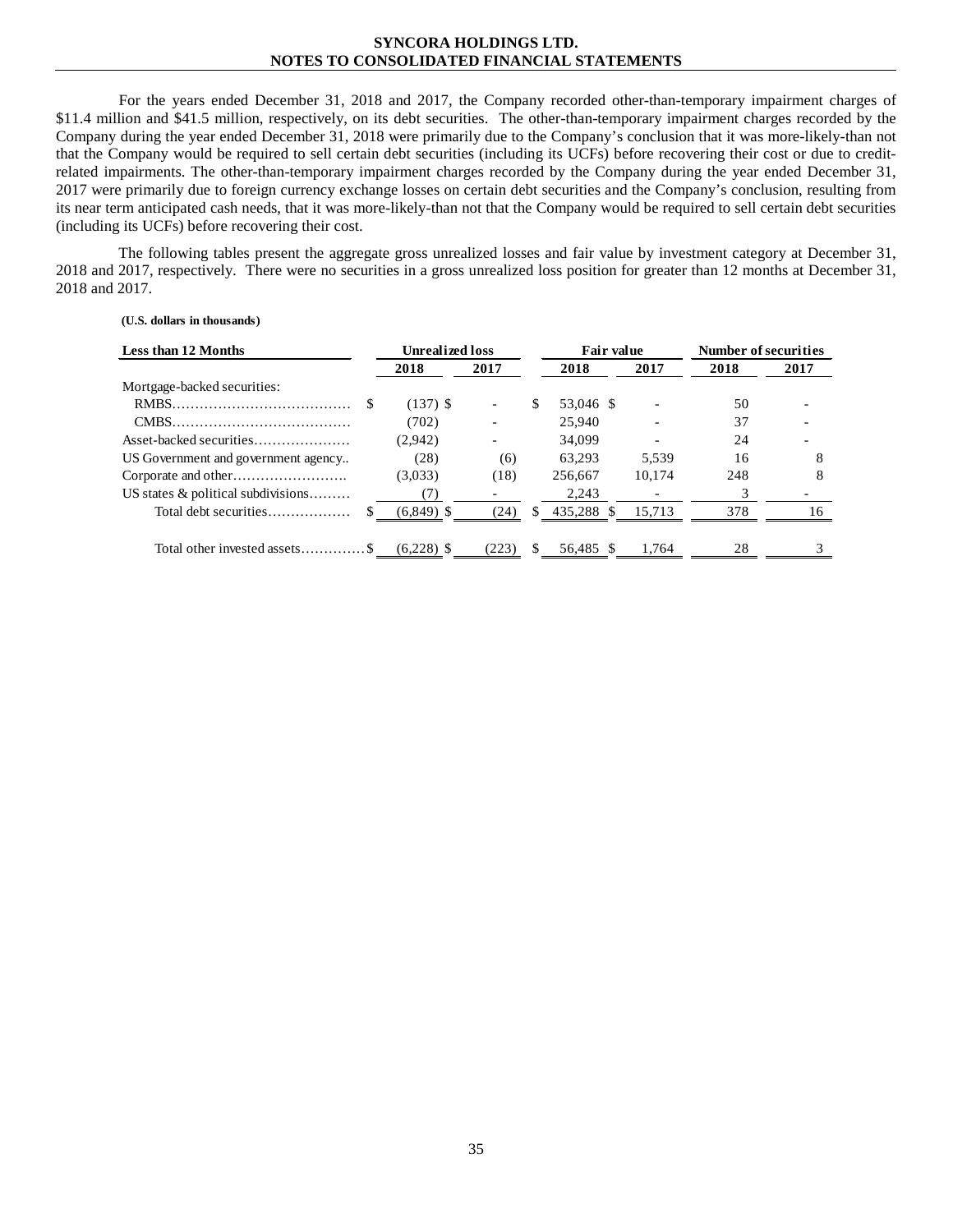# **7. Notes Payable and Interest**

As part of the consideration paid in connection with the effective defeasance, or in-substance commutation, of certain of the Company's guarantees of CDS contracts pursuant to the 2009 MTA discussed in Note 3, on July 15, 2009, SGI issued \$150.0 million face amount of short-term and \$475.0 million face amount of long-term surplus notes to the counterparties of such CDS contracts. Subsequent to their issuance, \$142.5 million of paid-in-kind interest has been added to the face amount of the surplus notes. As part of the 2012 settlement of RMBS-related claims and other claims with Bank of America Corp. ("BAC") and affiliates thereof, \$48.4 million face amount of surplus notes (\$21.2 million short-term and \$27.2 million long-term) were received back from the Company which included \$7.7 million of paid-in-kind interest. In addition, in connection with the August 12, 2016 restructuring, the total face amount of the short-term and long-term notes was reduced by \$33.5 million as a result of the discount received and the surplus note payment and \$40.0 million of surplus notes (\$31.5 million and \$8.5 million of long-term and short-term surplus notes, respectively) were reallocated to external parties, which resulted in no change to the par value outstanding. Furthermore, the total notes were reduced by \$296.1 million in connection with subsequent payments made. The total face amount of the surplus notes held by third parties as of December 31, 2018 is \$150.1 million. The short-term surplus notes have a 5.00% interest rate and matured on December 28, 2011, and the long-term surplus notes have a 6.00% interest rate and mature on June 27, 2024. The Company recorded the notes at their estimated fair value of \$141.0 million (\$91.2 million for the short-term notes and \$49.8 million for the long-term notes) at the date of their issuance and accretes the discount from the face amount of the notes over the term of the notes using the interest method. The reallocated surplus notes were recorded at fair value on August 12, 2016 with the discount also accreting over the term of the notes using the interest method. The estimated yield-to-maturity used for both notes was 31.88% at origination; as a result of the August 12, 2016 restructuring, the estimated yield-to-maturity on the long-term surplus notes is 30.11%. The estimated yield-tomaturity on the reallocated surplus notes (long-term surplus notes only) is 12.64%. Interest expense is recognized on the accrual basis using the effective interest rate method. Accretion is recorded as interest expense which is reflected in the accompanying consolidated statements of operations.

See table below for additional information on the surplus notes, accrued interest thereon, and interest expense as of December 31, 2018 and 2017 and for the years ended December 31, 2018 and 2017:

| (U.S. dollars in thousands)                            |     | <b>Total</b> |    |          | Short-term |            |    |           | Long-term |            |     |           |
|--------------------------------------------------------|-----|--------------|----|----------|------------|------------|----|-----------|-----------|------------|-----|-----------|
|                                                        |     | 2018         |    | 2017     |            | 2018       |    | 2017      |           | 2018       |     | 2017      |
| Interest expense and loss on debt prepayment:          |     |              |    |          |            |            |    |           |           |            |     |           |
| Accretion of debt discount                             | \$  | 40,039       | \$ | 40,705   | \$         | ۰          | \$ |           |           | 40,039     | \$. | 40,705    |
| Interest accrual                                       |     | 36,144       |    | 47,798   |            | 6,533      |    | 8,701     |           | 29,611     |     | 39,097    |
| Interest expense, including accretion of debt discount |     | 76,183       |    | 88,503   |            | 6,533      |    | 8,701     |           | 69,650     |     | 79,802    |
| Loss on debt prepayment                                |     | 163,279      |    |          |            |            |    |           |           | 163,279    |     |           |
| Total interest expense and loss on debt prepayment     |     | 239,462      |    | 88,503   |            | 6,533      |    | 8,701     |           | 232,929    |     | 79,802    |
| Debt repayment, including accrued interest             |     | (675,000)    |    | (55,000) |            | (140,709)  |    | (11, 551) |           | (534, 291) |     | (43, 449) |
| Change in notes payable and accrued interest           |     | (435,538)    |    | 33,503   |            | (134, 176) |    | (2,850)   |           | (301, 362) |     | 36,353    |
| Notes payable and accrued interest, beginning of year  |     | 556,216      |    | 522,713  |            | 168,826    |    | 171,676   |           | 387,390    |     | 351,037   |
| Notes payable and accrued interest, end of year        |     | 120,678      |    | 556,216  |            | 34,650     |    | 168,826   |           | 86,028     |     | 387,390   |
|                                                        |     |              |    |          |            |            |    |           |           |            |     |           |
| Notes payable, end of year                             | \$. | 104,206      | S. | 428,887  | £.         | 22,236     | \$ | 121,772   | £.        | 81,970     |     | 307,115   |
| Accrued interest, end of year                          |     | 16,472       |    | 127,329  |            | 12,414     |    | 47,054    |           | 4,058      |     | 80,275    |
| Notes payable and accrued interest, end of year        |     | 120,678      | S. | 556,216  |            | 34,650     | S  | 168,826   |           | 86,028     |     | 387,390   |
| Par value of notes payable, end of year                |     | 150.137      | S. | 677.117  | \$.        | 22,236     | S  | 121,772   | \$.       | 127,901    | S.  | 555,345   |

Interest on the short-term and long-term surplus notes is payable semi-annually, on June 27th and December 28th of each year (commencing December 28, 2009). Such interest was payable in cash or in-kind at the election of the Company through June 27, 2011 (June 27, 2013 for the long-term notes). Interest subsequent to June 27, 2011 (June 27, 2013 for the long-term notes) is required to be paid in cash, subject in each case to the prior approval of the NYDFS. Absent satisfaction of the conditions to payment, including the approval of the NYDFS, the Company is not entitled to make payments on its surplus notes. Failure to make any payment as a result of the failure of any such condition (as in the present case) would not constitute a default thereunder.

Scheduled repayment of the Company's short-term notes on December 28, 2011 did not meet the conditions to payment (including the approval of the NYDFS) and consequently principal and interest payments were not made. On the scheduled payment dates from December 2011 through June 2016, SGI sought approval for payment on its short-term surplus notes, and the NYDFS did not approve any payment during this period. Accordingly, any interest not approved for payment by the NYDFS on or after December 28, 2011 will not be capitalized on the outstanding principal balance reflected above, but will accrue interest at the existing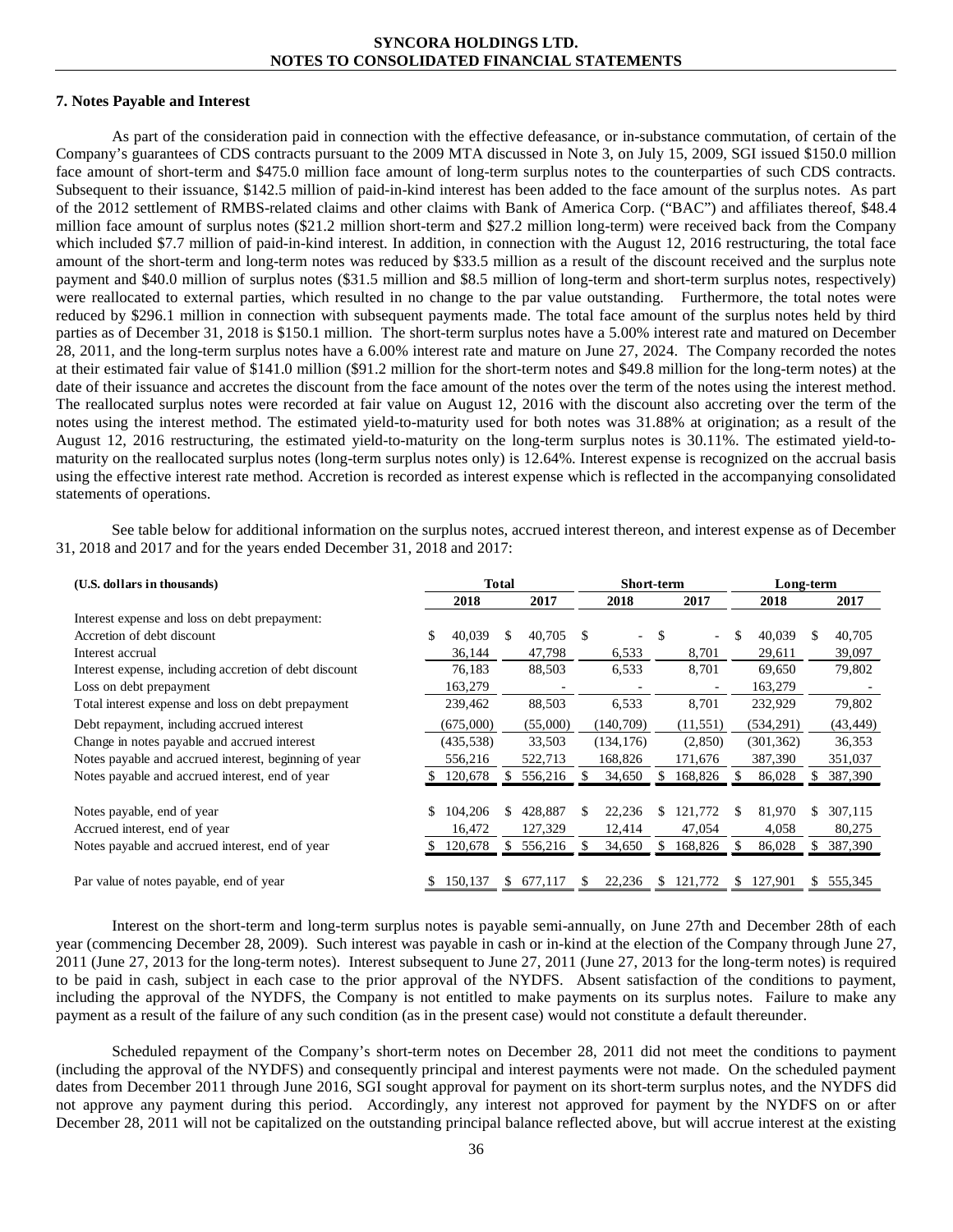rate. The outstanding principal balance of the short-term surplus notes as of June 27, 2011 also will separately accrue interest at such rate.

In addition, SGI was obligated by the terms of its long-term surplus notes to pay interest on the outstanding principal balance of \$475 million together with paid-in-kind interest. Accordingly, any interest not approved for payment by the NYDFS on or after December 28, 2013 will not be capitalized on the outstanding principal balance reflected above, but will accrue interest at the existing rate. The outstanding principal balance of the long-term surplus notes as of June 27, 2013 also will separately accrue interest at such rate. Commencing on December 28, 2018, principal amortizes in twelve equal installments payable semi-annually on June 27th and December 28th through the maturity of the notes.

In connection with the August 12, 2016 restructuring transactions, \$30.0 million of long-term and short-term surplus notes were transferred from the Company to SGI, and cancelled by SGI. \$23.6 million and \$6.4 million of long-term and short-term notes, respectively (including principal, paid-in-kind interest and accrued interest) of surplus notes were cancelled. In addition, upon closing of the transaction, SGI made a net cash payment of \$55.0 million on its long-term and short-term externally held surplus notes after receiving approval from the NYDFS for such payment.

On June 14, 2017 the NYDFS approved the Company's request for a net payment of \$27.5 million, which consisted of \$21.7 million and \$5.8 million of long-term and short-term notes, respectively, (including principal and accrued interest) and such payments were made on July 24, 2017. The aforementioned payment reduced the face amount of the short-term note by \$4.3 million.

On November 21, 2017 the NYDFS approved the Company's request for a net payment of \$27.5 million, which consisted of \$21.7 million and \$5.8 million of long-term and short-term notes, respectively, (including principal and accrued interest) and such payments were made on December 28, 2017. The aforementioned payment reduced the face amount of the short-term note by \$4.2 million.

On May 14, 2018 the NYDFS approved the Company's request for a net payment of \$400.0 million, which consisted of \$316.5 million and \$83.5 million of long-term and short-term notes, respectively, (including principal and accrued interest) and such payments were made on June 27, 2018. The aforementioned payment reduced the face amount of the short-term note by \$60.2 million and the long-term note by \$227.3 million. The Company incurred a loss on debt prepayment of \$91.4 million in connection with this payment which was recorded on the consolidated statement of operations for the nine months ended September 30, 2018.

On November 14, 2018 the NYDFS approved the Company's request for a net payment of \$275.0 million, which consisted of \$217.8 million and \$57.2 million of long-term and short-term notes, respectively, (including principal and accrued interest) and such payments were made on December 28, 2018. The aforementioned payment reduced the face amount of the short-term note by \$39.3 million and the long-term note by \$200.1 million. The Company incurred a loss on debt prepayment of \$71.9 million in connection with this payment which was recorded on the consolidated statement of operations for the year ended December 31, 2018.

As described further in Note 17, on March 28, 2019 the NYDFS approved a net payment of \$169.9 million, which represents the remaining principal and accrued interest on SGI's surplus notes, and is scheduled to be made on April 30, 2019.

Each payment of interest on or principal of the notes is subject to restrictions under the terms of the notes themselves and the NYIL, including that such payments may only be made with the prior approval of the NYDFS, and then only to the extent the Company has sufficient free and divisible surplus to make such payment. Absent the satisfaction of these conditions, the Company may not make any payments on its notes.

Each of the notes noted in the table above ranks pari passu. In the event the Company is subject to liquidation or other such proceeding, policyholder claims would be afforded greater priority than that of noteholders, and the noteholders' claims would be afforded greater priority than claims of the Company's stockholders.

# **8. Preferred and Common Shares**

# *Non-Controlling Interest in Subsidiary – Series B Perpetual Non-Cumulative Preferred Shares of SGI*

On February 11, 2008, Syncora Guarantee Re Ltd., a former affiliate of SGI issued 2,000 shares of non-cumulative perpetual Series B preferred shares (the "Series B Preferred Shares") for consideration aggregating \$200 million pursuant to the exercise of a put option under its capital facility. The put option fair value was \$180.0 million at date of exercise. Upon the exercise of the put option, the Company reduced the amount of the Series B Preferred Shares by such amount. Accordingly, the original carrying value of the Series B Preferred Shares of \$20.0 million represented the net proceeds received upon the issuance less the reversal of the fair value of the put option on the date of exercise. After the merger of Syncora Guarantee Re Ltd. with and into SGI, the Series B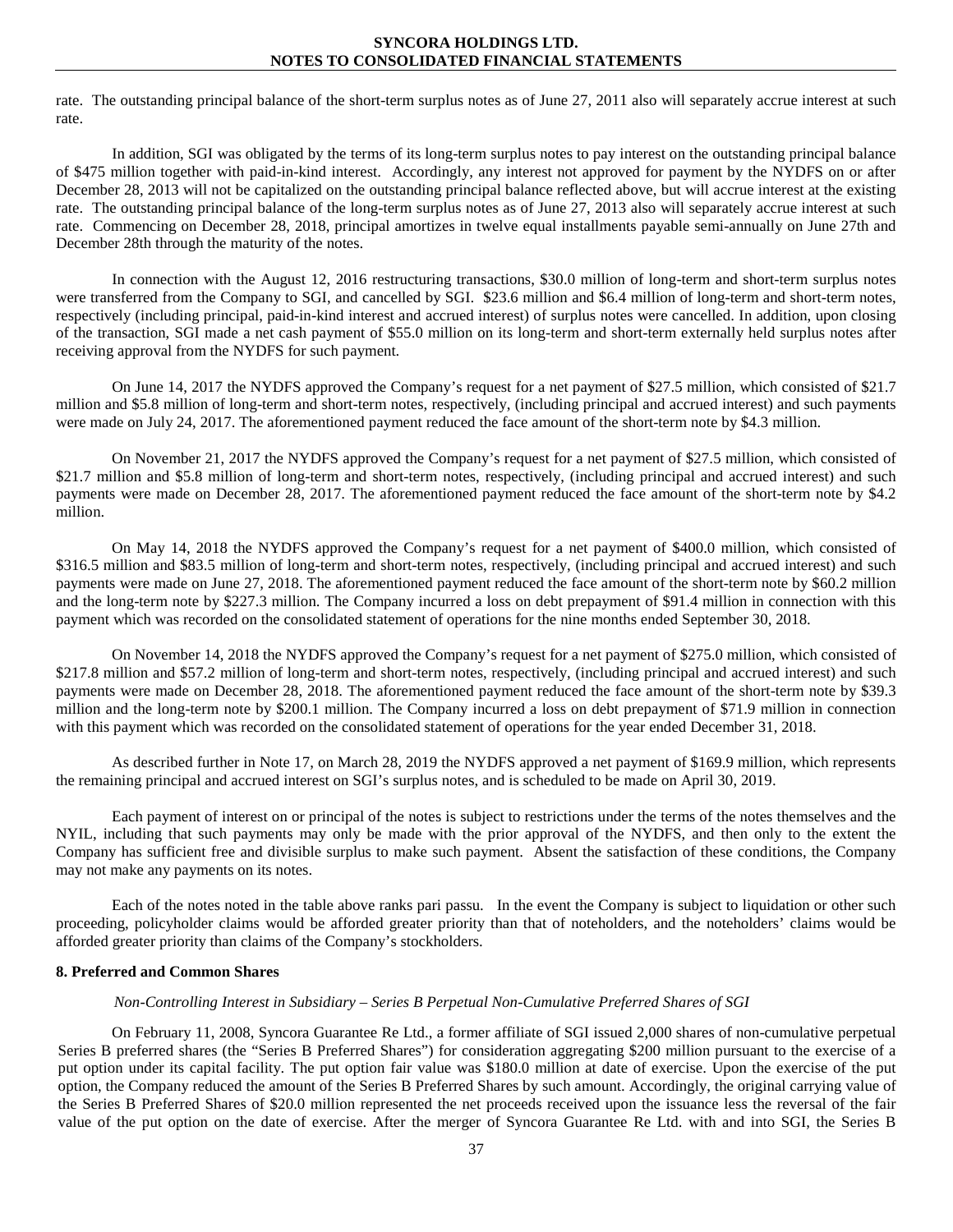Preferred Shares became preferred shares of SGI. The Series B Preferred Shares have a par value of \$120 per share and a liquidation preference of \$100,000 per share. Holders of outstanding Series B Preferred Shares are entitled to receive, in preference to the holders of SGI's common shares non-cumulative cash dividends, when, as and if declared by the board of directors, at a percentage rate per Series B Preferred Share for any dividend period ending on or prior to December 9, 2009, one-month LIBOR plus 1.00% per annum, calculated on an actual/360 day basis; and for any subsequent dividend period, one-month LIBOR plus 2.00% per annum, calculated on an actual/360 day basis.

Upon any voluntary or involuntary liquidation, dissolution or winding-up of SGI, each holder of Series B Preferred Shares is entitled to payment of any amount equal to the liquidation preference per share, plus accrued and unpaid dividends thereon (to the extent declared), if any, to the date of distribution in preference to holders of SGI's common shares. Neither the merger or consolidation of SGI (as successor to Syncora Guarantee Re Ltd.) into or with any other company, the merger of any other company into SGI, nor the sale, lease or conveyance of all or substantially all of the property or business of SGI shall alone be deemed to be a dissolution, liquidation or winding up of SGI.

The holders of the Series B Preferred Shares are not entitled to any voting rights as shareholders of SGI and their consent is not required for taking any corporate action. Subject to certain requirements, the Series B Preferred Shares may be redeemed, in whole or in part, at the option of SGI at any time or from time to time after December 9, 2009 for cash at a redemption price equal to the liquidation preference per share plus any accrued and unpaid dividends thereon to the date of redemption without interest on such unpaid dividends. SGI has not declared or paid dividends on the Series B Preferred Shares during the year ended December 31, 2018 and 2017. As a result of the BAC settlement, SGI holds 655 shares of its non-cumulative perpetual Series B preferred shares, which were transferred by BAC to SGI. See Note 17 for further discussion.

# *Common Shares*

In connection with the Company's previously reported 2012 settlement of RMBS-related claims and other claims with BAC and affiliates thereof, the Company reported that as part of such settlement, subsidiaries of BAC transferred or agreed to transfer to SGI or its designee certain of SGI's and the Company's preferred shares, surplus notes and other securities. The transfer of the Company's common shares and preferred shares had remained subject to the Company's board approval and with respect to the preferred shares, regulatory approval. During the fourth quarter of 2014, 3,044,588 of Syncora Holdings' common shares were transferred from BAC to SGI and such shares are accounted for and held as treasury shares by the Company, but remain legally outstanding for voting and other purposes. See Note 13 for further discussion on dividend restrictions.

On August 12, 2016, in connection with the restructuring transaction, in the aggregate, the Company issued 30.3 million of additional common shares, which were recorded at a fair value of \$37.9 million.

# **9. Accumulated Other Comprehensive Income**

Changes in accumulated other comprehensive income for the years ended December 31, 2018 and 2017 by component are as follows:

|                                                                                                                                    |              |                          | Available-for-sale |          | Unrecognized pension<br>and post-retirement<br>costs |    |    |       |  |
|------------------------------------------------------------------------------------------------------------------------------------|--------------|--------------------------|--------------------|----------|------------------------------------------------------|----|----|-------|--|
|                                                                                                                                    | <b>Total</b> |                          | securities         |          |                                                      |    |    |       |  |
| (U.S. dollars in thousands)                                                                                                        | 2018         | 2017                     | 2018               | 2017     | 2018                                                 |    |    | 2017  |  |
| Other comprehensive (loss) income before reclassifications<br>Amounts reclassified from accumulated other<br>comprehensive income: | \$ (3,952)   | \$18,308                 | (3,972)<br>S.      | \$18,608 | \$                                                   | 20 | \$ | (300) |  |
| Cumulative effect of change in accounting                                                                                          | (14,763)     | (7, 157)                 | (14,763)           | (7, 157) |                                                      |    |    |       |  |
|                                                                                                                                    | (7, 469)     |                          | (7, 469)           |          |                                                      |    |    |       |  |
|                                                                                                                                    |              | 14,303                   |                    | 14,303   |                                                      |    |    |       |  |
|                                                                                                                                    | (2,631)      | 958                      | (2,631)            | 958      |                                                      |    |    |       |  |
| Reclassify amortization and effect of terminations and<br>curtailments of pension and other post-retirement                        |              |                          |                    |          |                                                      |    |    |       |  |
|                                                                                                                                    |              | 806                      |                    |          |                                                      |    |    | 806   |  |
|                                                                                                                                    | (372)        | $\overline{\phantom{a}}$ |                    |          | (372)                                                |    |    |       |  |
| Current period other comprehensive (loss) income, net                                                                              | (29, 187)    | 27,218                   | (28, 835)          | 26,712   | (352)                                                |    |    | 506   |  |
|                                                                                                                                    | 31,015       | 3,797                    | 30,663             | 3,951    | 352                                                  |    |    | (154) |  |
|                                                                                                                                    | 1,828<br>\$  | \$31,015                 | \$<br>1,828        | \$30,663 |                                                      |    |    | 352   |  |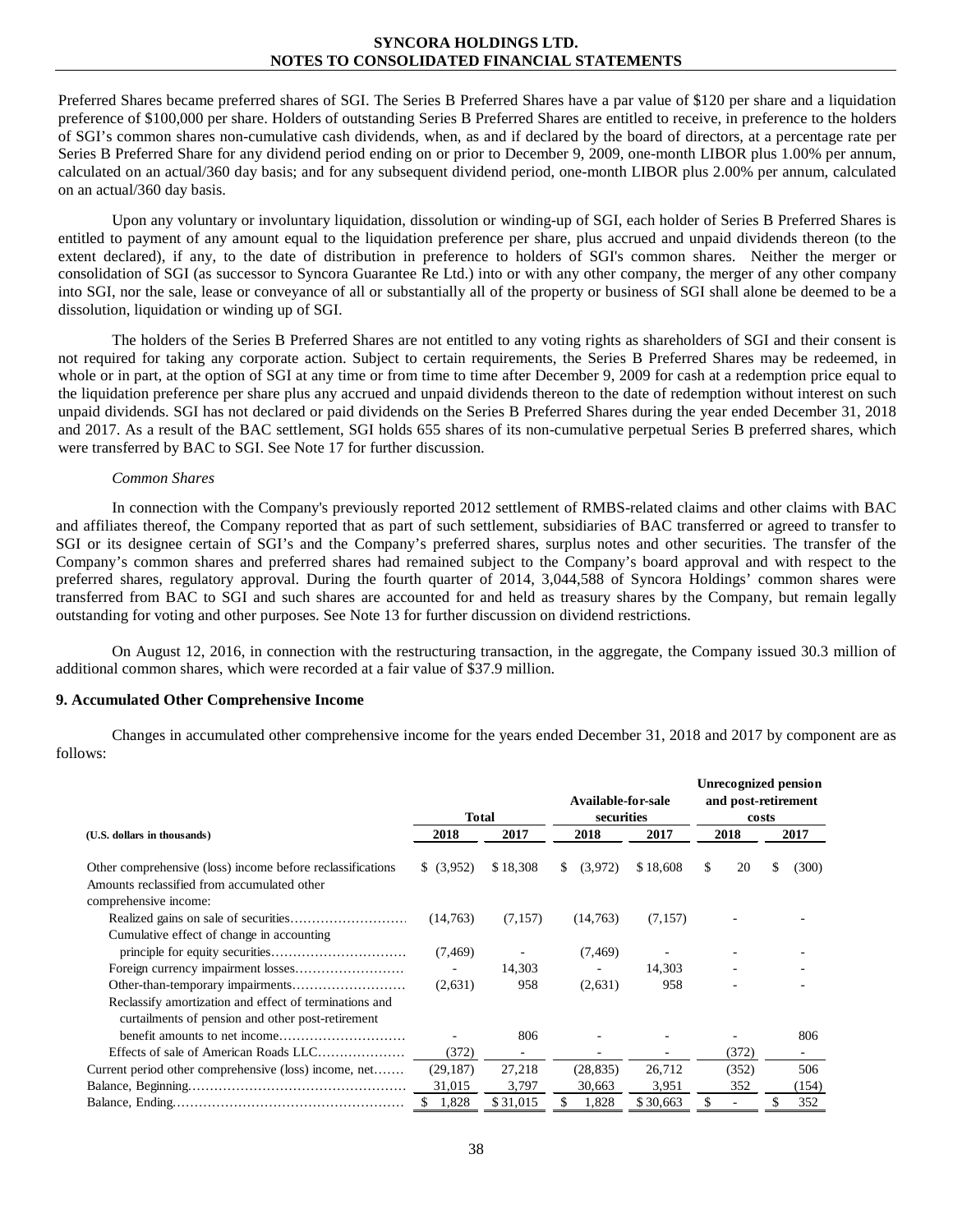# **10. Income Taxes**

Syncora Holdings is not subject to any taxes in Bermuda on either income or capital gains under current Bermuda law. In the event that there is a change such that these taxes are imposed, Syncora Holdings would be exempted from any such tax until March 2035 pursuant to Bermuda law.

As the Company is a Bermuda corporation and, except for gross basis withholding taxes on U.S. source investment income, neither it nor its non-U.S. subsidiaries have paid U.S. Federal corporate income taxes, on the basis that they are not engaged in a trade or business or otherwise subject to taxation in the United States. However, because definitive identification of activities which constitute being engaged in a trade or business in the United States is not provided by the Internal Revenue Code of 1986, as amended, regulations or court decisions, there can be no assurance that the Internal Revenue Service would not contend that the Company or its non-U.S. subsidiaries are engaged in a trade or business or otherwise subject to taxation in the United States.

In addition to the foregoing, there is a risk that the Internal Revenue Service could disagree with a number of tax positions taken by the Company with respect to certain transactions, including but not limited to, certain transactions undertaken in connection with the 2009 MTA. If any of the positions taken by the Company were successfully challenged by the Internal Revenue Service, there could be a material adverse effect on the amount of U.S. NOLs available to the Company to offset future taxable income.

SGI files a consolidated U.S. federal tax return with Syncora Holdings U.S. Inc. (the U.S. common parent of the Syncora Holdings' group) and its subsidiaries (which consists of SGI and Syncora Holdings U.S. Inc.'s other U.S. based subsidiaries). Syncora Holdings U.S. Inc. maintains a tax sharing agreement with its subsidiaries, whereby each subsidiary determines its payment due to/from Syncora Holdings U.S., Inc. on a separate company return basis. Further, if the subsidiary's separate return computation results in a taxable loss for the period, Syncora Holdings U.S., Inc. is obligated to reimburse the subsidiary to the extent that such loss reduces the Company's consolidated income tax liability. The tax sharing agreement calls for the reimbursement to take place within thirty days of Syncora Holdings filing its federal consolidated tax return.

On December 22, 2017, the Tax Cuts and Jobs Act (the "Tax Reform Act" or "H.R.1"), was signed into law. Among other things, the Tax Reform Act reduces the corporate federal tax rate from 35% to 21% effective January 1, 2018. As a result, the Company is required to re-measure, through income tax expense, its deferred tax assets and liabilities using the enacted rate at which management expects them to be recovered or settled. The primary effect to the Company was the re-measurement of federal deferred tax assets and liabilities from 35% to 21%. The re-measurement of the net deferred tax asset resulted in additional income tax expense of \$411.3 million for the year ended December 31, 2017, which was fully offset by a change in valuation allowance.

The provision (benefit) for income taxes incurred is different from that which would be obtained by applying the U.S. Federal income tax rate to income before income tax expense. The difference between the expected and actual tax benefit or expense for the years ended December 31, 2018 and 2017 is primarily attributable to the following items discussed below:

| (U.S. uonais in ulousalius)               |                |    |            |
|-------------------------------------------|----------------|----|------------|
|                                           | 2018           |    | 2017       |
| Theoretical Federal income tax expense at |                |    |            |
| U.S. statutory rate of 21% and 35%        | \$<br>(6, 414) | S  | 45,191     |
| Change in valuation allowance             | (4,326)        |    | (518, 158) |
| LLC outside basis                         |                |    | 68.799     |
| Capital loss carryforward expired         | 10,022         |    |            |
| Enactment of new tax reform               |                |    | 411,283    |
| Non-taxable income of disregarded LLC     | (2,260)        |    |            |
| Other                                     | 3,181          |    | (11,908)   |
| Consolidated income tax expense (benefit) | 203            |    | (4,793)    |
| Contuining operations tax benefit         | \$<br>(8,757)  | \$ | (4,793)    |
| Discontinued operations tax provision     | 8,960          |    |            |
| Consolidated income tax expense (benefit) | 203            | \$ | (4.793)    |

**(U.S. dollars in thousands)**

As of December 31, 2018 and 2017, respectively, the Company had no unrecognized tax benefits and no adjustments to liabilities or operations were required.

The Company recognizes interest and penalties related to uncertain tax positions in income tax expense, which were zero for the years ended December 31, 2018 and 2017. Tax years 2015 through 2018 are subject to examination by U.S. federal authorities. There are currently no state or local tax audits underway for the Company as of December 31, 2018. However, there is a U.S. federal tax audit underway for tax year 2016.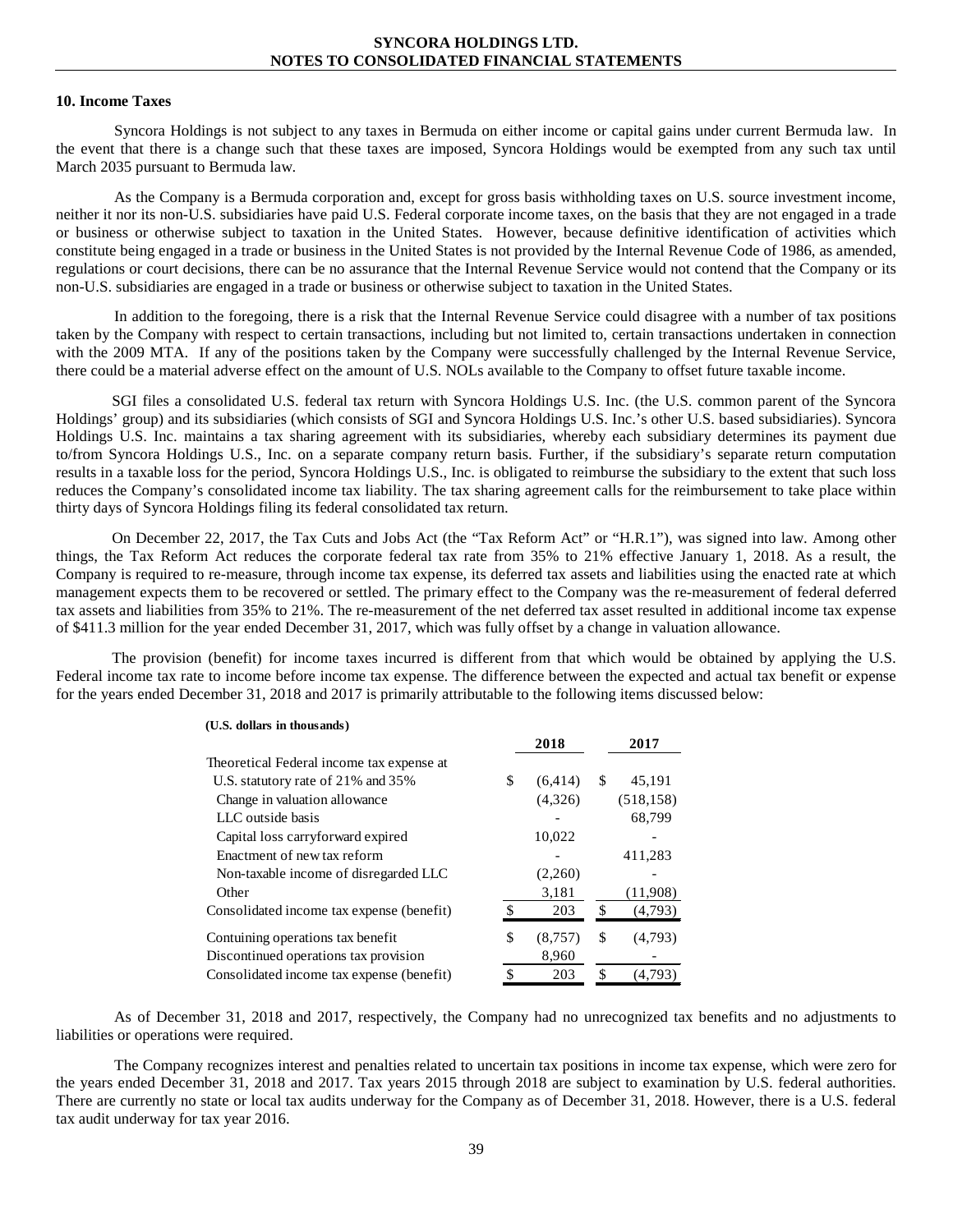At December 31, 2018, the Company had net operating loss carryforwards expiring from 2027 through 2038 of \$2.7 billion.

At December 31, 2018, the Company had capital loss carryforwards of \$141.3 million expiring from 2019 through 2023.

The Company's income tax provision (benefit) for the years ended December 31, 2018 and 2017 was approximately \$0.2 million and \$(4.8) million, respectively. In accordance with U.S. GAAP, for the years ended December 31, 2018 and 2017, the Company recorded income tax based on the estimated effective tax rate for the full year 2018 and 2017. The primary reason that this effective tax rate differs from the U.S. statutory tax rate of 21% in 2018 and 35% in 2017 is the full valuation allowance that Management expects to maintain against its net U.S. deferred tax assets.

Syncora Holdings' and Syncora Guarantee's net deferred tax assets and liabilities as of December 31, 2018 and 2017 consist of the following:

| (U.S. dollars in thousands)                                      |              |              |
|------------------------------------------------------------------|--------------|--------------|
|                                                                  | 2018         | 2017         |
| <b>Deferred Tax Assets:</b>                                      |              |              |
| Loss reserves and loss adjustment expenses                       | \$<br>71,392 | \$<br>96,275 |
| Credit default swaps at fair value                               | 1,783        | 21,860       |
| NOL and capital loss carryforwards                               | 596,944      | 584,845      |
| Other                                                            | 7,086        | 11,973       |
| Total gross deferred tax assets                                  | 677,205      | 714,953      |
| Valuation allowance                                              | (617, 221)   | (616,986)    |
| Total net deferred tax assets                                    | 59,984       | 97,967       |
| <b>Deferred Tax Liabilities:</b>                                 |              |              |
| Deferred acquisition costs                                       | 3,869        | 7,335        |
| Insurance cash flow certificates                                 | 19,300       | 23,072       |
| Installment premiums receivable                                  | 2,073        | 15,494       |
| Reinsurance recovery on unpaid loss and loss adjustment expenses | 25,202       |              |
| Surplus notes original issue discount                            | 9,645        | 52,128       |
| Total deferred tax liabilities                                   | 60,089       | 98,029       |
| Net deferred tax liabilities                                     | (105)        | \$<br>(62)   |

The most significant items giving rise to deferred tax assets as of December 31, 2018 are Syncora Holdings' and Syncora Guarantee's net operating loss and capital loss carryforwards which are offset by a full valuation allowance.

Management has concluded that results from operations forecasted to be generated in the future are more likely than not insufficient to permit realization of the Company's U.S. deferred tax assets, thus a valuation allowance has been established against the entire U.S. deferred tax assets of the Company at December 31, 2018 and 2017. The valuation allowance was calculated in accordance with the provisions of the accounting pronouncements for income taxes, which place primary importance on operating results in recent periods when assessing the need for a valuation allowance. The Company intends to maintain a full valuation allowance for its net U.S. deferred tax assets until sufficient positive evidence exists to support reversal of all or a portion of the valuation allowance.

As of December 31, 2018 and 2017, the Company recorded net deferred tax liabilities of \$0.1 million and \$0.1 million, respectively, and are included in "Other liabilities" on the Company's consolidated balance sheets.

At December 31, 2018, the Company's cumulative NOLs, which may be carried forward to offset future taxable income, are \$2.7 billion. The Company's ability to utilize its NOLs at December 31, 2018 expires from 2027 through 2038. Approximately \$161.3 million of the Company's NOLs are subject to limitation under Section 382 of the Internal Revenue Code ("Section 382") as a result of an ownership change, as defined under that code section that occurred on August 5, 2008. An ownership change, as defined under Section 382 generally occurs if the percentage stock ownership of shareholders owning (or deemed under Section 382 to own) 5% or more of Syncora Holdings' common shares increases by more than 50 percentage points over the lowest percentage of Syncora Holdings' common shares owned by such shareholders during a defined period of time. To avoid an ownership change in the future and further limitation on the use of the Company's NOLs, on October 21, 2008, Syncora Holdings' Board of Directors approved changes to Syncora Holdings' Bye-laws which were subsequently approved by the shareholders on February 9, 2009 to limit the transfer of shares prior to the expiration of certain time periods specified in such Bye-laws.

In connection with the Restructuring Transactions completed on August 12, 2016, pursuant to an amended and restated tax sharing agreement, SGI reallocated \$1.75 billion of excess net operating losses to Syncora Holdings US Inc. for its sole use and benefit, where these net operating losses may be used more broadly. In addition, Syncora Holdings US Inc. provided contractual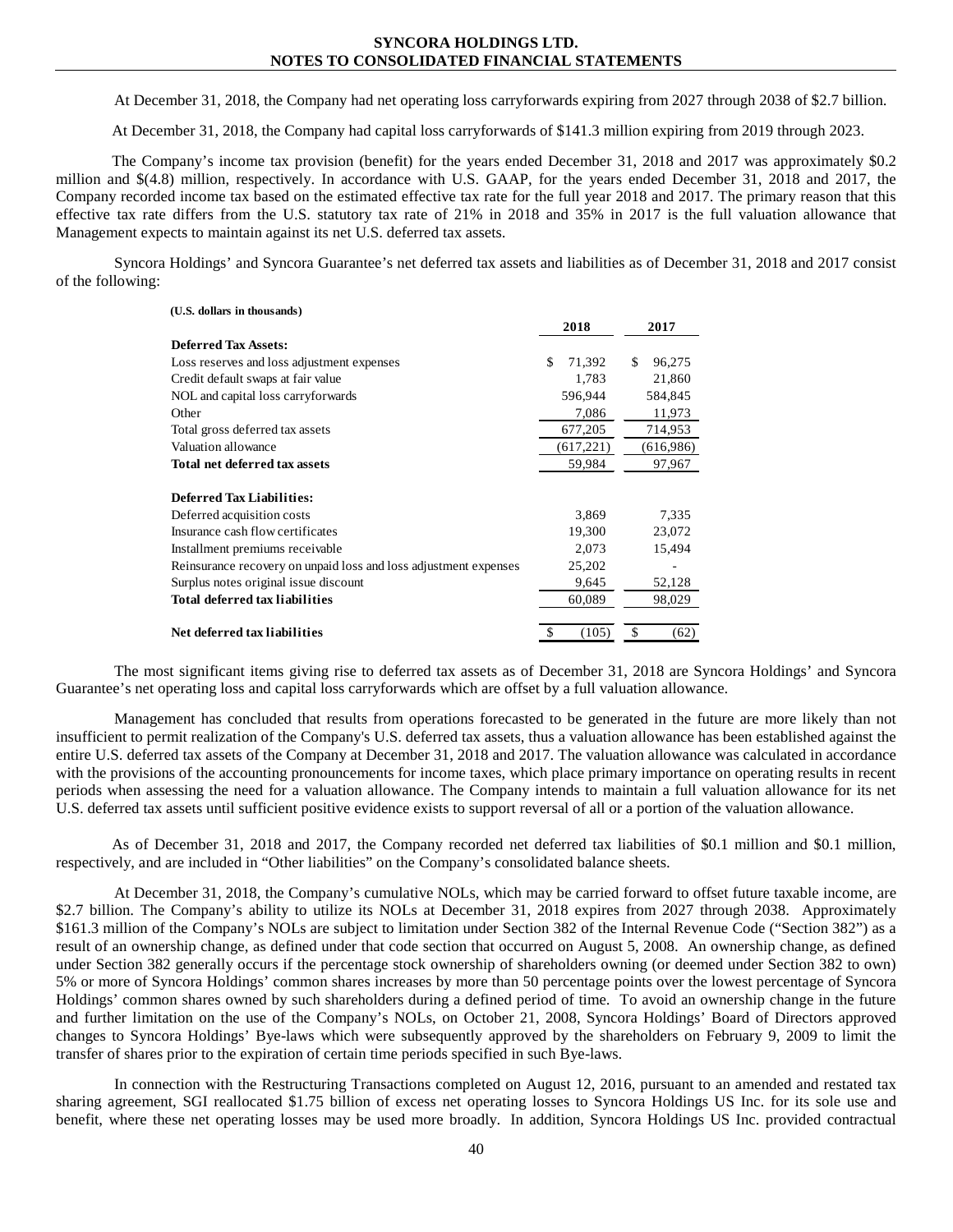protections relating to the preservation and utilization of SGI's retained net operating losses. The amendments to the tax sharing agreement did not have any effect on the Company's consolidated financial results.

The Company's significant NOLs may reduce future U.S. tax liabilities that otherwise would be payable by the Company. The ability to utilize these NOLs would be limited in certain events, including if an "ownership change" under Section 382 were to occur. Section 382 limits the ability of a corporation that experiences an ownership change to utilize its NOLs and certain built-in losses after the ownership change. An ownership change is generally any change in ownership of more than 50 percentage points of a corporation's stock over a rolling 3-year period. These rules generally operate by focusing on ownership changes among shareholders owning directly or indirectly 5% or more of the stock of a corporation (including for this purpose certain groupings of shareholders each of whom owns less than the 5% threshold) or any change in ownership arising from a new issuance or a redemption of stock by the corporation. Generally under Section 382, in the event of an ownership change, the amount of taxable income that a corporation can offset by its "pre-change losses" (which include its NOLs) is restricted to an annual amount equal to the equity value of the corporation immediately prior to the ownership change multiplied by the long-term tax-exempt rate. These limitations generally prohibit transactions that result in the creation of a new 5% shareholder or increases the ownership interest of an existing 5% shareholder. A 5% shareholder for this purpose is defined in Syncora Holdings bye-laws by reference to Section 382 and the Treasury Regulations issued thereunder, and includes "public groups". A prohibited transaction under Syncora Holdings bye-laws is void at inception.

# **11. Financial Instruments and Fair Value Measurements and Disclosures**

A number of the Company's financial instruments are carried at fair value with changes in fair value recognized in earnings or loss each period. Fair value is defined as the price that would be received to sell an asset or paid to transfer a liability in an orderly transaction between market participants at the measurement date (an exit price). In determining fair value, the Company uses various valuation techniques and considers the fair value hierarchy.

The fair value hierarchy gives the highest priority to unadjusted quoted prices in active markets for identical instruments (Level 1) and the lowest priority to valuation techniques using unobservable inputs (Level 3). Observable inputs are inputs that market participants would use in pricing the financial instruments that are based on market data obtained from sources independent of the Company. Unobservable inputs reflect the Company's estimates of the assumptions market participants would use in pricing the financial instruments based on the best information available in the circumstances. These valuation techniques involve some level of management estimation and judgment. The degree to which management's estimation and judgment is required is generally dependent upon the market price transparency for the instruments, the availability of observable inputs, frequency of trading in the instruments and the instrument's complexity.

In measuring the fair market values of its financial instruments, the Company maximizes the use of observable inputs and minimizes the use of unobservable inputs based on the fair value hierarchy. The hierarchy is categorized into three levels based on the reliability of inputs as follows:

Level 1—Unadjusted quoted prices for identical instruments in active markets. The Company generally defines an active market as a market in which trading occurs at significant volumes. Active markets generally are more liquid and have a lower bid-ask spread than an inactive market.

Level 2—Quoted prices for similar instruments in active markets; quoted prices for identical or similar instruments in markets that are not active; and observable inputs other than quoted prices, such as interest rates or yield curves and other inputs derived from or corroborated by observable market inputs.

Level 3—Model derived valuations in which one or more significant inputs or significant value drivers are unobservable. Financial instruments are considered Level 3 when their values are determined using pricing models, discounted cash flow methodologies or similar techniques and at least one significant model assumption or input is unobservable. Level 3 financial instruments also include those for which the determination of fair value requires significant management judgment or estimation.

A description of the valuation techniques applied to the Company's assets and liabilities measured at fair value follows: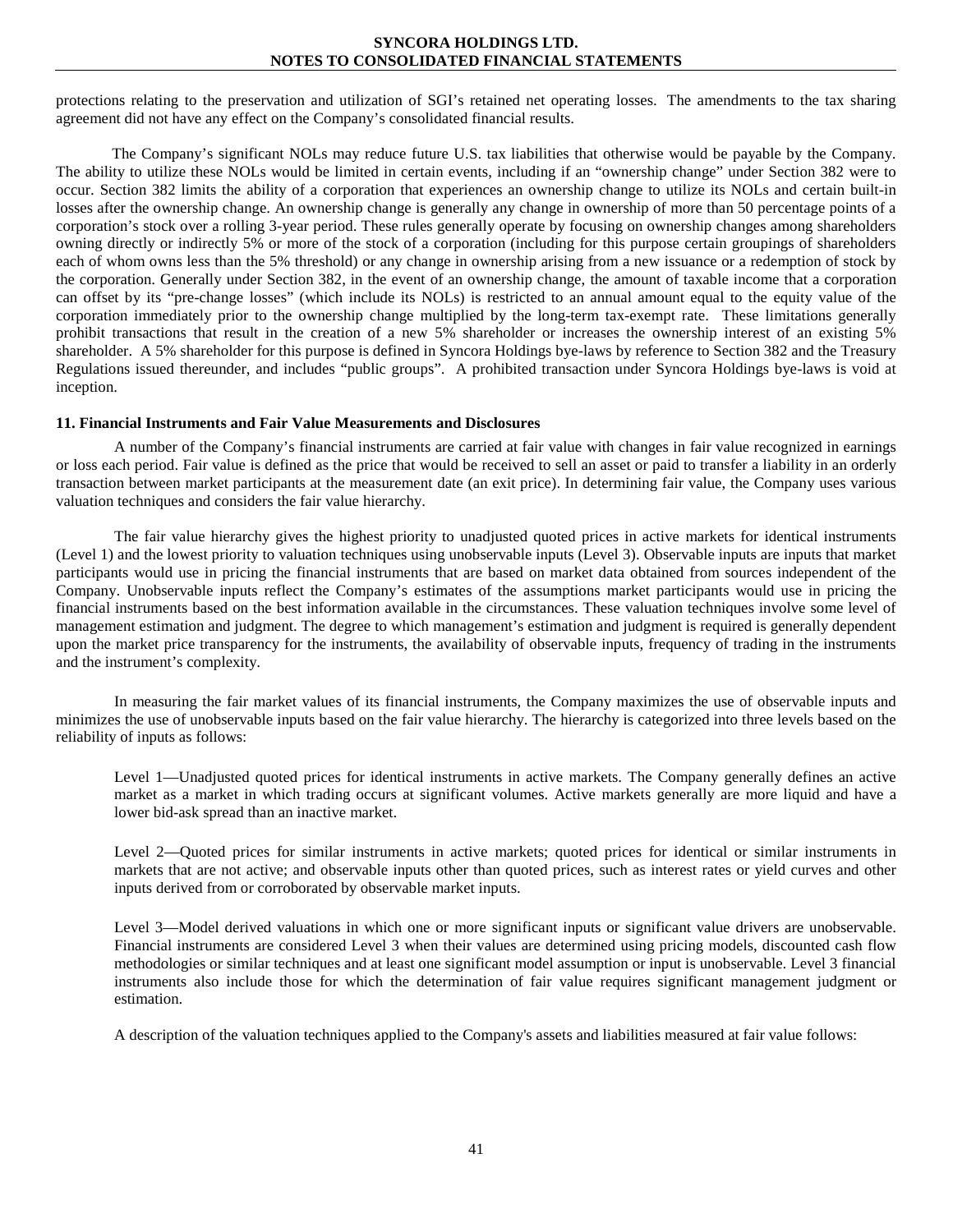#### *Valuation Techniques — Credit Default Swap Contracts*

The principal drivers of the fair value of the Company's CDS contracts include: (i) general market credit spreads for the type(s) of assets referenced in CDS contracts, (ii) the specific quality and performance of the actual assets referenced in the contracts, (iii) the amount of subordination in the transaction before the Company's liability attaches, (iv) other customized structural features of such contracts (*e.g.*, terms, conditions, covenants), (v) supply and demand factors, including the volume of new issuance, and (vi) the market perception of the Company's ability to meet its obligations under its CDS contracts which is factored into the Company's fair value estimates as discussed below.

The fair value of the Company's in-force portfolio of CDS contracts represents the net present value of the difference between the remaining uncollected premiums that the Company originally charged for credit protection and management's best estimate of what a financial guarantor of comparable credit worthiness would hypothetically charge to provide the same protection as of the measurement date. The hypothetical nature of this exit value is representative of the lack of a principal market for the Company's CDS contracts. In the absence of such a principal market, the Company believes other financial guarantors of comparable credit quality to the Company best represent the hypothetical exit market for the Company's CDS contracts. Fair value is defined as the price at which an asset or a liability could be bought or transferred in a current transaction between willing parties. Fair value is determined based on quoted market prices, if available. Quoted market prices are available only on a limited portion of the Company's in-force portfolio of CDS contracts. If quoted market prices are not available, fair value is estimated based on valuation techniques involving management's judgment. In determining the fair value of its CDS contracts, the Company uses various valuation approaches with priority given to observable market prices when they are available. Market prices are generally available for traded securities and market standard CDS contracts but are less available or unavailable for highly-customized CDS contracts. Most of the Company's CDS contracts are highly customized structured credit derivative transactions that are not traded and do not have observable market prices.

Key variables used in the Company's valuation of substantially all of its CDS contracts include the balance of unpaid notional, expected remaining term, fair values of the underlying reference obligations, reference obligation credit ratings, assumptions about current financial guarantee CDS fee levels relative to reference obligation spreads, the Non-Performance Risk (as defined and described below) of its in-force CDS contract exposure, and other factors. Fair values of the underlying reference obligations are obtained from broker quotes when available, or are derived from other market indications such as new issuance and secondary spreads and quoted values for similar transactions and indices. The Company's valuation of such CDS contracts does not generally provide for any adjustment to broker quotes. While such broker quotes are non-binding, the brokers from whom the Company obtains such quotes actively monitor and participate in the markets where such collateral is traded. Accordingly, the Company believes that such brokers rely on observable market information to the greatest extent possible when determining such quotes; however, such brokers may also rely on their internal models and unobservable inputs in making such determinations.

Implicit in the fair values obtained by the Company on the underlying reference obligations are the market's assumptions about default probabilities, default timing, correlation, recovery rates and collateral values. In general, the Company is using a percentage of the credit spread over proxy index (the "premium percentage") that management believes is consistent with (i) historical premium pricing for high credit spread transactions and (ii) levels attainable in the market just prior to the collapse of the market for CDS from financial guarantors. This data indicates that this premium percentage decreases as a function of increasing underlying credit spreads. A component of this relationship is the lack of liquidity reflected in the credit spread (the liquidity premium) that has historically flowed directly to the CDS counterparty as the funding institution and to cover the funders' additional funding costs and risks. Using the historical data available, a regression analysis was completed to determine the approximate rate of change of the premium percentage as underlying credit spreads move up and down. The resulting relationship from these analyses were applied to the current credit spread levels of the underlying reference securities, or their proxy index, to generate the expected current premium for each outstanding CDS.

In addition to that discussed above, the fair value of the Company's CDS contracts reflects the risk that SGI, as applicable, will not be able to honor its obligations under its CDS contracts, or its Non-Performance Risk. Generally, the Company would measure Non-Performance Risk as implied by the market price of buying credit protection on SGI as applicable. Since SGI does not have an observable market credit spread, SGI estimates its Non-Performance Risk based on the market observable credit spreads of comparable financial guarantee insurance companies. However, management reviews these spreads every quarter and makes adjustments as necessary. These adjustments may include eliminating idiosyncratic events specific to a particular company included in the market index, and focusing solely on spreads that represent a more suitable proxy for SGI's own credit risk. Management uses its judgment in making those adjustments, which are inherently subjective and judgmental in nature.

Such Non-Performance Risk was reflected in the fair value of SGI's CDS contracts by incorporating the estimated spreads at which the CDS contracts would trade on SGI, as discussed above, into the discount rate used. SGI estimated a discount rate for each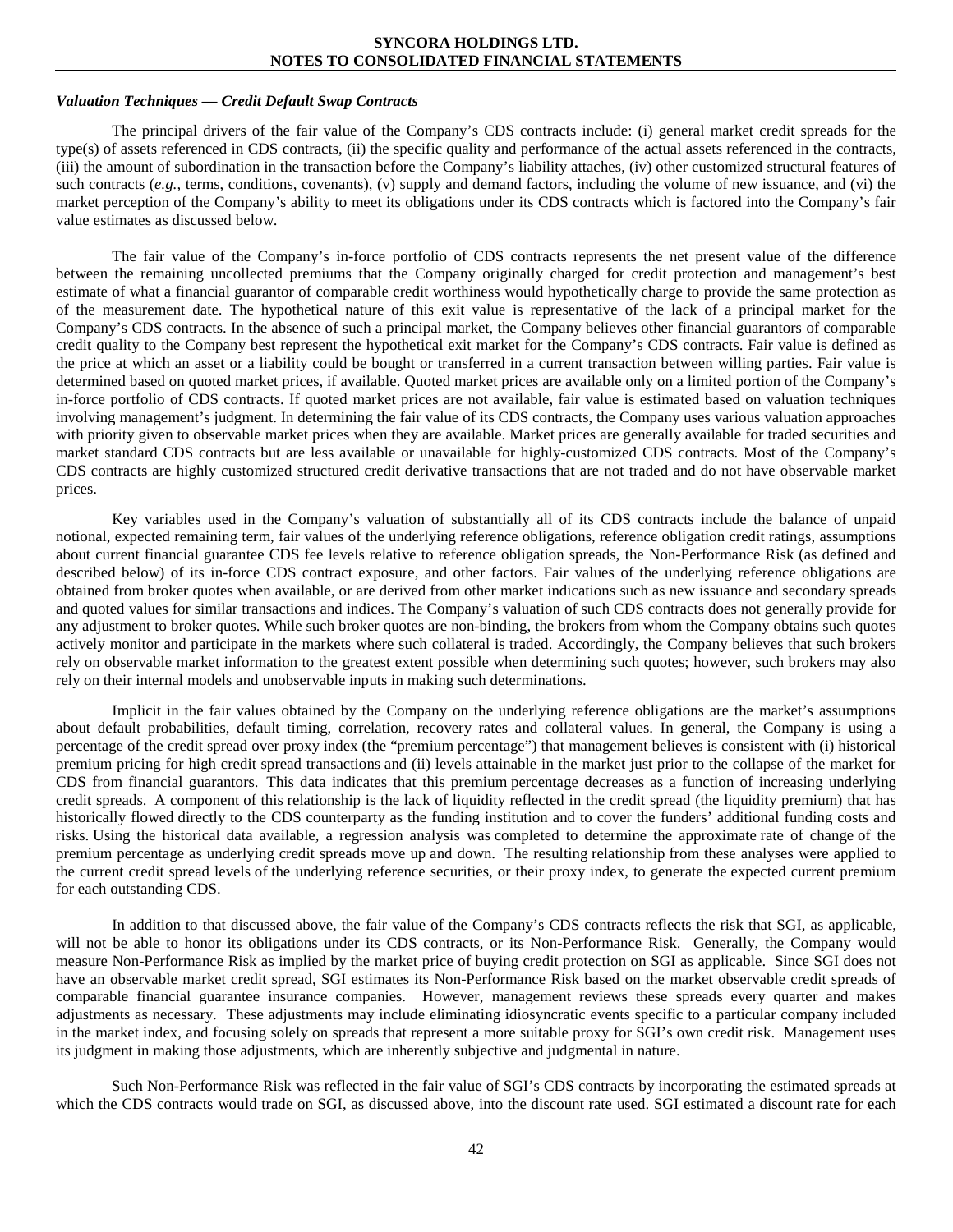CDS contract based on the swap rate and its estimated credit spread for the duration that is the closest to the remaining weighted average life of the obligation referenced in the CDS contract.

Since the estimate of fair value of the Company's CDS contracts reflects significant unobservable inputs related to the estimate of the Company's Non-Performance Risk and lack of market observable data, the Company's CDS contracts are categorized in Level 3 of the fair value hierarchy.

## *Valuation Techniques — Interest Rate Swap Guarantees*

The Company's interest rate swap exposure consists primarily of financial guarantees that cover one party's payment obligations to another party under an interest rate swap contract. These interest rate swap guarantees are considered derivative financial instruments and are recorded at fair value. The fair value of these interest rate swap guarantees is included in the caption "credit default and other swap contracts, at fair value" on the consolidated balance sheets.

The Company's interest rate swap guarantees cannot be legally traded and do not have observable market prices. The Company determines fair value based on valuation techniques involving management's judgment using internal valuation models. The estimated fair value of the interest rate swap guarantees are primarily based upon unobservable inputs, including estimated default probabilities of the obligor, contractual terms, estimated recovery rates and the application of credit value adjustments for the Company's own non-performance risk.

Since the estimate of fair value of the Company's interest rate swap guarantees reflects significant unobservable inputs, the Company's interest rate swap contracts are categorized in Level 3 of the fair value hierarchy.

## *Valuation Techniques — VIE Assets and Liabilities*

The consolidated VIE assets and liabilities consist primarily of RMBS securities. The fair value of the Company's consolidated VIE assets and liabilities is determined based on quoted market prices, if available. When observable quoted market prices are not available, fair value is determined based on internal discounted cash flow valuation models. The inputs to the valuation models primarily include estimated prepayment rates, market values of the underlying collateral, estimated default rates, market yields, credit spread indices, discount rates, estimated recovery rates, and for those liabilities insured by the Company, the benefit from the Company's insurance policy guaranteeing timely principal and interest for the VIE assets insured by the Company and the application of credit value adjustments for the Company's own non-performance credit risk. Since the majority of the significant inputs are unobservable, which reflect the Company's estimates of market assumptions, the fair value measurements of the consolidated VIE assets and liabilities are categorized as Level 3 in the fair value hierarchy.

# *Valuation Techniques — Debt Securities Available for Sale*

#### *U.S. Government and government agencies*

U.S. Treasury securities are valued using unadjusted quoted market prices. Accordingly, U.S. Treasury securities are generally categorized in Level 1 of the fair value hierarchy. U.S. government agency securities are generally valued using quoted market prices obtained from an independent third-party investment service provider. U.S. government agency securities are generally categorized in Level 2 of the fair value hierarchy.

#### *Mortgage and asset-backed securities*

Mortgage and asset-backed securities are generally valued based on quoted prices or spread data, which are obtained from an independent third-party investment service provider. Mortgage and asset-backed securities are generally categorized in Level 2 of the fair value hierarchy. If external prices or significant inputs are unobservable, the Company will determine fair value using its own internal model estimates. In such cases, mortgage and asset-backed securities are categorized in Level 3 of the fair value hierarchy.

#### *Corporate*

The fair value of corporate bonds is determined using recently executed transactions or market price quotations obtained from an independent third-party investment service provider. Corporate bonds are generally categorized in Level 2 of the fair value hierarchy. If external prices or significant inputs are unobservable, the Company will determine fair value using its own internal model estimates. In such cases, these corporate securities are categorized in Level 3 of the fair value hierarchy.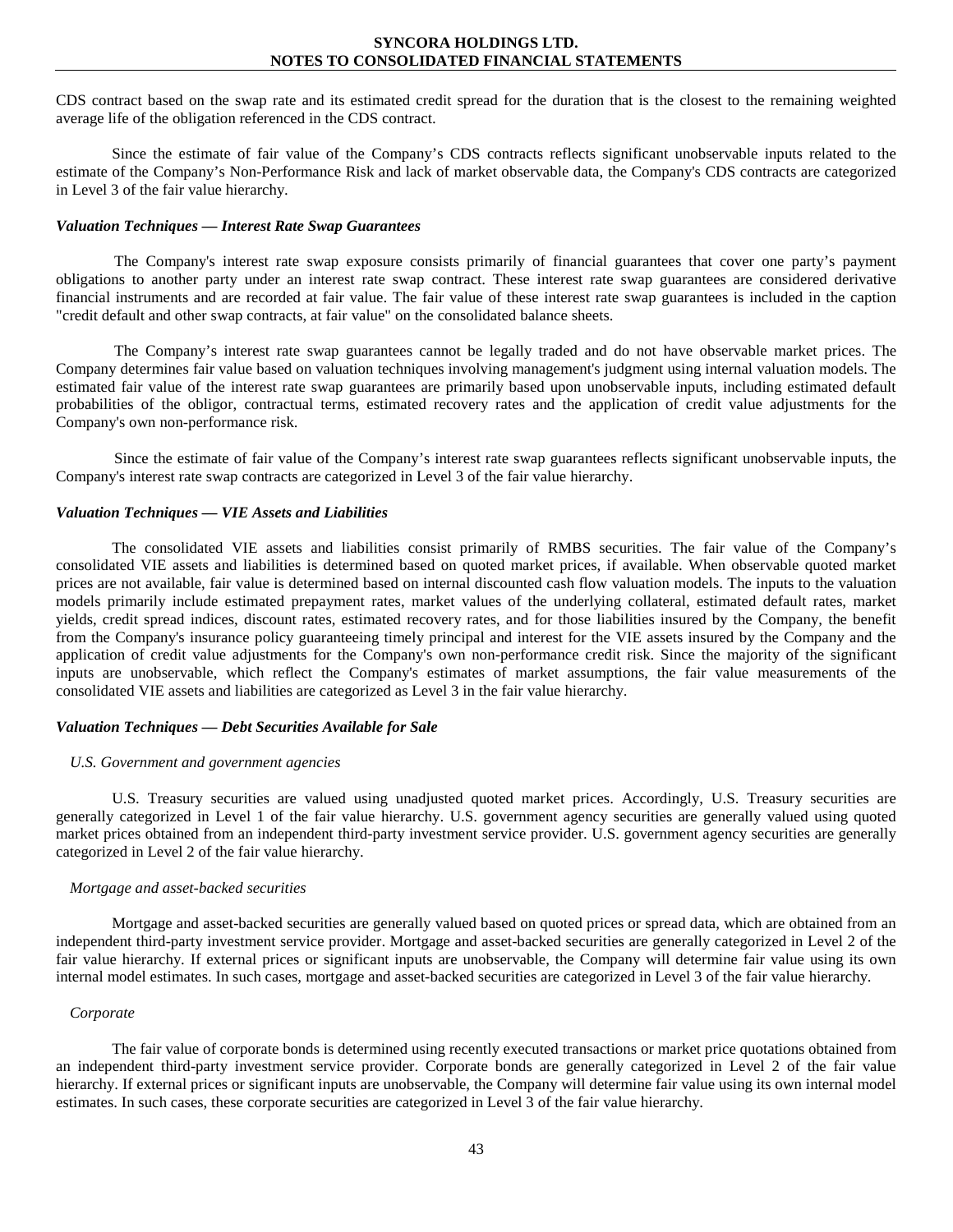# *U.S. State and political subdivisions*

The fair value of state and municipal securities is determined using recently executed transactions or market price quotations obtained from an independent third-party service provider. These bonds are generally categorized in Level 2 of the fair value hierarchy. If external prices or significant inputs are unobservable, the Company will determine fair value using its own internal model estimates. In such cases, these state and municipal securities are categorized in Level 3 of the fair value hierarchy.

# *Valuation Techniques — Cash and Cash Equivalents and Restricted Cash and Cash Equivalents*

The carrying amounts of these items approximate fair value due to the short-term maturity of these instruments. Cash and cash equivalents include deposits in banks, commercial paper, money market accounts and money market funds, for which fair value of these instruments is based upon quoted market prices. The Company does not adjust the quoted market price for such instruments. Cash and cash equivalents are categorized in Level 1 of the fair value hierarchy.

# *Valuation Techniques — Other Invested Assets*

Other invested assets primarily include direct investments in equity securities and exchange-traded direct equity investments. Equity securities and exchange-traded equity securities are generally valued based on quoted prices. Such investments are categorized in Level 1 of the fair value hierarchy. Investments in certain funds that are not actively traded but have inputs that are observable in the market or can be derived principally from observable market data are categorized in Level 2 of the fair value hierarchy. If external prices or significant inputs are unobservable, the Company will determine fair value using its own internal model estimates. In such cases, these other invested assets are categorized in Level 3 of the fair value hierarchy.

# *Valuation Techniques — Other Receivable – City of Detroit*

The carrying amount of the City of Detroit credit certificate is carried at fair value, which is included on the accompanying consolidated balance sheets in "other assets". The Company determines the fair value of this certificate using its own internal model incorporating estimated selling prices and any available market information. The most significant unobservable input is the credit and illiquidity discount which primarily ranges from 0% to 50%. Due to the limited availability of market information, the fair value could be subject to significant volatility. The inputs used in determining the fair value were mostly unobservable and as a result, the fair value of this certificate is categorized into the Level 3 hierarchy.

# *Valuation Techniques — Interest Rate Derivative Instrument*

The fair value of the Company's interest rate swap contract is based upon observable market data including contractual terms, market prices and interest rates and is obtained from the counterparty. The interest rate derivative instrument is categorized in Level 2 of the fair value hierarchy.

# *Valuation Techniques — Financial Guarantee Insurance Contracts*

The Company believes that the best estimate of fair value for its entire portfolio of insurance contracts is the discounted expected premiums less the discounted expected losses over the remaining life of each contract. To determine this fair value, the Company utilized a discounted cash flow model based on inputs that include assumptions of expected losses net of expected recoveries where loss reserves have been established (reserve contracts), and expected premiums and losses where loss reserves have not been recognized (non-reserve contracts). For non-reserve contracts, estimates of expected loss are driven by assumptions as to default and loss given default rates for each contract. Market-based discount rates that are credit adjusted for the premium payer and the Company's own credit risk are applied to the premium and loss cash flows, respectively, to ultimately determine the contract's fair value. The inputs used in determining fair value were mostly unobservable and as a result the fair value could change materially.

The fair value of the Company's financial guarantee insurance contracts related to its retained business was \$49.9 million and \$123.1 million at December 31, 2018 and 2017, respectively. The fair value of the Company's insurance contracts would be categorized into the Level 3 hierarchy since the significant inputs used were unobservable.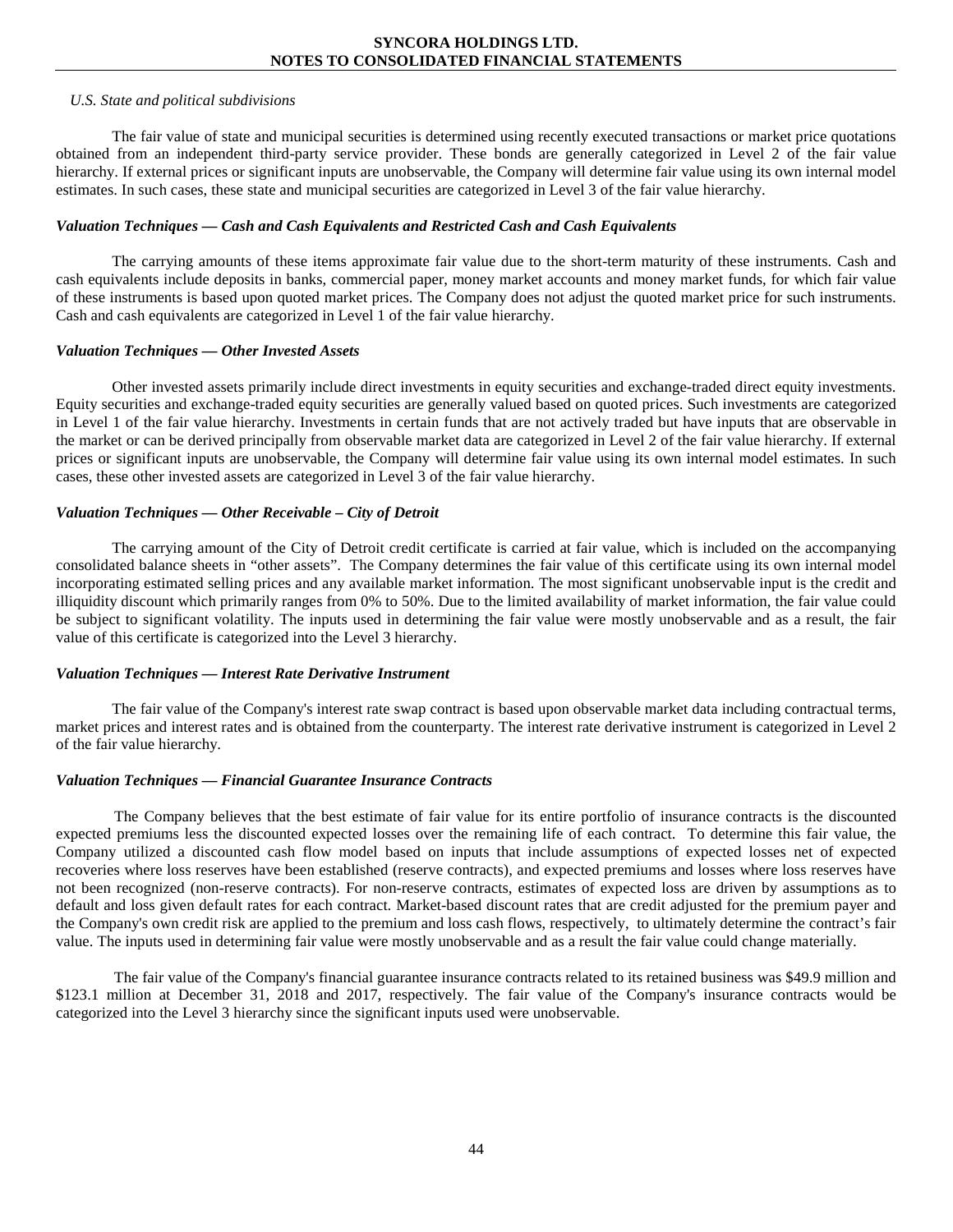# *Fair Value Hierarchy Tables*

The following fair value hierarchy table presents information about the Company's assets and liabilities measured at fair value on a recurring basis as of December 31, 2018 and 2017:

| (U.S. dollars in thousands)                            | <b>Ouoted Prices in Active</b><br><b>Markets for Identical</b><br>Assets (Level 1) |           |     | <b>Significant Other</b><br><b>Observable Inputs</b><br>(Level 2) |      | Significant<br><b>Unobservable Inputs</b><br>(Level 3) |    |           |     |           | <b>Total Assets / Liabilities</b><br>at Fair Value |             |     |             |
|--------------------------------------------------------|------------------------------------------------------------------------------------|-----------|-----|-------------------------------------------------------------------|------|--------------------------------------------------------|----|-----------|-----|-----------|----------------------------------------------------|-------------|-----|-------------|
| <b>ASSETS</b>                                          | 2018                                                                               | 2017      |     | 2018                                                              |      | 2017                                                   |    | 2018      |     | 2017      |                                                    | 2018        |     | 2017        |
| Debt securities available for sale:                    |                                                                                    |           |     |                                                                   |      |                                                        |    |           |     |           |                                                    |             |     |             |
| Mortgage and asset-backed securities                   |                                                                                    |           |     |                                                                   |      |                                                        |    |           |     |           |                                                    |             |     |             |
|                                                        |                                                                                    | -S        | \$. | 70,523                                                            | - \$ | 78,746                                                 | \$ | 1,515     | -S  | 2,217     | \$                                                 | 72,038      | -S  | 80,963      |
|                                                        |                                                                                    |           |     | 29,173                                                            |      | 26,874                                                 |    |           |     |           |                                                    | 29,173      |     | 26,874      |
|                                                        |                                                                                    |           |     | 65,104                                                            |      | 57,693                                                 |    |           |     |           |                                                    | 65.104      |     | 57,693      |
| U.S. Government and government agencies                | 95.614                                                                             | 139,690   |     |                                                                   |      | 14,960                                                 |    |           |     |           |                                                    | 95,614      |     | 154,650     |
|                                                        |                                                                                    |           |     | 316,268                                                           |      | 509,839                                                |    |           |     | 45,444    |                                                    | 316,268     |     | 555,283     |
|                                                        | $\sim$                                                                             |           |     | 35,291                                                            |      | 52,581                                                 |    |           |     |           |                                                    | 35,291      |     | 52,581      |
| Total debt securities available for sale               | 95.614                                                                             | 139.690   |     | 516,359                                                           |      | 740,693                                                |    | 1,515     |     | 47,661    |                                                    | 613,488     |     | 928,044     |
|                                                        | 74,336                                                                             | 71,398    |     | 5,017                                                             |      | 5,208                                                  |    | 8,151     |     | 40,504    |                                                    | 87,504      |     | 117,110     |
|                                                        |                                                                                    |           |     |                                                                   |      |                                                        |    |           |     | 3,007     |                                                    |             |     | 3,007       |
|                                                        | 150,388                                                                            | 311,926   |     |                                                                   |      | 25                                                     |    |           |     |           |                                                    | 150,388     |     | 311,951     |
|                                                        | 10.632                                                                             | 2,637     |     |                                                                   |      |                                                        |    |           |     |           |                                                    | 10.632      |     | 2,637       |
| Assets of consolidated variable interest entities      |                                                                                    |           |     |                                                                   |      |                                                        |    | 20,843    |     | 118,154   |                                                    | 20,843      |     | 118,154     |
|                                                        | $\sim$                                                                             |           |     |                                                                   |      |                                                        |    | 227,052   |     |           |                                                    | 227,052     |     |             |
|                                                        |                                                                                    | \$525,651 |     | \$521,376                                                         | -S   | 745,926                                                |    | \$257,561 |     | \$209,326 |                                                    | \$1,109,907 |     | \$1,480,903 |
| <b>LIABILITIES</b>                                     |                                                                                    |           |     |                                                                   |      |                                                        |    |           |     |           |                                                    |             |     |             |
|                                                        |                                                                                    | - \$      | \$. |                                                                   | -S   |                                                        |    | \$235,541 | \$. | 104.094   | S.                                                 | 235,541     | \$. | 104.094     |
|                                                        |                                                                                    |           |     |                                                                   |      |                                                        |    |           |     | 2,043     |                                                    |             |     | 2,043       |
| Liabilities of consolidated variable interest entities |                                                                                    |           |     |                                                                   |      |                                                        |    | 340       |     | 60.708    |                                                    | 340         |     | 60.708      |
|                                                        | $\sim$                                                                             | \$        | \$  | $\sim$                                                            | \$   |                                                        |    | \$235,881 | \$  | 166,845   | \$                                                 | 235,881     | -S  | 166,845     |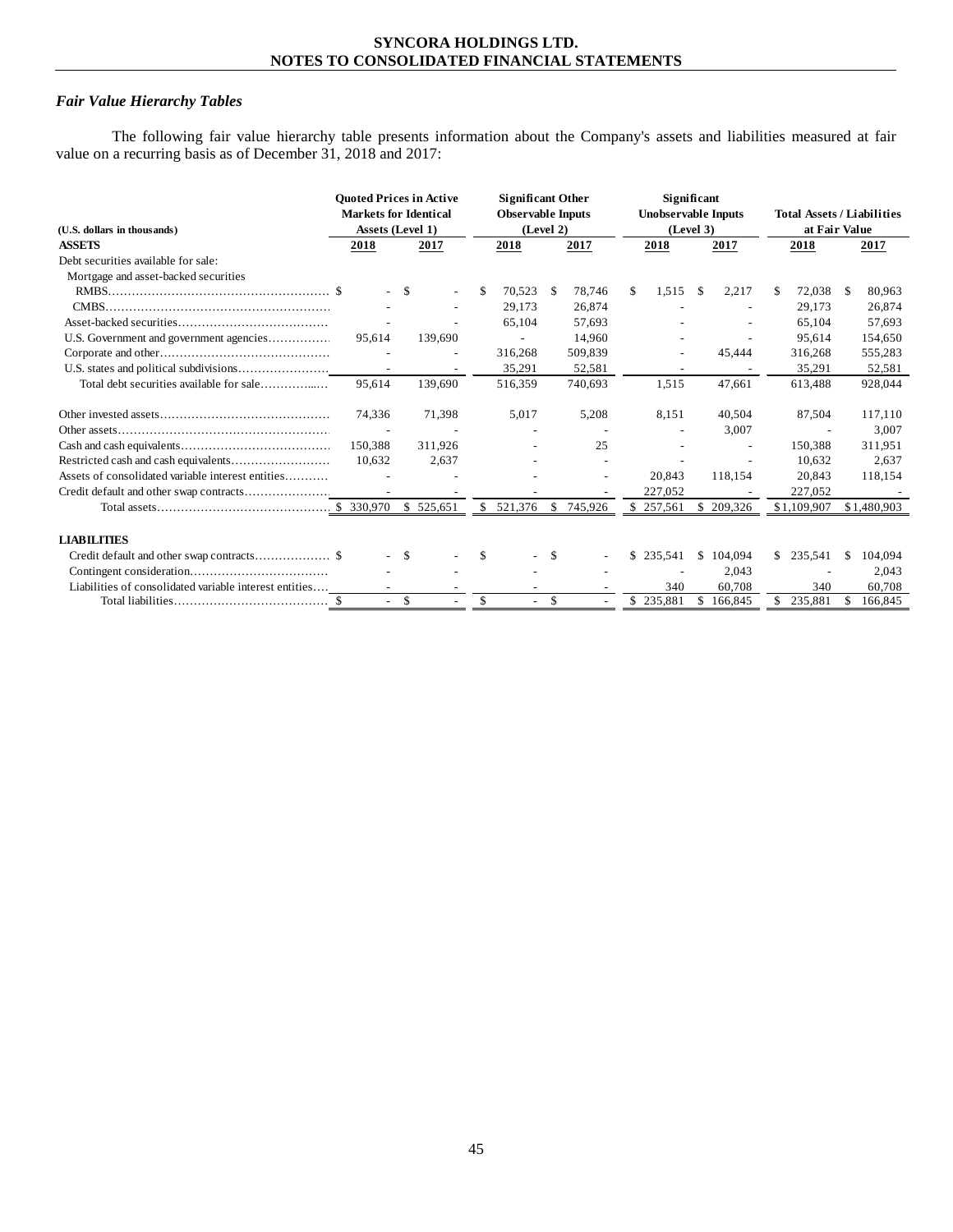# *Level 3 Assets and Liabilities Reconciliation Tables*

# *Level 3 Assets*

The following table provides a reconciliation of the Company's assets measured at fair value on a recurring basis using unobservable inputs (Level 3) as of December 31, 2018 and 2017:

|                                                 | Debt Securities Available for Sale |                                                        |    |         |  |                            |    |           |     |      |                |                     |                                  |  |  |
|-------------------------------------------------|------------------------------------|--------------------------------------------------------|----|---------|--|----------------------------|----|-----------|-----|------|----------------|---------------------|----------------------------------|--|--|
| (U.S. dollars in thousands)                     |                                    | <b>Mortgage and Asset-</b><br><b>Backed Securities</b> |    |         |  | <b>Corporate and Other</b> |    |           |     |      |                | <b>Subdivisions</b> | <b>U.S. States and Political</b> |  |  |
| <b>LEVEL 3 ASSETS</b>                           |                                    | 2018                                                   |    | 2017    |  | 2018                       |    | 2017      |     | 2018 |                |                     | 2017                             |  |  |
|                                                 |                                    | 2.217                                                  | S. | 1.819   |  | 45.444                     | S. | 52,858    | S.  |      | ä,             | \$                  | 54,670                           |  |  |
|                                                 |                                    |                                                        |    |         |  |                            |    |           |     |      |                |                     |                                  |  |  |
|                                                 |                                    | 3.598                                                  |    | (1,132) |  | 4,872                      |    | 1.319     |     |      |                |                     | (14,511)                         |  |  |
| Unrealized gains (losses) included in earnings. |                                    |                                                        |    |         |  | 6,113                      |    | (14,293)  |     |      |                |                     |                                  |  |  |
| Unrealized gains (losses) included in OCI       |                                    | (4)                                                    |    | 739     |  | (9,501)                    |    | 24.223    |     |      |                |                     | (2)                              |  |  |
|                                                 |                                    | 2.391                                                  |    | 1,650   |  | 54                         |    | 1.459     |     |      |                |                     |                                  |  |  |
|                                                 |                                    | (6,687)                                                |    | (859)   |  | (46,982)                   |    | (20, 122) |     |      |                |                     | (37, 121)                        |  |  |
|                                                 |                                    |                                                        |    |         |  |                            |    |           |     |      |                |                     | (3,036)                          |  |  |
|                                                 |                                    | 1,515                                                  |    | 2.217   |  | $\sim$                     |    | 45,444    | \$. |      | $\overline{a}$ |                     |                                  |  |  |

|                                                 |                              |      |         |                     |   |         |    | <b>Assets of Consolidated</b> |           |                          |      |  |
|-------------------------------------------------|------------------------------|------|---------|---------------------|---|---------|----|-------------------------------|-----------|--------------------------|------|--|
|                                                 |                              |      |         |                     |   |         |    | <b>Variable Interest</b>      |           | Credit default and other |      |  |
|                                                 | <b>Other Invested Assets</b> |      |         | <b>Other Assets</b> |   |         |    | <b>Entities</b>               |           | swap contracts           |      |  |
| <b>LEVEL 3 ASSETS</b>                           | 2018                         | 2017 |         | 2018                |   | 2017    |    | 2018                          | 2017      | 2018                     | 2017 |  |
|                                                 | 40.504                       |      | 37.930  | 3.007               | ъ | 4.009   | S. | 118.154                       | \$146,857 | $\overline{\phantom{a}}$ |      |  |
|                                                 |                              |      |         |                     |   |         |    | (57, 564)                     | (34,907)  |                          |      |  |
|                                                 | 51                           |      | 136     | (3.007)             |   | (1,002) |    |                               | (227)     |                          |      |  |
| Unrealized gains (losses) included in earnings. | (10)                         |      | 7.046   |                     |   |         |    | (5,113)                       | 18,452    | 106,193                  |      |  |
| Unrealized gains (losses) included in OCI       | (178)                        |      | (100)   |                     |   |         |    |                               | ۰         |                          |      |  |
|                                                 |                              |      | 1.100   | $\sim$              |   |         |    |                               | $\sim$    | 120.859                  |      |  |
|                                                 | (32,216)                     |      | (608)   |                     |   |         |    |                               | (12,021)  |                          |      |  |
|                                                 |                              |      |         |                     |   |         |    | (34, 634)                     |           |                          |      |  |
|                                                 |                              |      | (5,000) |                     |   |         |    |                               |           |                          |      |  |
|                                                 | 8,151                        |      | 40.504  | $\sim$              |   | 3,007   | ъ  | 20.843                        | \$118,154 | \$227,052                |      |  |

There were no transfers into or out of Level 3 during the year ended December 31, 2018. For the year ended December 31, 2017, transfers out of Level 3 were \$8.0 million, which related to U.S. states and political subdivisions and other invested assets and were due to the availability of, or corroborated by, observable market inputs other than quoted market prices.

# *Level 3 Liabilities*

The following table provides a reconciliation for the Company's liabilities measured at fair value on a recurring basis using unobservable inputs (Level 3) for the years ended December 31, 2018 and 2017:

| (U.S. dollars in thousands)                    | <b>Credit Default and Other</b><br><b>Swap Contracts</b> |     |          |   | Contingent<br>Consideration |       | <b>Liabilities of Consolidated</b><br><b>Variable Interest Entities</b> |         |  |
|------------------------------------------------|----------------------------------------------------------|-----|----------|---|-----------------------------|-------|-------------------------------------------------------------------------|---------|--|
| <b>LEVEL 3 LIABILITIES</b>                     | 2018                                                     |     | 2017     |   | 2018                        | 2017  | 2018                                                                    | 2017    |  |
|                                                | 104,094                                                  | \$. | 160.515  | S | 2.043                       | 3,021 | 60,708                                                                  | 66,183  |  |
|                                                |                                                          |     |          |   |                             |       | (57,563)                                                                | (291)   |  |
|                                                | -                                                        |     |          |   | (2.043)                     | (978) | ۰                                                                       |         |  |
|                                                | 120.295                                                  |     | (3,335)  |   |                             |       |                                                                         |         |  |
| Unrealized (gains) losses included in earnings | 11,152                                                   |     | (53,086) |   | $\sim$                      |       | (2,805)                                                                 | (5,184) |  |
|                                                | 235.541                                                  |     | 104.094  |   | ۰.                          | 2.043 | 340                                                                     | 60.708  |  |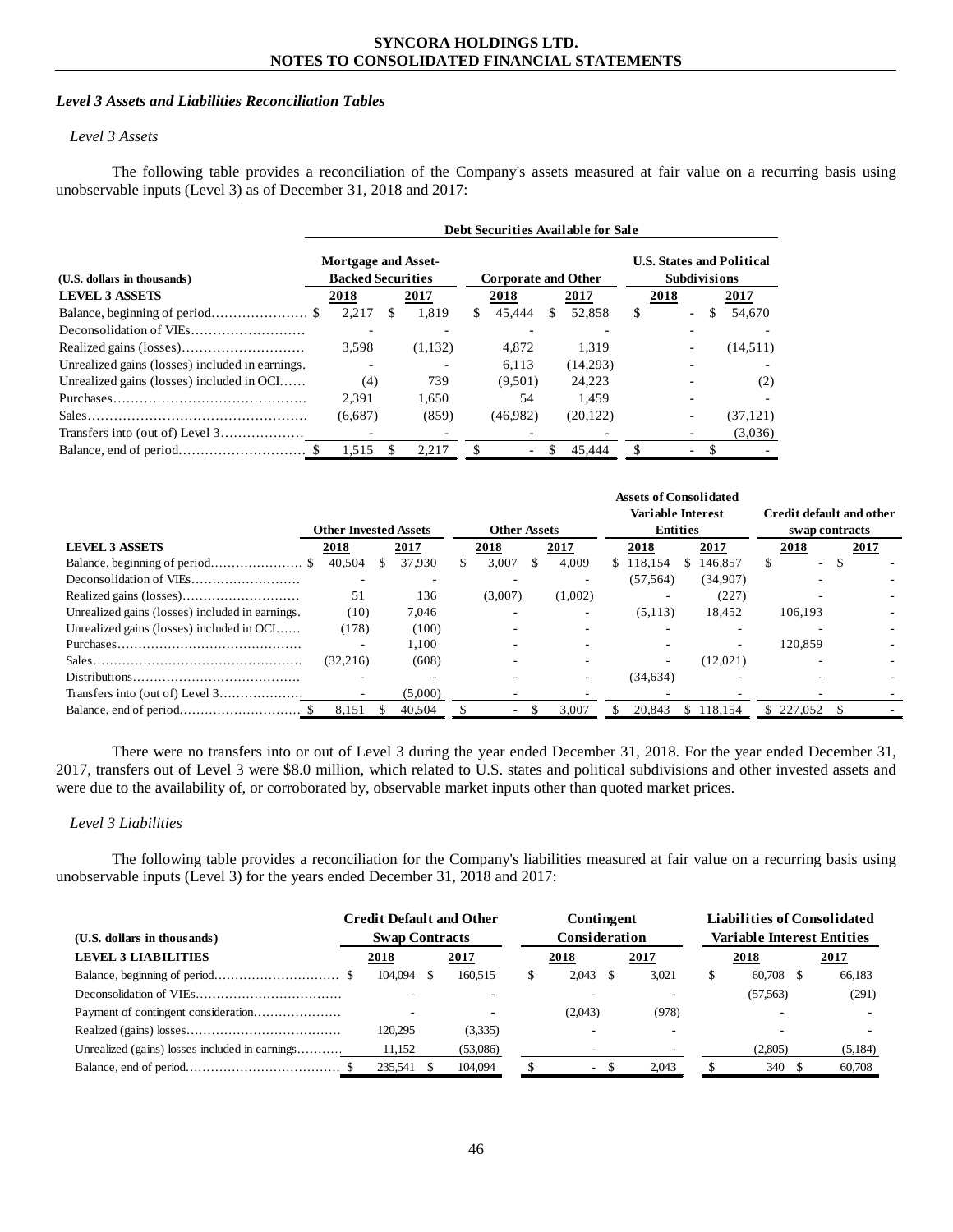The following table provides quantitative information regarding the significant unobservable inputs used to measure the fair value of the Company's Level 3 assets and liabilities on a recurring basis as of December 31, 2018 and 2017:

**(U.S. dollars in thousands)**

|                                            | <b>Fair Value</b> |             | <b>Valuation</b>                           | <b>Significant</b>                                                                                  |                                                                                                 | <b>Range of Inputs</b>                                                                                             |  |  |
|--------------------------------------------|-------------------|-------------|--------------------------------------------|-----------------------------------------------------------------------------------------------------|-------------------------------------------------------------------------------------------------|--------------------------------------------------------------------------------------------------------------------|--|--|
| <b>Level 3 Assets / Liabilities</b>        | 2018              | 2017        | <b>Techniques</b>                          | <b>Unobservable Inputs</b>                                                                          | 2018                                                                                            | 2017                                                                                                               |  |  |
| <b>Assets</b>                              |                   |             |                                            |                                                                                                     |                                                                                                 |                                                                                                                    |  |  |
| Mortgage- and asset-<br>baked securities   | 1,515<br>\$       | 2,217<br>\$ | Discounted cash flows                      | Constant prepayment rate<br>Constant default rate<br>Loss severity<br>Yield                         | $1.16\% - 16\%$<br>1.44% - 35%<br>40% - 100%<br>$5.0\% - 7.5\%$                                 | $0\% - 12.0\%$<br>$4.01\% - 100\%$<br>36.2% - 100%<br>4.55% - 6.55%                                                |  |  |
| Corporate and other                        |                   | 45,444      | Discounted cash flows<br>Transaction price | Yield                                                                                               |                                                                                                 | 7.4%                                                                                                               |  |  |
| Other invested assets                      | 8,151             | 40,504      | Market approach                            | Projected revenues                                                                                  |                                                                                                 | \$14.6 million-<br>\$35.4 million                                                                                  |  |  |
|                                            |                   |             |                                            | Revenue multiples<br>Liquidation preference                                                         | \$4.9 million                                                                                   | $3.2x - 19.8x$<br>\$4.9 million                                                                                    |  |  |
| Other assets                               |                   | 3,007       | Selling price scenarios                    | Credit and illiquidity discount                                                                     |                                                                                                 | $0\% - 50\%$                                                                                                       |  |  |
| Assets of consolidated VIEs                | 20,843            | 118,154     | Discounted cash flows                      | Constant prepayment rate<br>Constant default rate<br>Loss severity<br>Yield<br>Non-performance risk | $1.16\% - 36.04\%$<br>1.44% - 35.00%<br>40% - 100%<br>$5.0\% - 7.50\%$<br>5.36% - 6.86%         | $0.07\% - 12.0\%$<br>$2.8\% - 34.5\%$<br>33.7% - 100%<br>$4.05\% - 6.55\%$<br>$9.1\% - 12.6\%$                     |  |  |
| Credit default and<br>other swap contracts | 227,052           |             | Discounted cash flows                      | Loss severity<br>Default rate<br>Market premiums<br>Weighted average life<br>Non-performance risk   | $10\% - 60\%$<br>$0.02\% - 1.11\%$<br>35 bps - 235 bps<br>$0.5$ yrs - 34.6 yrs<br>2.99% - 4.50% |                                                                                                                    |  |  |
| <b>Liabilities</b>                         |                   |             |                                            |                                                                                                     |                                                                                                 |                                                                                                                    |  |  |
| Credit default and<br>other swap contracts | \$235,541         | \$104,094   | Discounted cash flows                      | Loss severity<br>Default rate<br>Market premiums<br>Weighted average life<br>Non-performance risk   | $10\% - 60\%$<br>$0.02\% - 1.11\%$<br>35 bps - 235 bps<br>$0.5$ yrs - 34.6 yrs<br>2.99% - 8.25% | $10\% - 60\%$<br>$0.02\% - 5.19\%$<br>$23 \text{ bps} - 199 \text{ bps}$<br>2.6 yrs - 35.6 yrs<br>$9.1\% - 10.6\%$ |  |  |
| Contingent consideration                   |                   | 2,043       | Discounted cash flows                      | Discount rate                                                                                       |                                                                                                 | $0\% - 2.0\%$                                                                                                      |  |  |
| Liabilities of consolidated VIEs           | 340               | 60,708      | Discounted cash flows                      | Constant prepayment rate<br>Constant default rate<br>Loss severity<br>Yield<br>Non-performance risk | $2.45\% - 36.04\%$<br>2.64% - 35.00%<br>70% - 100%<br>$5.0 % - 6.86%$<br>$5.36\% - 6.86\%$      | $2.4\% - 12.0\%$<br>4.9% - 34.5%<br>33.7% - 100%<br>4.05 % - 6.55%<br>$9.1\% - 12.6\%$                             |  |  |

The significant unobservable inputs used in the fair value measurement of the Company's assets and liabilities are shown in the table above. Significant changes in any of those inputs noted above in isolation can result in a materially lower or higher fair value measurement.

### *Non-Performance Risk*

The Company considers the effect of nonperformance risk in determining the fair value of its CDS liabilities and the consolidated VIE liabilities. The fair value of the Company's CDS reflects the risk that SGI, as applicable, will not be able to honor its obligations under its CDS contracts, or its Non-Performance Risk. Since SGI does not have an observable market credit spread, SGI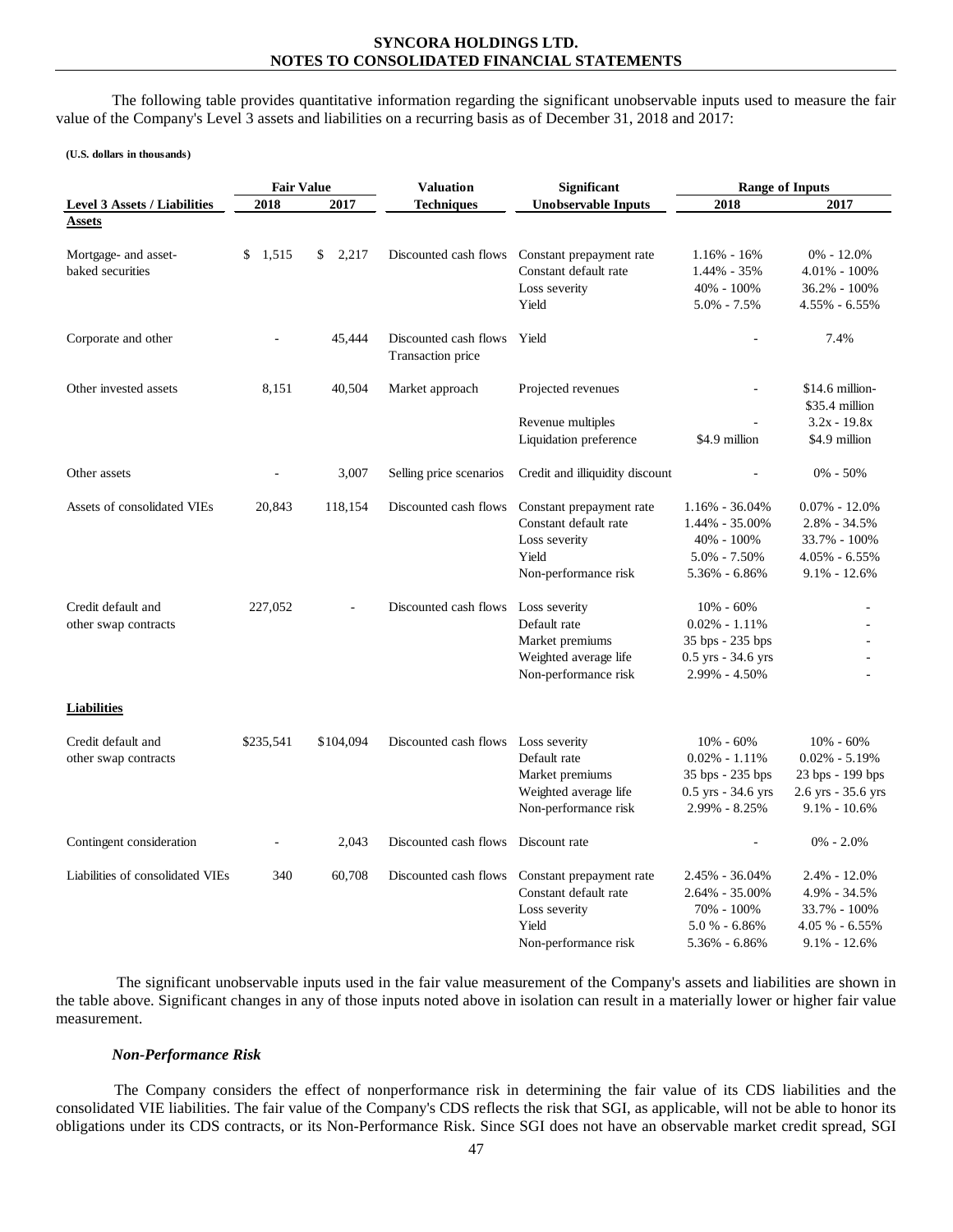measures its Non-Performance Risk based on the market observable credit spread of a comparable financial guarantee insurance company.

The fair value of the Company's consolidated VIE liabilities reflects the Non-Performance Risk that the Company will not be able to honor VIE obligations where VIE liabilities exceed the value of the related pledged assets.

Set forth below is information regarding the Company's in-force CDS and other swap contracts and VIE liabilities as of December 31, 2018 and 2017, including the fair value of such contracts and VIE liabilities, the Non-Performance Risk discount on such contracts and VIE liabilities which is embedded in the credit default and other swap contracts and the VIE liabilities on the accompanying consolidated balance sheets:

|                                                                                      | CDS and other swap   |       |                          |       |
|--------------------------------------------------------------------------------------|----------------------|-------|--------------------------|-------|
| (U.S. dollars in millions)                                                           | contract liabilities |       | <b>VIE</b> liabilities   |       |
|                                                                                      | 2018                 | 2017  | 2018                     | 2017  |
| Fair value, before giving effect to Non-Performance Risk \$308.4 \$291.9 \$<br>Less: |                      |       | $0.3 \quad$ \$           | -60.8 |
|                                                                                      | 72.9                 | 187.8 | $\overline{\phantom{a}}$ | 0.1   |
| Fair value, after giving effect to Non-Performance Risk \$235.5 \$104.1              |                      |       | 0.3                      | 60.7  |

# *Financial Instruments Not Carried at Fair Value*

At December 31, 2018 and 2017, the carrying value of the Company's surplus notes as described in Note 7 was \$104.2 million and \$428.9 million, respectively. The interest rate on these surplus notes is 5.0% and 6.0% for each series with the first maturity date on such surplus notes scheduled for December 2011 and in June 2024. The fair value of the Company's surplus notes is difficult and complex to estimate as such surplus notes are not listed on any exchange or publicly traded in any market. Any trading activity is inherently limited, and the prices may vary significantly between trades. Based on limited available market data obtained by management, the Company's short-term notes were found to have a price of approximately 97.7 and 88.0 and the Company's longterm notes were found to have a price of approximately 98.2 and 89.0 as of December 31, 2018 and 2017, respectively. These prices were based on total par, paid-in-kind interest and accrued but unpaid interest.

# **12. Commitments and Contingencies**

# **a. Legal Matters**

In the ordinary course of business, the Company may be subject to litigation or other legal proceedings. The Company intends to vigorously defend against any actions in which it is a defendant and against other potential actions, and the Company does not expect the outcome of any such matters to have a material adverse effect on the Company's financial position, results of operations or liquidity. The Company can provide no assurance that the ultimate outcome of these actions will not cause a loss nor have a material adverse effect on the Company's financial position, results of operations or liquidity.

Set forth below is a description of certain legal proceedings to which Syncora Guarantee is a party.

# *US Bank v. GreenPoint Mortgage*

On February 5, 2009, U.S. Bank National Association, as Indenture Trustee ("US Bank") filed suit in the Supreme Court of the State of New York, New York County, against GreenPoint Mortgage Funding, Inc. ("GreenPoint"), alleging that GreenPoint breached representations and warranties that would require repurchase of the breaching mortgage loans and/or the entire loan pool and/or payment of damages in connection with the GreenPoint Mortgage Funding Trust 2006-HE1 transaction.

On December 29, 2017, the Company, together with US Bank and other parties, settled a dispute with GreenPoint Mortgage Funding, Inc. in relation to the GreenPoint Mortgage Funding Trust 2006-HE1 transaction. As a result of this settlement, the Company received cash payments of \$335 million on January 16, 2018 and expects to receive up to an additional approximately \$15 million over the remainder of the transaction.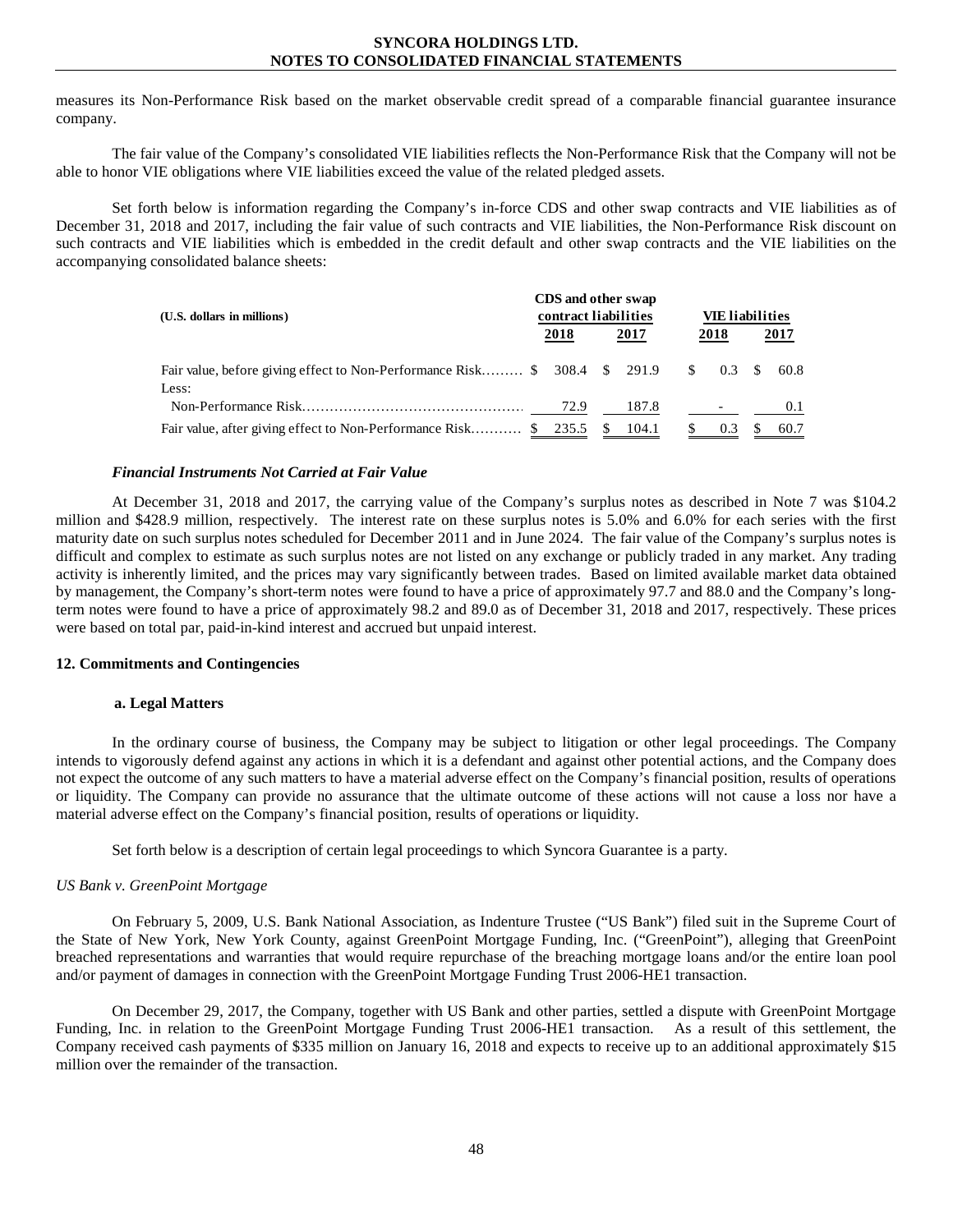# *Macquarie Litigation*

On April 18, 2012, Syncora Guarantee initiated an action in the Supreme Court of the State of New York against Macquarie Capital (USA) Inc., among others in connection with a bond offering by American Roads LLC. On October 29, 2018, Syncora Guarantee settled this dispute. The settlement agreement was reached without admission of any wrongdoing or unlawful conduct by either party. The settlement agreement was reached to the mutual benefit and satisfaction of both parties. The terms of the settlement are confidential.

## *Puerto Rico*

On July 18, 2017, certain creditors of PREPA, including Syncora Guarantee, filed a motion in PREPA's Title III case seeking relief from the automatic stay in order to commence an action to enforce their statutory right to appoint a receiver. On September 14, 2017, this motion was denied by Judge Swain. On September 28, 2017, the Company and the other creditors appealed the decision to the United States Court of Appeals for the First Circuit. On August 8, 2018, the First Circuit issued an opinion vacating Judge Swain's decision and holding that sections 305 and 306 of PROMESA do not preclude the court from granting the requested relief to appoint a receiver. The First Circuit remanded the case back to Judge Swain and allowed the creditors to file a renewed motion to seek relief from the automatic stay.

On October 3, 2018, certain monoline insurers, including Syncora Guarantee, filed a renewed motion in PREPA's Title III case for relief from the automatic stay in order to commence an action to enforce their statutory right to appoint a receiver. On March 27, 2019, the Official Committee of Unsecured Creditors filed an objection to the renewed motion disputing, among other things, the collateral securing the PREPA bonds. A hearing on the renewed motion is currently scheduled for May 8, 2019.

On August 7, 2017, certain creditors of PREPA, including Syncora Guarantee, filed a complaint in PREPA's Title III case in order to enforce their rights as holders of special revenue bonds. On October 13, 2017, in light of the impact of Hurricane Maria on Puerto Rico, the creditors filed a notice of voluntary dismissal without prejudice.

### **b. Lease and Other Commitments**

The Company entered into a two year lease commitment for office premises at 555 Madison Avenue, New York, New York commencing on December 15, 2018. The Company had lease commitments for office premises at Merritt 7 Corporate Park, Norwalk, Connecticut, which terminated on December 31, 2017, at 76 South Orange Avenue, South Orange, New Jersey, which terminated on February 28, 2018 and at 135 West 50<sup>th</sup> Street, New York, New York, which terminated on January 31, 2019.

Effective April 1, 2018, the Company entered into an amended two year agreement with International Business Machines Corporation for information technology outsourcing services. Fees associated with the agreement are expected to be approximately \$1.0 million in 2019.

Net minimum aggregate lease commitments are \$0.6 million, \$0.5 million, \$22.0 thousand, \$0 and \$0 for the years ended December 31, 2019 through December 31, 2023.

Net rent expense was \$1.2 million and \$1.2 million for the years ended December 31, 2018 and 2017, respectively.

# **13. Dividend Restrictions and Insurance Regulatory Requirements**

# *Syncora Holdings*

Syncora Holdings' Board of Directors did not declare a quarterly dividend with respect to its common shares for the year ended December 31, 2018 or at any time thereafter through to the issuance date of these financial statements. Any future dividends will be subject to the discretion and approval of the Syncora Holdings' Board of Directors, applicable law, regulatory, and contractual requirements.

#### *SGI*

The ability of SGI to declare and pay a dividend to shareholders is governed by applicable New York law, including the NYIL. Under Section 4105 of the NYIL, SGI is permitted to pay dividends to shareholders in any 12-month period, without the prior approval of the NYDFS in an amount equal to the lesser of 10% of its policyholders' surplus as of last financial statement filed with the NYDFS (annual or quarterly) or their adjusted net investment income for the 12-month period, as determined in accordance with Statutory Accounting Practices prescribed or permitted by the NYDFS. The NYIL also provides that SGI may distribute dividends to shareholders in excess of the aforementioned amount only upon approval thereof by the NYDFS. Even if these tests are satisfied, NYIL provides a further test in that SGI may not declare or distribute any dividends to shareholders except out of "earned surplus"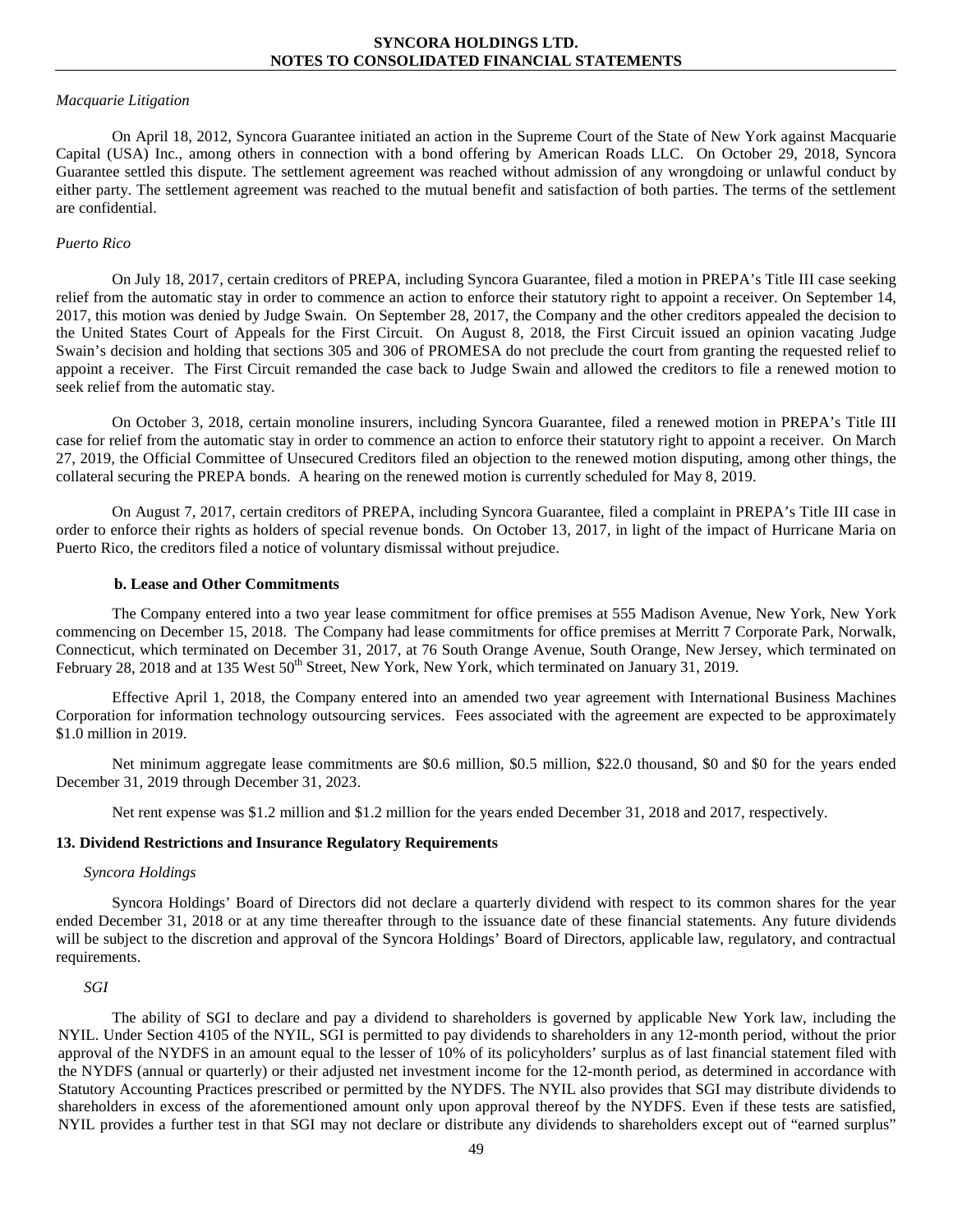(an amount equal to "unassigned funds (surplus)" as shown on SGI's statutory balance sheet, which as of December 31, 2018 and 2017 was \$475.0 million and \$554.1 million, less its "unrealized appreciation of assets"). As of December 31, 2018, SGI's unrealized appreciation of assets was \$6.4 million. The NYDFS may disapprove such dividends to shareholders if it finds that SGI will retain insufficient surplus to support its obligations and writings.

Pursuant to the terms of the 2009 MTA, SGI is not permitted to pay dividends or repurchase, redeem, exchange or convert any equity securities until such time as all notes issued by SGI (see Note 7) are paid in full.

Among other requirements, Article 69 of the NYIL provides that financial guarantee insurance companies maintain minimum policyholders' surplus of \$66 million. In accordance with accounting practices prescribed or permitted by the NYDFS, as of December 31, 2018 and 2017, SGI reported policyholders' surplus of \$811.0 million and \$1,317.6 million, respectively. For the years ended December 31, 2018 and 2017, SGI reported net income (loss) of \$(120.3) million and \$70.5 million, respectively.

# *SGI Statutory Insurance Regulatory Requirements*

SGI prepares its statutory basis financial statements in accordance with accounting practices prescribed or permitted by the NYDFS. The NYDFS recognizes only statutory accounting practices prescribed or permitted by the State of New York for determining and reporting the financial condition and results of operations of an insurance company and for determining its solvency under insurance law. The National Association of Insurance Commissioners ("NAIC") Accounting Practices and Procedures manual ("NAIC SAP"), has been adopted as a component of prescribed or permitted practices by the State of New York. The state has adopted certain prescribed accounting practices that differ with those found in NAIC SAP. The NYDFS has the right to permit other specific practices which deviate from prescribed practices.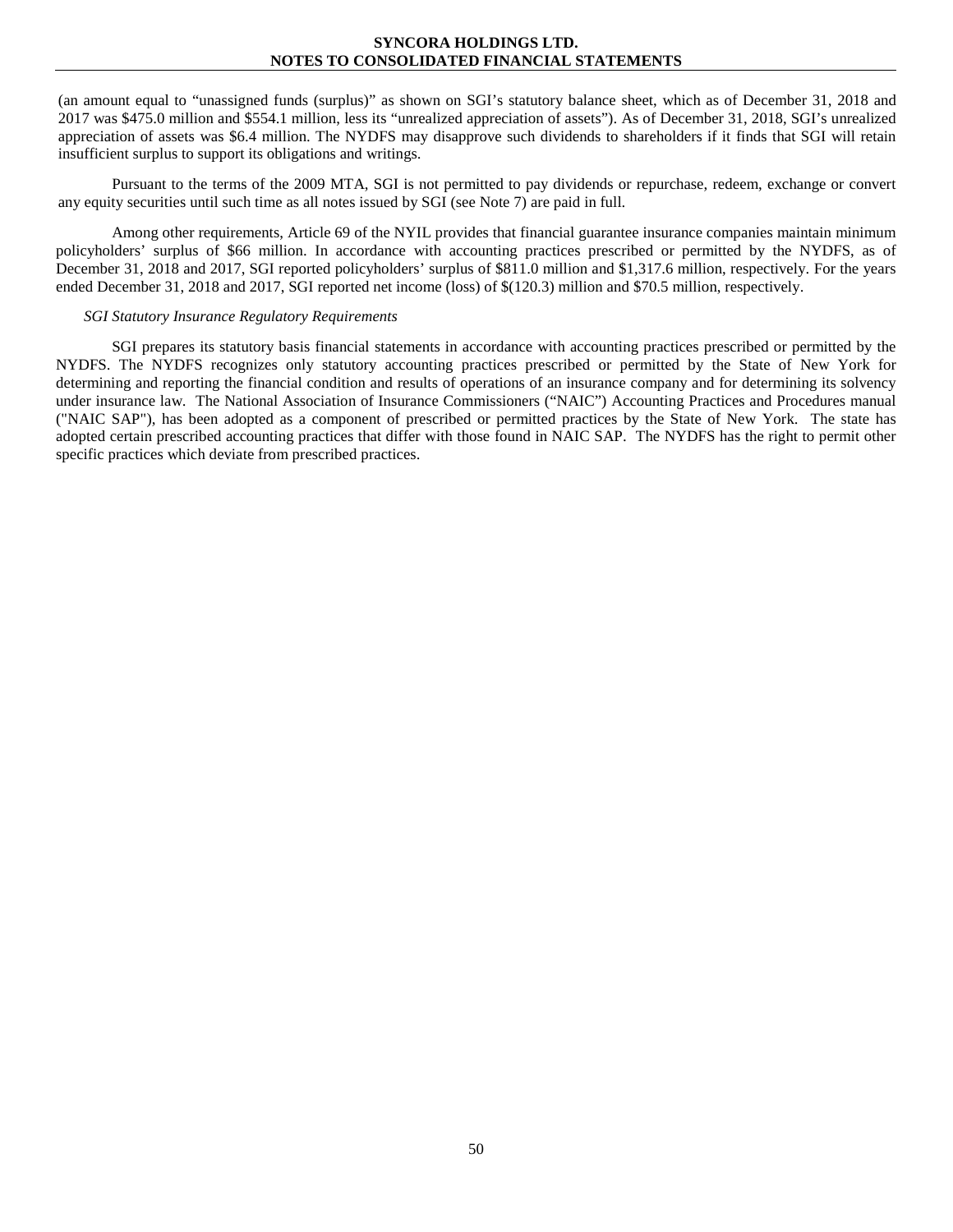Set forth below are reconciliations of the net income (loss) and capital and surplus (deficit) of SGI reported in accordance with NAIC SAP to such amounts prepared in accordance with statutory accounting practices prescribed or permitted by the NYDFS for the years ended December 31, 2018 and 2017 and as of December 31, 2018 and 2017.

| (U.S. dollars in thousands)              |   |                   |               |                            |            |    |           |  |  |
|------------------------------------------|---|-------------------|---------------|----------------------------|------------|----|-----------|--|--|
|                                          |   | Net Income (Loss) |               | <b>Capital and Surplus</b> |            |    |           |  |  |
| Description                              |   | 2018              | 2017          |                            | 2018       |    | 2017      |  |  |
| <b>NAIC SAP Basis</b>                    | S | (37,008)          | \$<br>169,225 | S                          | (284, 236) | S  | 182,000   |  |  |
| Effect of NY prescribed practices<br>(a) |   |                   |               |                            |            |    |           |  |  |
| Effect of NY permitted practices         |   |                   |               |                            |            |    |           |  |  |
| (b)                                      |   |                   |               |                            | 921,561    |    | 878,669   |  |  |
| $\left( \mathbf{c} \right)$              |   | (34,086)          | (98, 688)     |                            | 173.705    |    | 207.791   |  |  |
| (d)                                      |   |                   |               |                            |            |    |           |  |  |
| (e)                                      |   | (49,164)          |               |                            |            |    | 49,164    |  |  |
| $\mathbf f$                              |   |                   |               |                            |            |    |           |  |  |
| NY Basis                                 |   | (120, 258)        | \$<br>70,537  | \$                         | 811.030    | \$ | 1,317,624 |  |  |

#### *Permitted or Prescribed Practices*

- **(a)** Pursuant to certain prescribed accounting practices under Articles 14 and 69 of the NYIL that differ with those found in NAIC SAP, the admissible carrying value of a share of an insurer is limited to a stipulated percentage of policyholders' surplus, and investments in certain securities (including the Uninsured Cash Flow Certificates) are also subject to limitations. In connection with the 2009 MTA, the NYDFS permitted the Company to admit these assets notwithstanding the otherwise applicable limitations, which resulted in no difference between NAIC SAP and NY basis.
- **(b)** Pursuant to approval granted by the NYDFS in accordance with section 6903 of the NYIL, as of December 31, 2018 and 2017, SGI has de-recognized \$921.6 million and \$878.7 million, respectively, in the aggregate, of contingency reserves on terminated policies, and policies on which the Company has established case reserves, whereas under NAIC SAP the Company would still be required to carry such reserves. The Company applied the permitted practice described above to release contingency reserves on an obligation by obligation basis under policies insuring multiple obligations rather than on a policy by policy basis. In addition to the foregoing, the Company released contingency reserves based on a methodology pursuant to a permitted practice granted by the NYDFS. In connection with the reinsurance agreement with Assured, which closed on June 1, 2018, the NYDFS permitted the Company to set a fixed contingency reserve balance of \$5 million going forward. This fixed reserve balance will not increase through accretion nor decrease through releases.
- **(c)** The NYDFS granted SGI a permitted practice to de-recognize reserves for unpaid losses, unearned premium reserve and contingency reserves relating to, and expense payments (which are reflected in "Net losses and loss adjustment expenses " on the Statements of Operations and Changes in Capital and Surplus ("Statements of Operations")) made to effect, certain transactions executed in connection with its continued remediation efforts which effectively defeased or, in-substance, commuted, in whole or in part, the policies relating thereto, whereas under NAIC SAP such reserves would continue to be carried until such time the underlying contracts were legally extinguished and the payments made to effect the transactions would have resulted in the recording of an asset, as such payments were made in exchange for the assignment to the Company or an affiliate of the Company of all rights under the aforementioned policies. As of December 31, 2018, such de-recognized reserves for unpaid losses, unearned premium reserve and contingency reserves (as of the date of the effective defeasance or, in-substance commutations) aggregated \$6.3 billion, \$17.4 million and \$4.9 million, respectively. As of December 31, 2017, such derecognized reserves for unpaid losses, unearned premium reserve and contingency reserves (as of the date of the effective defeasance or, in-substance commutations) aggregated \$6.2 billion, \$17.4 million and \$4.9 million, respectively. As of December 31, 2015, the Company no longer sought approval for the de-recognition of unpaid losses, unearned premium reserves and contingency reserves relating to, and expense payments made which effectively defeased or, in-substance, commuted certain CDS contracts executed in connection with the consummation of the 2009 MTA and that were previously disclosed on an aggregate basis. As such CDS contracts were legally extinguished as of December 31, 2015, the associated reserves were released under NAIC SAP resulting in no difference between NAIC SAP and NY basis, and therefore the permitted practice is no longer required.
- **(d)** The NYDFS granted the Company a permitted practice to value the surplus notes issued by the Company in settlement of certain policy obligations in connection with the 2009 MTA at original face value of \$625.0 million in the aggregate, as compared to the estimated fair value thereof, that the Company would otherwise have been required to reflect such surplus notes in accordance with NAIC SAP. Any adjustment to the carrying value of surplus notes would result in an equal and offsetting adjustment to unassigned funds. As both surplus notes and unassigned funds are elements of policyholders' surplus, a change in the value of the surplus notes would not affect policyholders' surplus.
- **(e)** The NYDFS granted the Company a permitted practice to account for its ownership of the common stock of American Roads entities and Pike Pointe Holdings, LLC as salvage recoverable, which is deducted from the liability for unpaid claims or losses, whereas under NAIC SAP, the Company would be required to record its 100% equity ownership of these entities using GAAP equity values. Subsequent to the sale of American Roads LLC on July 16, 2018, the Company's remaining salvage recoverable represents cash and invested assets held at Pike Pointe Holdings, LLC, which was previously the parent company of American Roads LLC. As of December 31, 2018, the Company no longer applies such permitted practice.
- **(f)** In connection with the Restructuring Transactions (as defined in Note 3) completed on August 12, 2016, the NYDFS granted the Company permission to increase its earned surplus to the greatest extent possible given its current gross paid in and contributed surplus by allocating the entire balance of that account to earned surplus. As both earned surplus and gross paid in and contributed surplus are elements of policyholders' surplus, this permitted practice has no effect on total policyholders' surplus.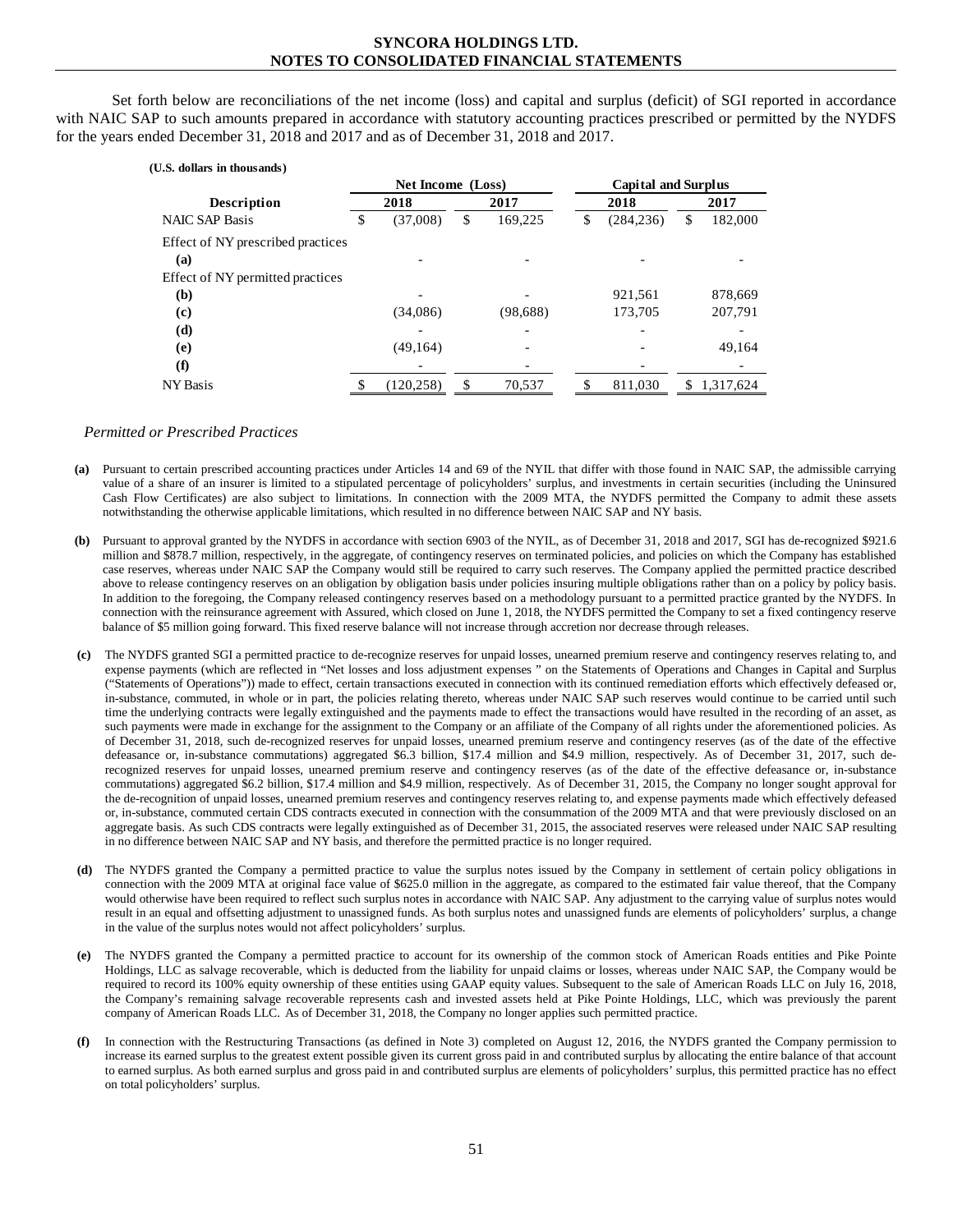# **14. Assets on Deposit to Collateralize Certain of the Company's Contractual Obligations**

As of December 31, 2018 and 2017, the Company had, in the aggregate, approximately \$29.9 million and \$41.2 million, respectively, on deposit to collateralize its contractual obligations under certain agreements, including reinsurance, lease and letter of credit agreements. Of such deposits, \$22.3 million and \$13.0 million and \$7.6 million and \$28.2 million are recorded on the accompanying consolidated balance sheet in "Other assets" and "Debt securities, available for sale, at fair value", respectively. In connection with the reinsurance agreement with Assured, the Company agreed to maintain \$15.6 million on deposit through June 1, 2023. In addition, debt securities with an amortized cost and fair value of \$5.5 million and \$5.6 million at December 31, 2018 and \$6.3 million and \$6.5 million at December 31, 2017, respectively, were on deposit with various regulatory authorities as required by insurance laws.

# **15. Financial Information of Syncora Holdings (Parent Company Only)**

The condensed balance sheets, statements of operations and shareholders' equity, and statements of cash flows of Syncora Holdings as of December 31, 2018 and 2017 and for the years ended December 31, 2018 and 2017 are set forth below:

| (U.S. dollars in thousands)                                                             | 2018 |             | 2017          |             |
|-----------------------------------------------------------------------------------------|------|-------------|---------------|-------------|
| <b>Assets</b>                                                                           |      |             |               |             |
| Debt securities available for sale, at fair value (amortized cost: \$4,026 and \$5,333) | -8   | 4.118       | <sup>\$</sup> | 5.442       |
|                                                                                         |      | 908         |               | 1.312       |
|                                                                                         |      | 17          |               | 23          |
| Investment in subsidiaries on an equity basis:                                          |      |             |               |             |
|                                                                                         |      | 608,948     |               | 659.149     |
|                                                                                         |      | 19,754      |               | 19.878      |
|                                                                                         |      | 467         |               | 476         |
|                                                                                         |      | 634,212     |               | 686,280     |
| Liabilities and Shareholders' Equity                                                    |      |             |               |             |
| Liabilities—accounts payable, accrued expenses, and other liabilities                   |      | 388         | \$.           | 321         |
| Shareholders' equity                                                                    |      |             |               |             |
|                                                                                         |      | 2,717,633   |               | 2.716.798   |
|                                                                                         |      | (2,085,637) |               | (2,061,854) |
|                                                                                         |      | 1.828       |               | 31,015      |
|                                                                                         |      | 633.824     |               | 685,959     |
|                                                                                         |      | 634.212     |               | 686,280     |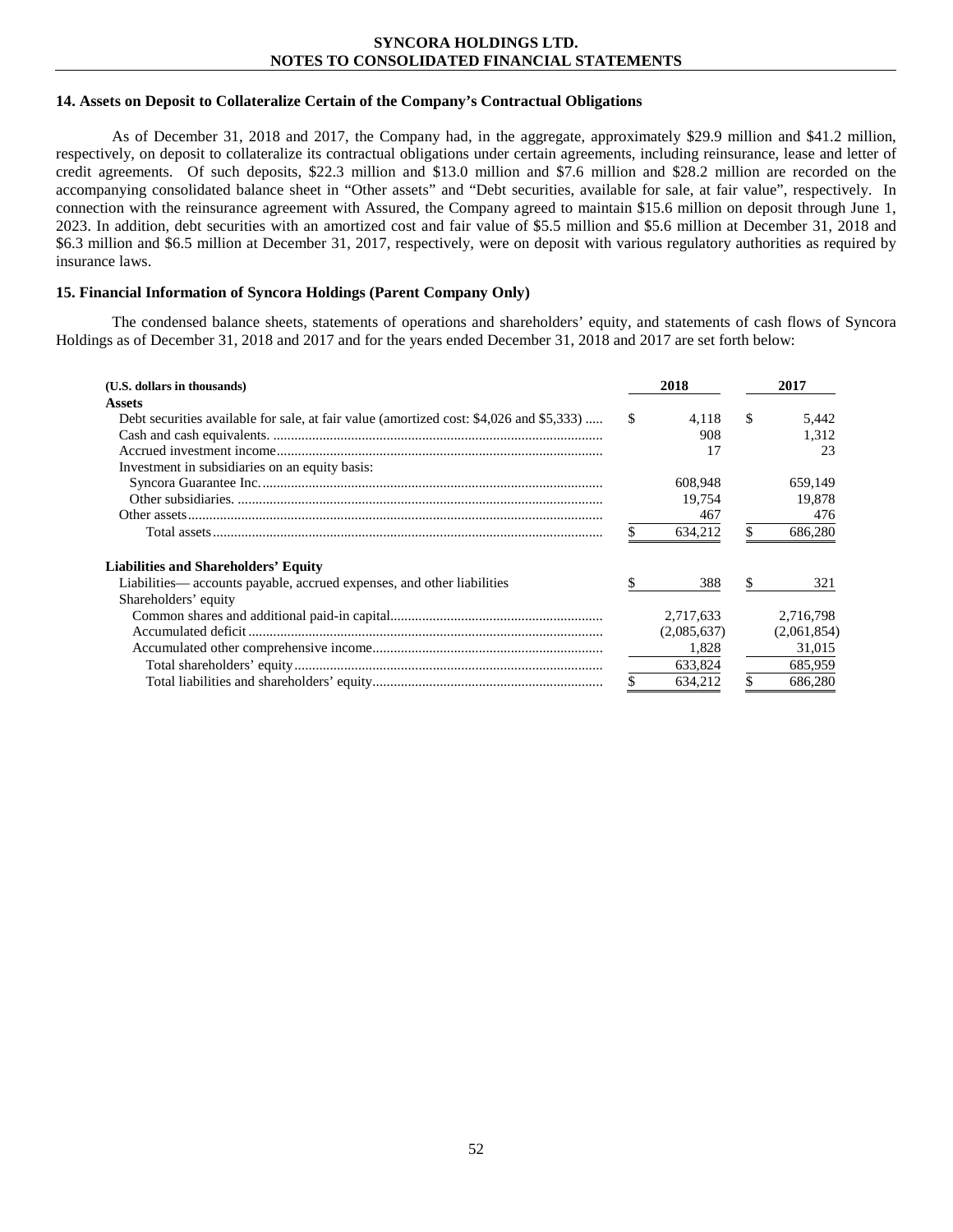| SYNCORA HOLDINGS LTD.                      |
|--------------------------------------------|
| NOTES TO CONSOLIDATED FINANCIAL STATEMENTS |

| (U.S. dollars in thousands)                                           |          |           | 2018      |         | 2017     |  |
|-----------------------------------------------------------------------|----------|-----------|-----------|---------|----------|--|
| <b>Revenues</b>                                                       |          |           |           |         |          |  |
|                                                                       | \$       |           | 99        | \$      | 60       |  |
|                                                                       |          |           | 99        |         | 60       |  |
|                                                                       |          |           | 2,726     |         | 2,544    |  |
|                                                                       |          |           | (2,627)   |         | (2, 484) |  |
|                                                                       |          |           | (28, 498) |         | 135,271  |  |
|                                                                       |          |           | (127)     |         | 715      |  |
|                                                                       |          |           | (28, 625) |         | 135.986  |  |
|                                                                       |          |           | (31,252)  |         | 133,502  |  |
| Other comprehensive (loss) income:                                    |          |           | (14)      |         | (7)      |  |
|                                                                       |          |           |           |         | 27,225   |  |
| Equity in other comprehensive (loss) income of Syncora Guarantee Inc. |          |           | (21,703)  |         |          |  |
|                                                                       |          |           | (21,717)  |         | 27,218   |  |
|                                                                       |          |           | (52,969)  |         | 160,720  |  |
| Change in common shares and additional paid-in-capital                | 834      |           |           | 578     |          |  |
|                                                                       | (52.135) |           |           | 161,298 |          |  |
|                                                                       |          | 685,959   |           |         | 524,661  |  |
|                                                                       | \$       | 633,824   |           | \$      | 685,959  |  |
|                                                                       |          |           |           |         |          |  |
|                                                                       |          | 2018      |           | 2017    |          |  |
| Cash flows from operating activities:                                 |          |           |           |         |          |  |
|                                                                       | \$       | (2,023)   | \$        |         | (2,811)  |  |
|                                                                       |          | 80<br>657 |           |         | 42       |  |
|                                                                       |          |           |           |         | 6,480    |  |
|                                                                       |          | (1,286)   |           |         | 3.711    |  |
| Cash flows from investing activities:                                 |          |           |           |         |          |  |
|                                                                       |          | 572       |           |         | 500      |  |
|                                                                       |          | 310       |           |         | 930      |  |
|                                                                       |          |           |           |         | (4,341)  |  |
|                                                                       |          | 882       |           |         | (2,911)  |  |
|                                                                       |          | (404)     |           |         | 800      |  |
|                                                                       |          | 1,312     |           |         | 512      |  |
|                                                                       | \$       | 908       | \$        |         | 1.312    |  |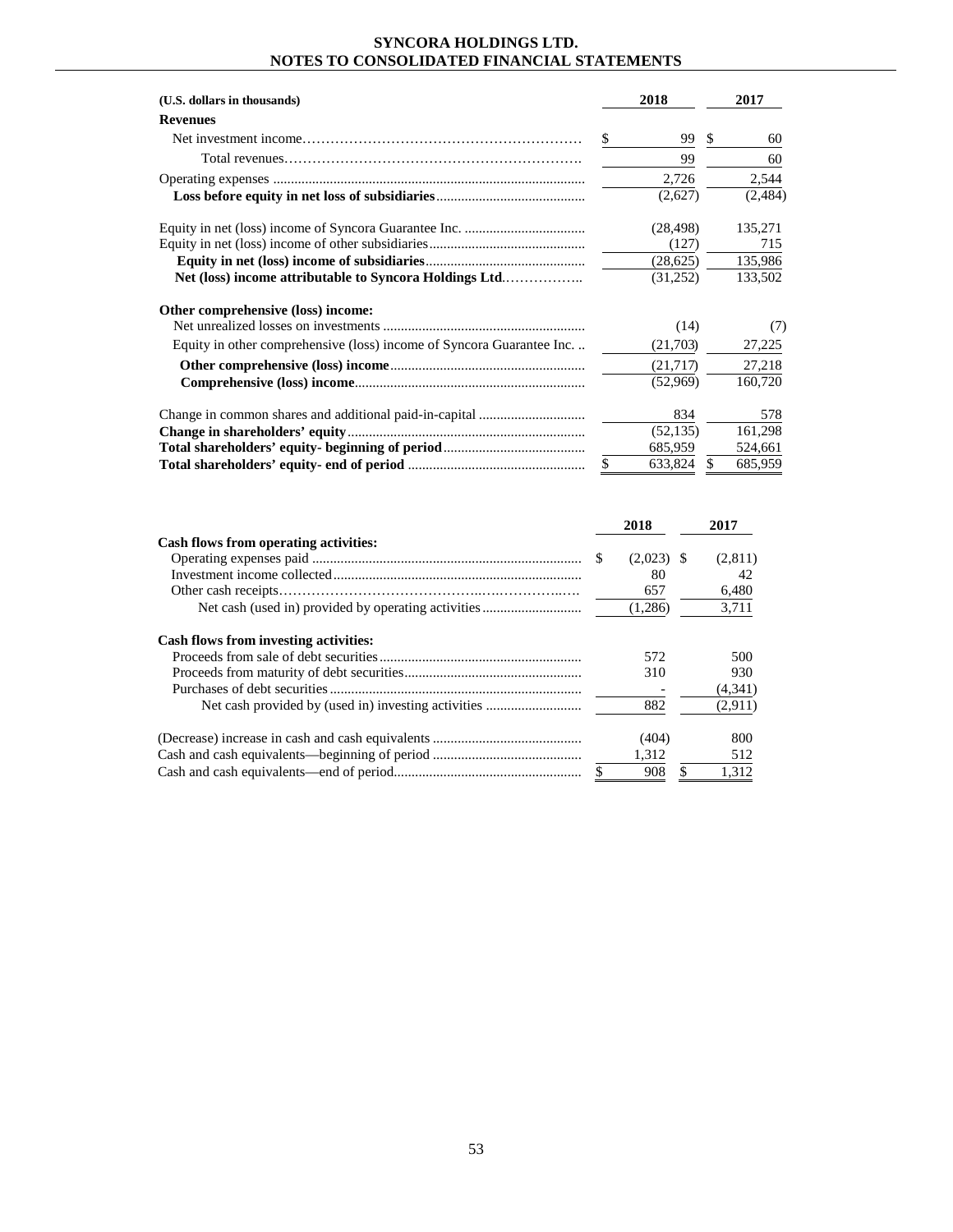# **16. Assets and Liabilities Held-for-Sale and Discontinued Operations of American Roads LLC**

On July 16, 2018, the Company announced that Pike Pointe closed the sale of American Roads LLC to American Roads AcquireCo LLC, a wholly owned subsidiary of DIF Infrastructure V for net cash proceeds of approximately \$220 million, before payment of related expenses, with provisions that provide for payment of additional amounts if specified conditions are met within 12 months of the date of the agreement.

The Company reports a business as held-for-sale when it has received approval to sell the business and is committed to a formal plan, the business is available for immediate sale, the business is being actively marketed, the sale is anticipated to occur during the next 12 months and other specified criteria are met. Assets and liabilities related to the business classified as held-for-sale are separately reported in the consolidated balance sheets in the period in which the business is classified as held-for-sale. A business classified as held-for-sale is recorded at the lower of carrying amount or estimated fair value less cost to sell. If the carrying amount of the business exceeds its estimated fair value, a loss is recognized. The Company reports a discontinued operation if the disposal represents a strategic shift that has (or will have) a major effect on an entity's operations and financial results and meets the criteria to be classified as held-for-sale, is disposed of by sale or is disposed of other than by sale. Once a disposal group is classified as held-forsale, the order of impairment testing starts with the indefinite-lived intangible assets, then goodwill, and then the disposal group which is measured at the lower of carrying amount or estimated fair value less to sell.

On August 8, 2017, management, with Board of Directors approval, committed to a formal plan to sell American Roads LLC. Since the accounting criteria for held-for-sale and discontinued operations were met on August 8, 2017, the Company has reflected these classifications in the accompanying consolidated financial statements through July 16, 2018 (sale date of American Roads LLC). The consolidated balance sheet as of December 31, 2017 presents the total assets and total liabilities of American Roads LLC in the line items "assets of entity held-for-sale" and "liabilities of entity held-for-sale", respectively. The consolidated statements of operations and comprehensive income for the years ended December 31, 2018 and 2017 present the total revenues and total expenses of American Roads LLC in the line item "Income from discontinued operations", which includes the gain on sale of American Roads LLC. The consolidated statements of cash flows for the years ended December 31, 2018 and 2017 present the cash flows of American Roads LLC in the line items "net cash provided by (used in) operating and investing activities from discontinued operations", respectively.

American Roads is involved in the following operations: management and operational rights to the Detroit Windsor Tunnel ("DWT"), owner and operator of four toll bridges in Alabama (between the mainland and resort communities of Orange Beach and Gulf Shores, between Montgomery and Elmore Counties, between towns in Elmore and Autauga Counties, and on a portion of the western bypass of Tuscaloosa), and the development of tolling and transportation software and technology for third parties.

The following table summarizes the components of assets and liabilities held-for-sale of American Roads LLC on the consolidated balance sheets as of December 31, 2018 and 2017.

| (U.S. dollars in thousands)                                                                                                                                                                                                                                                                      | 2018 |      | 2017    |
|--------------------------------------------------------------------------------------------------------------------------------------------------------------------------------------------------------------------------------------------------------------------------------------------------|------|------|---------|
| <b>ASSETS</b>                                                                                                                                                                                                                                                                                    |      |      |         |
|                                                                                                                                                                                                                                                                                                  |      | - \$ | 2.810   |
|                                                                                                                                                                                                                                                                                                  |      |      | 36,652  |
|                                                                                                                                                                                                                                                                                                  |      |      | 39.462  |
|                                                                                                                                                                                                                                                                                                  |      |      | 194     |
|                                                                                                                                                                                                                                                                                                  |      |      | 51.655  |
|                                                                                                                                                                                                                                                                                                  |      |      | 6.451   |
|                                                                                                                                                                                                                                                                                                  |      |      | 94,492  |
|                                                                                                                                                                                                                                                                                                  |      |      | 3,286   |
|                                                                                                                                                                                                                                                                                                  |      |      | 195,540 |
| <b>LIABILITIES</b>                                                                                                                                                                                                                                                                               |      |      |         |
| $\mathbf{A}$ and $\mathbf{A}$ and $\mathbf{A}$ and $\mathbf{A}$ and $\mathbf{A}$ and $\mathbf{A}$ and $\mathbf{A}$ and $\mathbf{A}$ and $\mathbf{A}$ and $\mathbf{A}$ and $\mathbf{A}$ and $\mathbf{A}$ and $\mathbf{A}$ and $\mathbf{A}$ and $\mathbf{A}$ and $\mathbf{A}$ and $\mathbf{A}$ and |      |      | 0.725   |

|  |  | 20.428 |
|--|--|--------|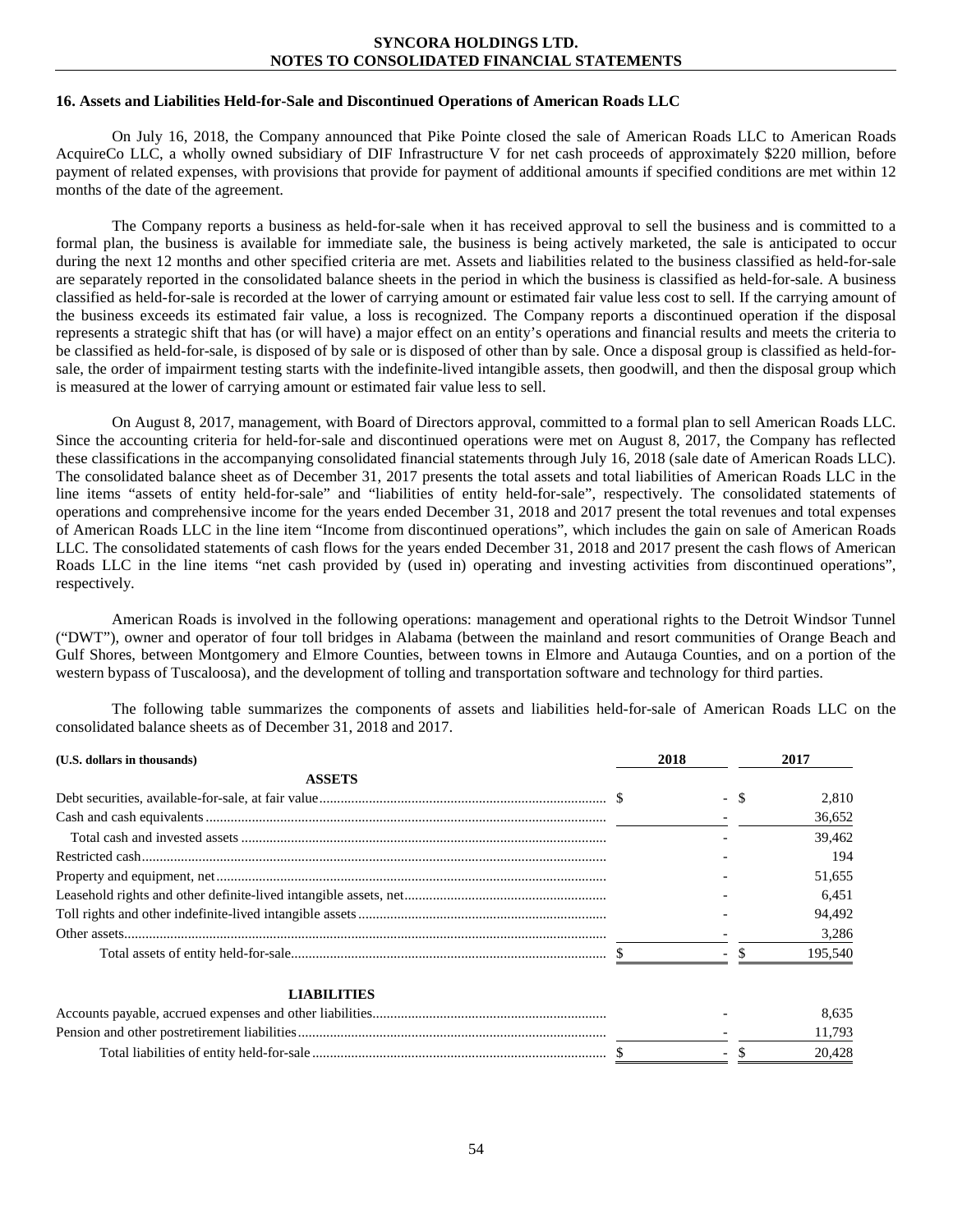The following table summarizes the components of Income from discontinued operations for American Roads LLC for the years ended December 31, 2018 and 2017.

| (U.S. dollars in thousands) | 2018    | 2017 |        |
|-----------------------------|---------|------|--------|
| <b>Revenues</b>             |         |      |        |
|                             | 13.252  | \$   | 27.341 |
|                             | 26      |      | 135    |
|                             | 1,813   |      | 4,105  |
|                             | 15,091  |      | 31,581 |
| <b>Expenses</b>             |         |      |        |
|                             | (148)   |      | (142)  |
|                             | (4,099) |      |        |
|                             | 8,578   |      | 19,201 |
|                             | 4.331   |      | 19,059 |
|                             | 64,383  |      |        |
|                             | 75,143  |      | 12,522 |
|                             | 8,960   |      |        |
|                             | 66.183  |      | 12.522 |
|                             | 41      |      | 511    |
|                             | 66.224  | \$.  | 13.033 |

The income from discontinued operations does not include any income taxes since American Roads LLC is not a tax paying entity and is part of a consolidated U.S. federal tax return with Syncora Holdings U.S. Inc. However, in 2018 based on intraperiod tax allocation guidance, the Company recorded a tax provision of \$8.9 million against income from discontinued operations with an equally offsetting tax benefit recorded against the loss from continuing operations on the 2018 consolidated statement of operations.